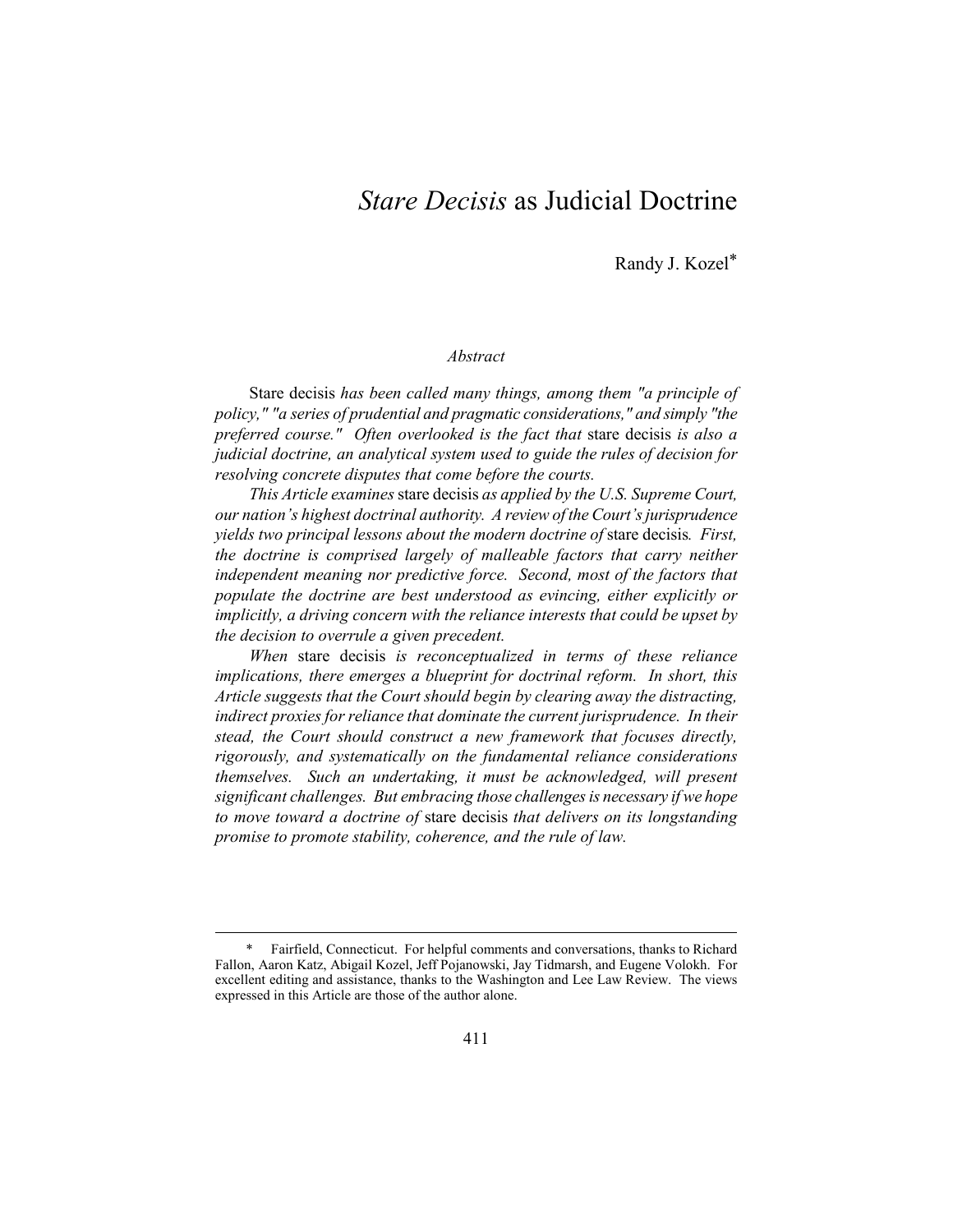## *Table of Contents*

| Τ        |                                                |  |
|----------|------------------------------------------------|--|
| П.       |                                                |  |
|          | A. Logical and Consequential Considerations416 |  |
|          | 1                                              |  |
|          | 2                                              |  |
|          |                                                |  |
|          | 1                                              |  |
|          | 2 <sub>1</sub>                                 |  |
|          | 3.                                             |  |
|          | $\overline{4}$                                 |  |
|          | 5.                                             |  |
|          | $\mathcal{C}$                                  |  |
|          | $\mathbf{1}$                                   |  |
|          | 2                                              |  |
| III      |                                                |  |
| $IV_{-}$ |                                                |  |
|          | $A_{-}$                                        |  |
|          | B.                                             |  |
|          | C                                              |  |
|          | D.                                             |  |
|          | E.                                             |  |
| V.       |                                                |  |

## *I. Introduction*

There is a grand irony about *stare decisis*. The doctrine, which involves a court's choice to stand by a precedent notwithstanding suspicions (or worse) about its wrongness, $<sup>1</sup>$  enjoys lofty status as the emblem of a stable judiciary.</sup> Indeed, the Supreme Court has lauded *stare decisis* as possessing "fundamental

 <sup>1</sup>*. See, e.g.*, LAURENCE H. TRIBE, THE INVISIBLE CONSTITUTION 208 (2008) (describing *stare decisis* as reflecting "a resolution to stand by [prior] rulings, at least presumptively, in the face of one's belief that one probably would have decided differently"); *see also* Planned Parenthood of Se. Pa. v. Casey, 505 U.S. 833, 954 (1992) (Rehnquist, C.J., concurring in the judgment in part and dissenting in part) ("*Stare decisis* is defined in Black's Law Dictionary as meaning 'to abide by, or adhere to, decided cases.'" (citations omitted)).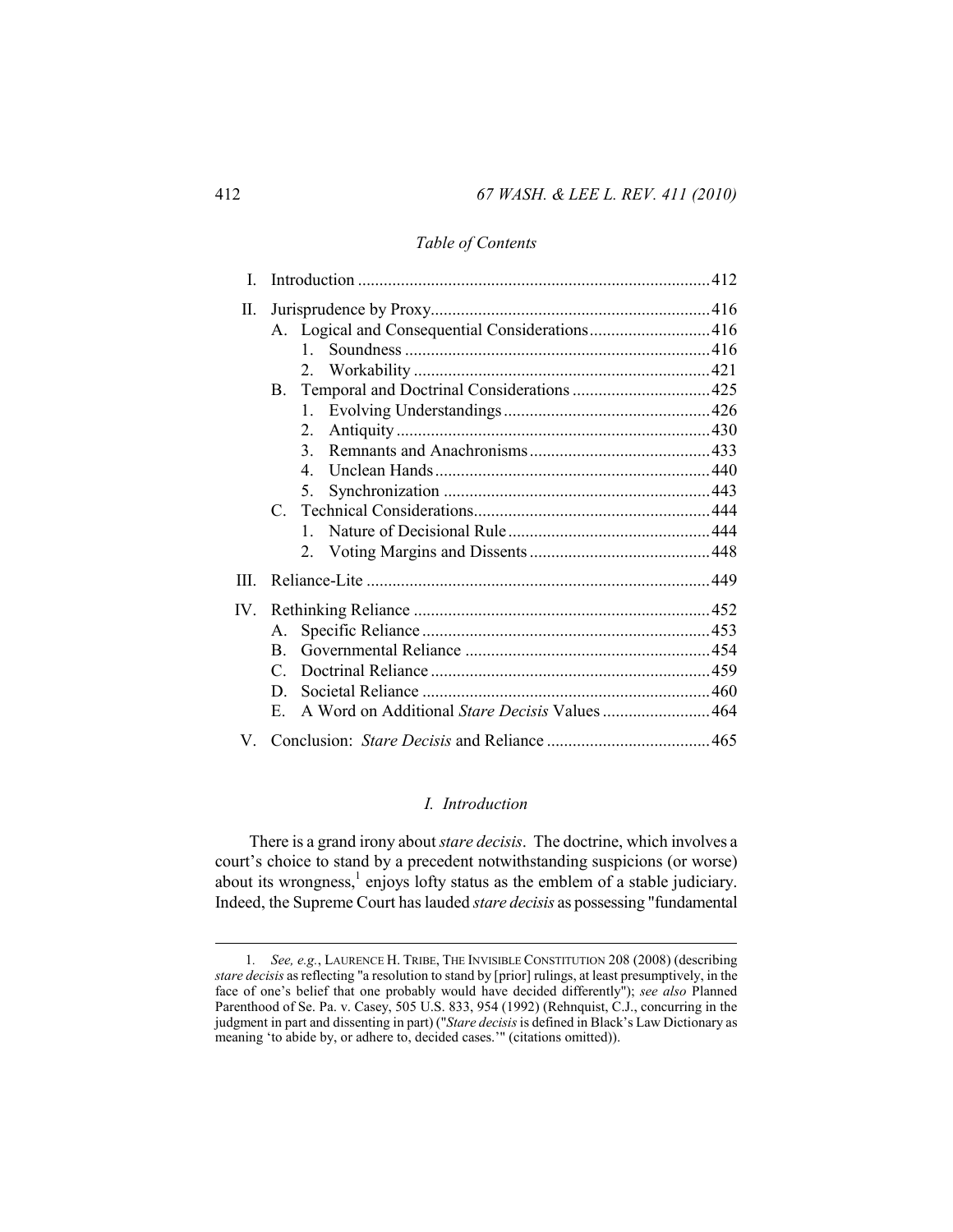importance to the rule of law,"<sup>2</sup> promoting "the evenhanded, predictable, and consistent development of legal principles,"3 and contributing to "the actual and perceived integrity of the judicial process."4

Yet despite its billing, *stare decisis* has a remarkable tendency to incite disagreements that contradict the very principles it is supposed to foster.<sup>5</sup> The Supreme Court's treatment of *stare decisis* has yielded unusually scathing dissents lamenting that application of the doctrine is driven by outcome preferences and that "[p]ower, not reason" is the "currency of [the] Court's decisionmaking."6 Troubling though they may be, these charges are hardly

 $\overline{a}$ 

5*. See* Montejo v. Louisiana, 129 S. Ct. 2079, 2098–99 (2009) (Stevens, J., dissenting) (arguing that the majority's treatment of precedent "can only diminish the public's confidence in the reliability and fairness of our system of justice"); Jill E. Fisch, *The Implications of Transition Theory for* Stare Decisis, 13 J.CONTEMP.LEGAL ISSUES 93, 94 (2003) ("The resulting uncertainty of application has caused some commentators to argue that the doctrine is politically charged and subject to easy manipulation.").

6*. Payne*, 501 U.S. at 844 (Marshall, J., dissenting). For a recent illustration, consider Justice Breyer's dissent from the bench in *Parents Involved in Community Schools v. Seattle School District No. 1*, Nos. 05-908 and 05-915 (June 28, 2007). Audio recording: Opinion Announcement in Parents Involved in Cmty. Sch. v. Seattle Sch. Dist. No. 1 (June 28, 2007), *available at* http://www.oyez.org/cases/2000-2009/2006/2006\_05\_908/opinion/, at 32:53 min. The case, which involved the legality of mechanisms for influencing the racial makeup of public schools, was decided shortly after the arrival of Chief Justice Roberts and Justice Alito. In reading his dissent, Justice Breyer offered an interesting statement that might be taken to suggest those arrivals had led the Court to reverse course: "It is not often in the law that so few have so quickly changed so much." *Id.*; *see also, e.g.*, Lawrence v. Texas, 539 U.S. 558, 586–87 (2003) (Scalia, J., dissenting) ("I do not myself believe in rigid adherence to *stare decisis* in constitutional cases; but I do believe that we should be consistent rather than manipulative in invoking the doctrine."); *id.* at 592 ("To tell the truth, it does not surprise me, and should surprise no one, that the Court has chosen today to revise the standards of *stare decisis* set forth in *Casey*. It has thereby exposed *Casey*'s extraordinary deference to precedent for the resultoriented expedient that it is."); *cf.* Richard H. Fallon, *Constitutional Precedent Viewed Through the Lens of Hartian Positivist Jurisprudence*, 86 N.C. L. REV. 1107, 1111 (2008) (noting "the injection of acidly skeptical writing—much of it by political scientists—questioning whether *stare decisis* actually matters in Supreme Court decisionmaking").

 <sup>2.</sup> Welch v. Tex. Dep't of Highways & Pub. Transp., 483 U.S. 468, 494 (1987).

 <sup>3.</sup> Payne v. Tennessee, 501 U.S. 808, 827 (1991).

<sup>4</sup>*. Id.*; *see also, e.g.*, BENJAMIN N.CARDOZO, THE NATURE OF THE JUDICIAL PROCESS 150 (1921) ("[A] case which one week is decided one way might be decided another way the next if it were then heard for the first time. The situation would, however, be intolerable if the weekly changes in the composition of the court were accompanied by changes in its rulings."); TRIBE, *supra* note 1, at 208 (defining *stare decisis* as "the principle that carefully considered constitutional interpretations issued by the organs of government should not be revisited absent circumstances more compelling than a mere change in the identity of the individuals who authored the interpretations in question"); Daniel A. Farber, *The Rule of Law and the Law of Precedents*, 90 MINN. L. REV. 1173, 1179 (2006) ("[O]nly by following the reasoning of previous decisions can the courts provide guidance for the future, rather than a series of unconnected outcomes in particular cases.").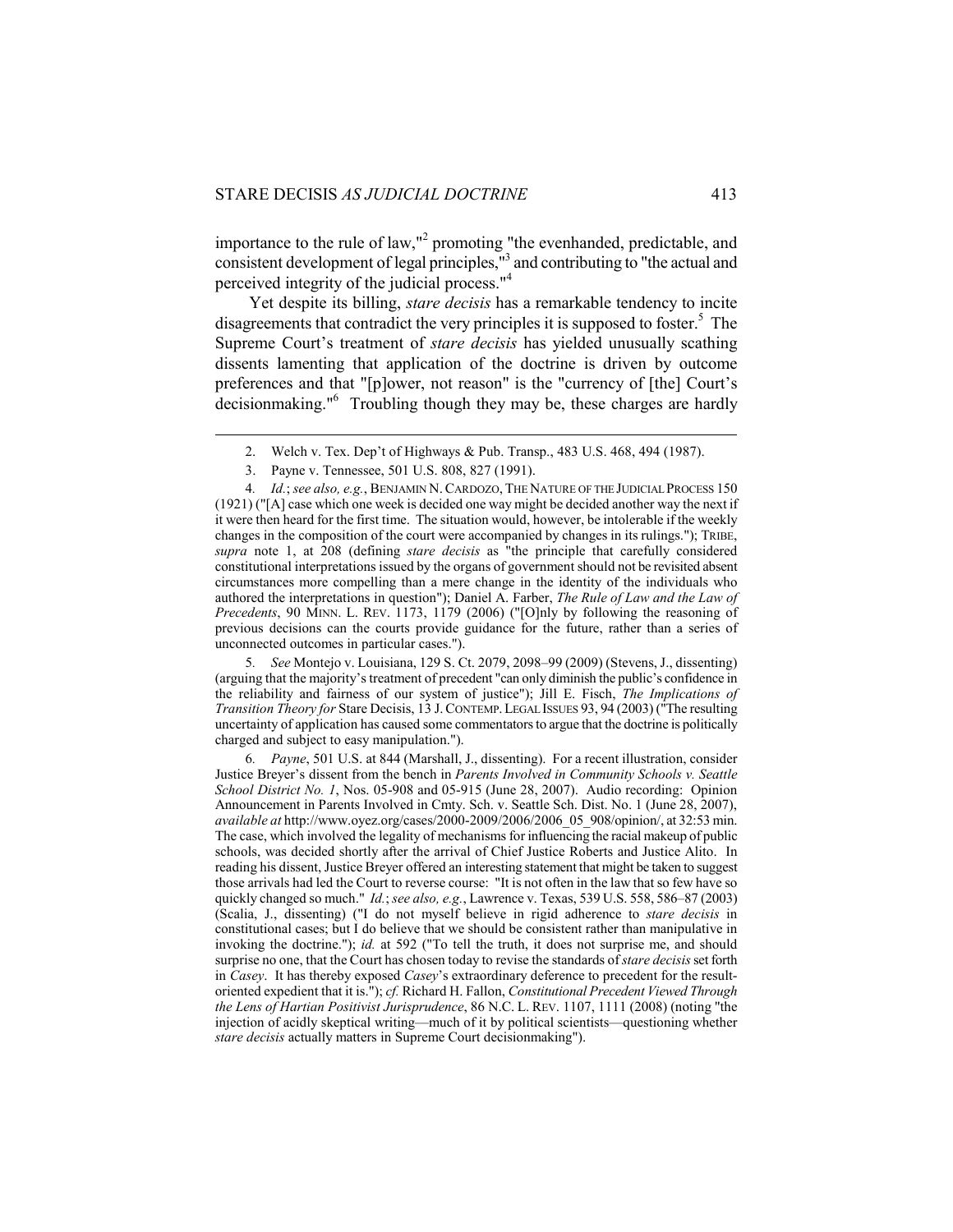surprising. The Court repeatedly has cautioned that *stare decisis* is a flexible "principle of policy"<sup>7</sup> as opposed to "an inexorable command."<sup>8</sup> Moreover, the catalog of factors that inform the *stare decisis* inquiry is lengthy and uncertain—befitting, one supposes, of a doctrine whose core is a fluctuating "series of prudential and pragmatic considerations."<sup>9</sup> The sheer number of these considerations, combined with the fact that the Court often selects a few items from the catalog without explaining how much work is being done by each, makes it difficult even to find a starting point for thinking critically about *stare decisis* as a judicial doctrine.

My primary project in this Article is to isolate the various components of the Supreme Court's *stare decisis* jurisprudence and to study their individual and collective functions. That analysis yields two overarching conclusions. First, the modern doctrine of *stare decisis* is essentially indeterminate. The various factors that drive the doctrine are largely devoid of independent meaning or predictive force. Fairly or not, this weakness exposes the Court to criticism for appearing results-oriented in its application of *stare decisis*. 10

The second conclusion is forward-looking, and it provides the groundwork for transforming *stare decisis* into something more predictable, meaningful, and theoretically coherent. Most of the considerations that populate the Court's current jurisprudence are best understood—or, perhaps, reimagined—as efforts to gauge the *reliance interests* that would be affected by the decision to overrule a given precedent. There is no inherent problem with such a focus. To the contrary, reliance interests are a critical part of what gives *stare decisis*  its value; precedents are among the key "materials on which the community necessarily places its principal reliance in trying to figure out what the 'law' is."11 The trouble is that the litany of *stare decisis* considerations turns out to

 <sup>7.</sup> Helving v. Hallock, 309 U.S. 106, 119 (1940); *see also* Patterson v. McLean Credit Union, 491 U.S. 164, 172 (1989) ("Our precedents are not sacrosanct, for we have overruled prior decisions where the necessity and propriety of doing so has been established.").

<sup>8</sup>*. Payne*, 501 U.S. at 828; *see also, e.g.*, Hertz v. Woodman, 218 U.S. 205, 212 (1910) ("The rule of *stare decisis*, though one tending to consistency and uniformity of decision, is not inflexible. Whether it shall be followed or departed from is a question entirely within the discretion of the court, which is again called upon to consider a question once decided.").

 <sup>9.</sup> Planned Parenthood of Se. Pa. v. Casey, 505 U.S. 833, 854 (1992); *see also* Fisch, *supra* note 5, at 94 ("Indeed, it is arguably a misnomer to describe *stare decisis* as a legal doctrine as well as perhaps misleading to describe precedents in terms of obligation.").

<sup>10</sup>*. See, e.g.*, Randy E. Barnett, *The Seinfeld Hearings*, WALL ST.J., July 13, 2009, at A13 ("Unless [the Senators holding a confirmation hearing] can explain how we know which precedents to follow and which to reverse—apart from liking the results—all pontificating about stare decisis' is really about nothing.").

 <sup>11.</sup> RICHARD A. POSNER, LAW, PRAGMATISM, AND DEMOCRACY 63 (2003).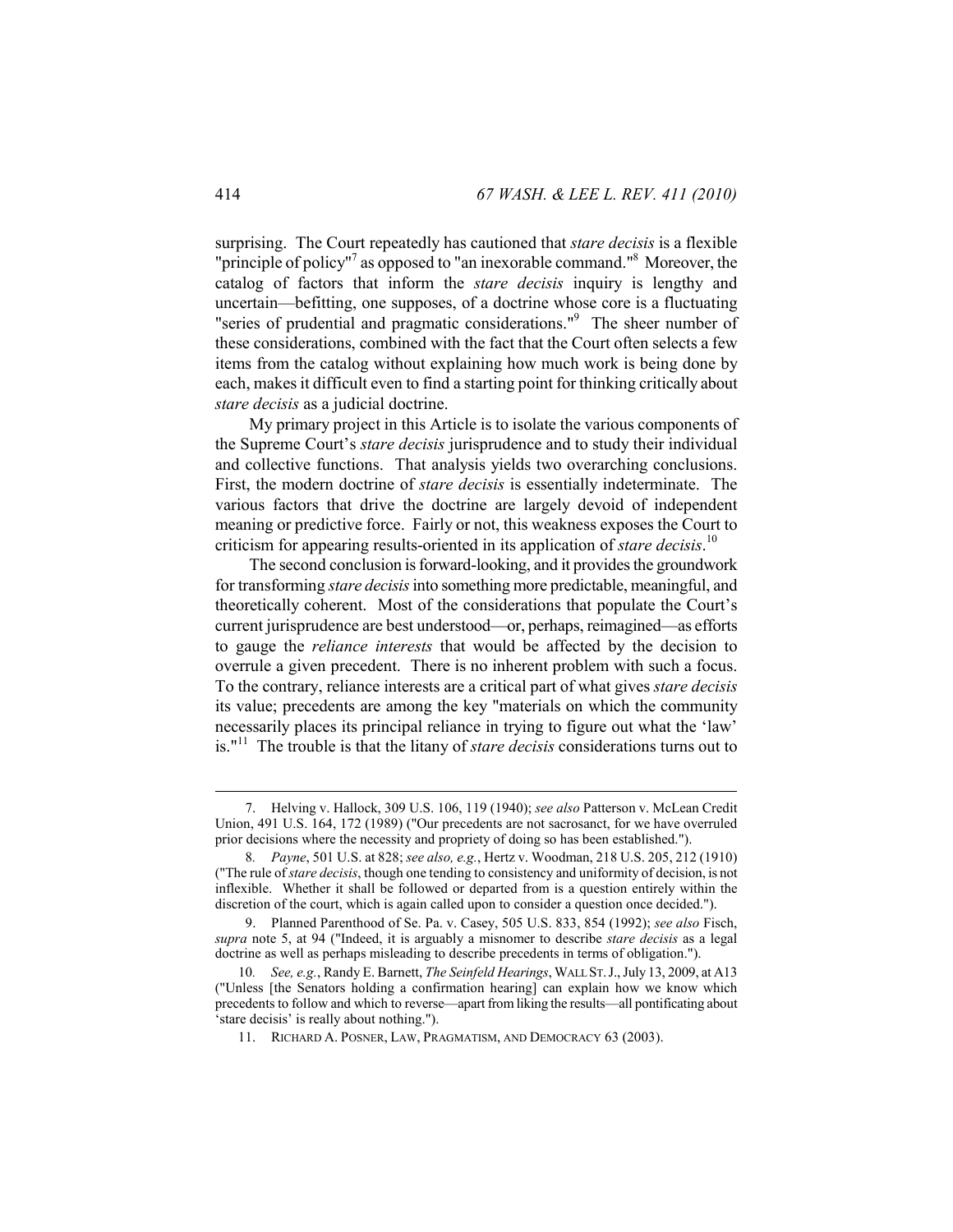$\overline{a}$ 

be a set of imperfect, and sometimes inconsistent, proxies for the implicated reliance effects.

Therein lies the blueprint for doctrinal reform. The initial step toward a solution is to clear away the distracting proxies. In their stead, the Court should construct a new framework for rigorous and systematic analysis of the underlying reliance interests themselves. Ultimately, the output of that reliance analysis would be weighed against the value of reaching the correct result on the merits to determine whether *stare decisis* trumps in a given case.

Generally speaking, reliance interests are already accepted as part of the Court's *stare decisis* jurisprudence, which seeks to "protect[] the legitimate expectations of those who live under the law."12 Nevertheless, even when the Court describes notions of reliance as relevant to a given case, it tends to fall back on abstract pronouncements about the importance of settled expectations. While this tendency is perfectly understandable given the difficulty of evaluating reliance effects, it is also deeply flawed. By taking up the challenge and endeavoring to analyze reliance interests directly, the Court has the opportunity to reshape *stare decisis* into a theoretically coherent, intrinsically sound judicial doctrine. $13$ 

 <sup>12.</sup> Hubbard v. United States, 514 U.S. 695, 716 (1995) (Scalia, J., concurring in part); *see also, e.g.*, CARDOZO, *supra* note 4, at 151 ("There should be greater readiness to abandon an untenable position when the rule to be discarded may not reasonably be supposed to have determined the conduct of the litigants."); Victor E. Schwartz et al., *Toward Neutral Principles of* Stare Decisis *in Tort Law*, 58 S.C. L.REV. 317, 321 (2006) ("Requiring courts to ground their decisions in existing legal principles encourages the public to rely on the judicial system in shaping personal and business dealings in accordance with fixed rules of law."); Pamela J. Stephens, *The New Retroactivity Doctrine: Equality, Reliance and* Stare Decisis, 48 SYRACUSE L. REV. 1515, 1565 (1998) ("[U]nderlying the doctrine of *stare decisis* is the principle of protecting justifiable reliance upon established law.").

 <sup>13.</sup> One note on scope: This Article focuses primarily on the Court's treatment of constitutional questions as opposed to statutory questions. The Court generally accords enhanced deference to precedents that involve statutory interpretation, reasoning that it is much easier for Congress to revise a statute than it is for the country to amend the Constitution. *See, e.g.*, Patterson v. McLean Credit Union, 491 U.S. 164, 175 n.1 (1989) ("[C]onsiderations of *stare decisis* have added force in statutory cases because Congress may alter what we have done by amending the statute. In constitutional cases, by contrast, Congress lacks this option, and an incorrect or outdated precedent may be overturned only by our own reconsideration or by constitutional amendment."); Burnet v. Coronado Oil & Gas Co., 285 U.S. 393, 406–07 (1932) (Brandeis, J., dissenting) ("[I]n cases involving the Federal Constitution, where correction through legislative action is practically impossible, this Court has often overruled its earlier decisions."). The wisdom of this practice has been considered at length in the academic literature. *See, e.g.*, William N. Eskridge, *The Case of the Amorous Defendant: Criticizing Absolute* Stare Decisis *for Statutory Cases*, 88 MICH. L. REV. 2450 (1990).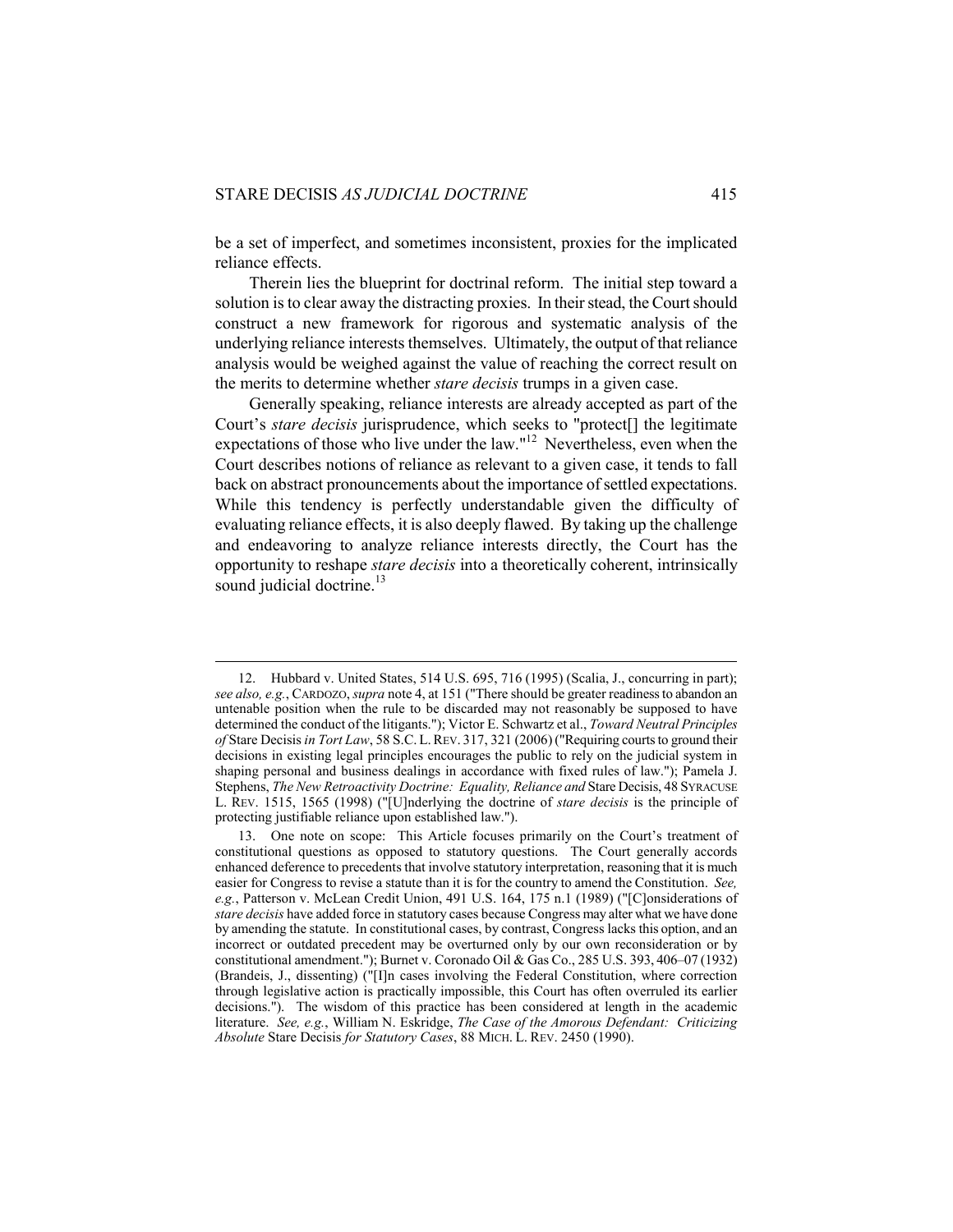#### *II. Jurisprudence by Proxy*

The following sections analyze and evaluate the key "prudential and pragmatic considerations"14 that comprise modern *stare decisis* jurisprudence. I hope to show that the vast majority of these considerations are best conceptualized as flawed proxies for the reliance interests implicated by the decision to overrule a precedent.

#### *A. Logical and Consequential Considerations*

#### *1. Soundness*

Sometimes the focus of *stare decisis* gets bound up with resolving a case on the merits.15 For example, the Court might explain its decision to overrule a precedent by asserting that the precedent is "badly reasoned."<sup>16</sup>

The Court exhibited this type of approach in the recent *Citizens United v. Federal Election Commission*17 case, where it reconsidered *Austin v. Michigan Chamber of Commerce*.<sup>18</sup> In the course of rejecting *Austin*'s holding that "political speech may be banned based on the speaker's corporate identity,"<sup>19</sup> the *Citizens United* Court declared that "*Austin* was not well reasoned."20 Writing in dissent, Justice Stevens seized on the majority's assertion, responding that "[t]he Court's central argument for why *stare decisis* ought to be trumped is that it does not like *Austin*."<sup>21</sup> He elaborated: "The opinion 'was

 <sup>14.</sup> Planned Parenthood of Se. Pa. v. Casey, 505 U.S. 833, 854 (1992).

<sup>15</sup>*. See, e.g.*, Fisch, *supra* note 5, at 99 ("Central to the Court's approach, in most cases, is an evaluation of the quality of the old legal rule.").

 <sup>16.</sup> Payne v. Tennessee, 501 U.S. 808, 827 (1991); *see also, e.g.*, Arizona v. Gant, 129 S. Ct. 1710, 1725 (2009) (Scalia, J., concurring) ("Justice Alito insists that the Court must demand a good reason for abandoning prior precedent. That is true enough, but it seems to me ample reason that the precedent was badly reasoned and produces erroneous (in this case unconstitutional) results."); *cf.* Montejo v. Louisiana, 129 S. Ct. 2079, 2089 (2009) ("We think that the marginal benefits of *Jackson* . . . are dwarfed by its substantial costs.").

<sup>17</sup>*. See* Citizens United v. FEC, 130 S. Ct. 876, 886 (2010) ("[*S*]*tare decisis* does not compel the continued acceptance of *Austin*. The Government may regulate corporate political speech through disclaimer and disclosure requirements, but it may not suppress that speech altogether.").

<sup>18</sup>*.* Austin v. Mich. Chamber of Commerce, 494 U.S. 652, 655 (1990).

<sup>19</sup>*. Citizens United*, 130 S. Ct. at 886.

<sup>20</sup>*. Id.* at 912.

<sup>21</sup>*. Id.* at 938 (Stevens, J., dissenting in part).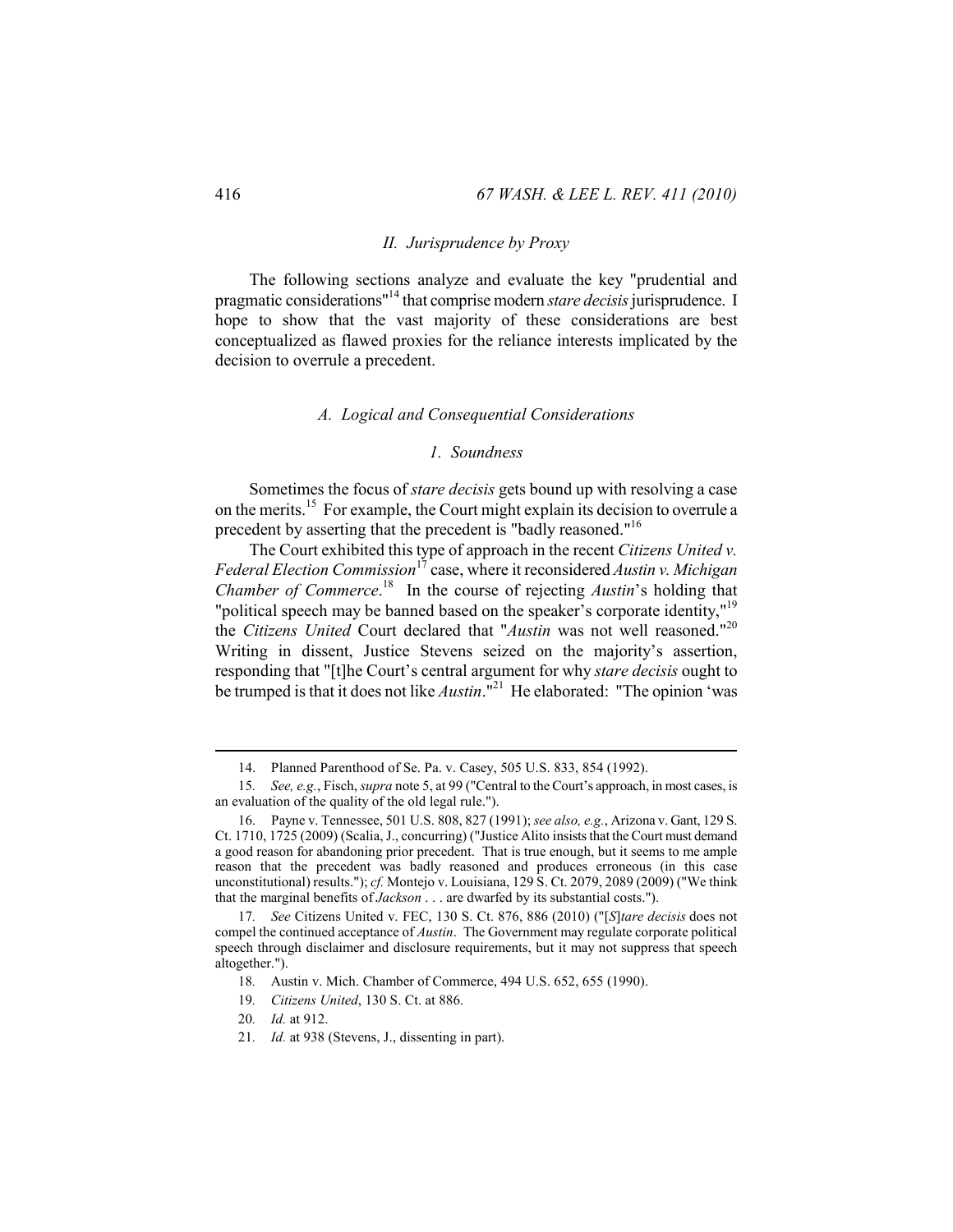not well reasoned,' our colleagues assert, and it conflicts with First Amendment principles. This, of course, is the Court's merits argument." $^{22}$ 

The exchange in *Citizens United* highlights an important theoretical distinction. Justice Stevens' dissent articulates the valuable, yet oft-neglected, insight that "restating a merits argument with additional vigor does not give it extra weight in the *stare decisis* calculus.<sup>"23</sup> More generally, the question whether a precedent is correct on the merits is exogenous from whether the precedent should be reaffirmed on grounds of *stare decisis* irrespective of its rightness or wrongness. As Fred Schauer has noted, "[i]f precedent is seen as a rule directing a decisionmaker to take prior decisions into account, then it follows that a pure argument from precedent, unlike an argument from experience, depends only on the *results* of those decisions, and not on the validity of the reasons supporting those results."<sup>24</sup> The flipside is that "[w]hen the strength of a current conclusion totally stands or falls on arguments for or against that conclusion, there is no appeal to precedent, even if the same conclusion has been reached in the past."<sup>25</sup>

Despite being logically problematic, the Court's occasional conflation of correctness on the merits with deference to precedent seems simple enough to explain.<sup>26</sup> Those concepts often appear in proximity because the Court needs to talk about *stare decisis* only where it suspects or concludes that a precedent is wrong. After all, if the precedent were correct on the merits, the Court would reaffirm it without regard to *stare decisis*. 27 We might sort matters out by resolving that whenever the Court suggests it is not constrained to follow precedents that are "badly reasoned," all it can really mean is that in those situations, the apparatus of *stare decisis* becomes engaged and the Court turns to other considerations to determine whether it should defer. Understood in

 <sup>22</sup>*. Id.* at 938–39.

<sup>23</sup>*. Id.* at 939.

 <sup>24.</sup> Frederick Schauer, *Precedent*, 39 STAN. L.REV. 571, 576 (1987). Professor Schauer continues: "Only if a rule makes relevant the result of a previous decision regardless of a decisionmaker's current belief about the correctness of that decision do we have the kind of argument from precedent routinely made in the law and elsewhere." *Id.*

<sup>25</sup>*. Id.* 

 <sup>26.</sup> For an example of the Court properly decoupling the two issues, see Patterson v. McLean Credit Union, 491 U.S. 164, 175 n.1 (1989) ("[W]hether or not [the precedent] was correct as an initial matter, there is no special justification for departing here from the rule of *stare decisis*.").

<sup>27</sup>*. See, e.g.*, Richard H. Fallon, Stare Decisis *and the Constitution: An Essay on Constitutional Methodology*, 76 N.Y.U. L. REV. 570, 570 (2001) ("If a court believes a prior decision to be correct, it can reaffirm that decision on the merits without reference to *stare decisis*."); Fisch, *supra* note 5, at 97 ("[*S*]*tare decisis* is significant only in cases in which the second court disagrees with the previously-adopted legal rule.").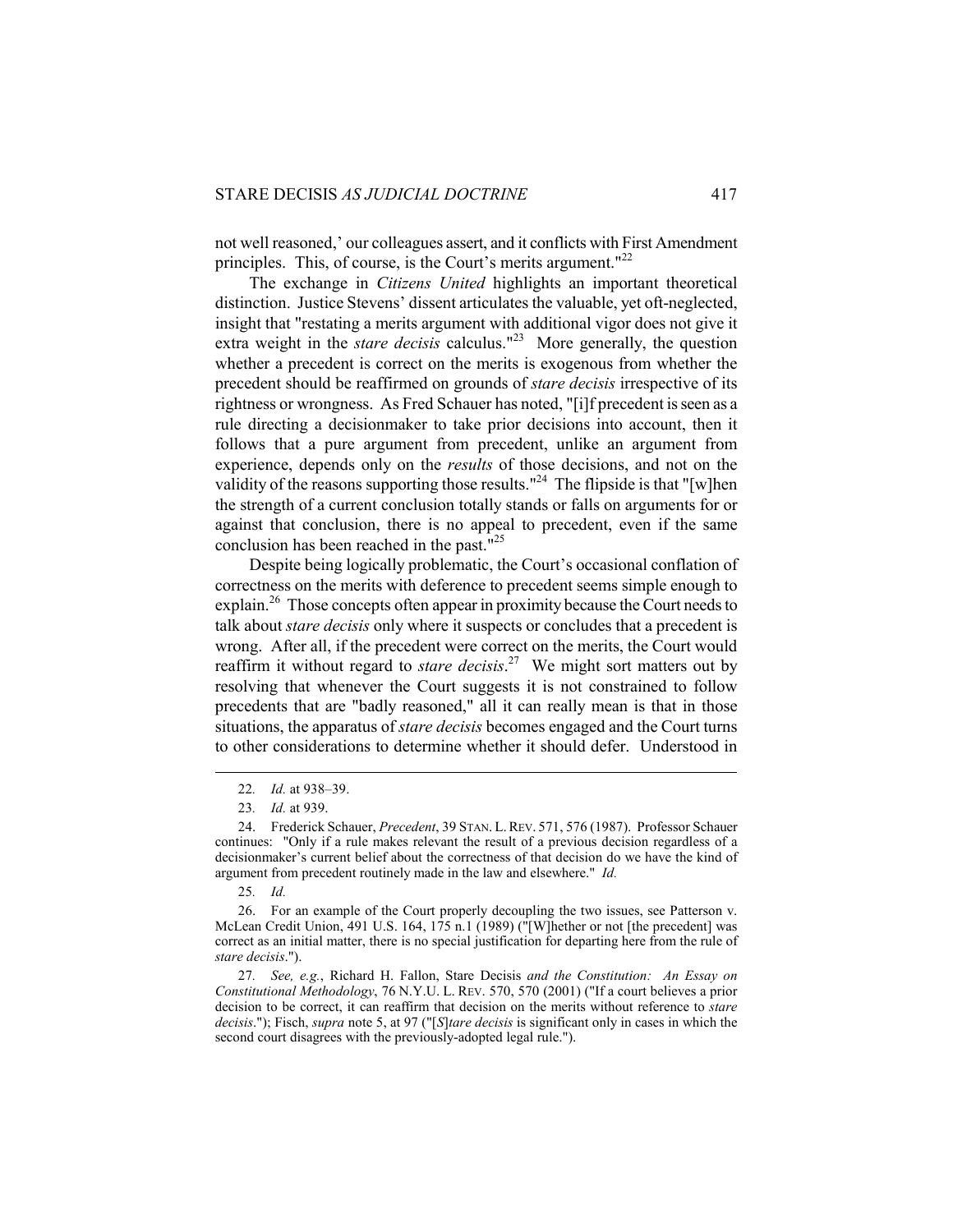this way, the "badly reasoned" inquiry is not a component of *stare decisis*  doctrine; it is a signal that the doctrine is in play and, in the ultimate balance, a value the Court weighs against *stare decisis* considerations in deciding whether to abide by a flawed opinion. $28$ 

Before accepting this conceptualization, it is worth considering one potential exception that might enable a precedent's rightness or wrongness to retain some independent meaning within the *stare decisis* inquiry. Think of it as the degrees-of-wrongness theory. The argument begins from the proposition that not all wrong precedents are created equal.29 Rather, while some incorrect precedents are at least debatable, others are flat-out wrong—or, in the lexicon of the Court, "manifestly erroneous."30 The degree of a precedent's wrongness thus becomes an element of the *stare decisis* inquiry that must be evaluated in determining whether the precedent should be preserved. $31$ 

The most plausible means of defending this degrees-of-wrongness theory is to ground it in the reliance interests that are affected by the overruling of a precedent. When the Court settles a dispute in a certain way, it is natural that people and institutions affected by the dispute will rely on the Court's decision in shaping their understandings and behaviors. Years later, if the Court confronts the same matter only to reach the opposite conclusion, those who relied on the earlier opinion might find that their efforts have been wasteful or counterproductive. When the Court is deciding whether to overrule a precedent, one of the issues it must confront is the extent to which stakeholders have relied on the precedent in organizing their behaviors and understandings. That calculus is an integral part of "protect[ing] the legitimate expectations of those who live under the law." $32$ 

 <sup>28</sup>*. See, e.g.*, Citizens United v. FEC, 130 S. Ct. 876, 920 (2010) (Roberts, C.J., concurring) ("When considering whether to reexamine a prior erroneous holding, we must balance the importance of having constitutional questions *decided* against the importance of having them *decided right*." (emphasis in original)).

<sup>29</sup>*. See* Caleb Nelson, Stare Decisis *and Demonstrably Erroneous Precedents*, 87 VA.L. REV. 1, 8 (2001) ("[W]hen a court says that a past decision is demonstrably erroneous, it is saying not only that it would have reached a different decision as an original matter, but also that the prior court went beyond the range of indeterminacy created by the relevant source of law.").

 <sup>30.</sup> United States v. Gaudin, 515 U.S. 506, 521 (1995); *see also* CARDOZO, *supra* note 4, at 158 ("The United States Supreme Court and the highest courts of the several states overrule their own prior decisions when manifestly erroneous.").

<sup>31</sup>*. Cf.* Crawford v. Washington, 541 U.S. 36, 75 (Rehnquist, C.J., concurring in the judgment) (noting that in deciding whether to stand by a precedent, "doubt that the new rule is indeed the 'right' one should surely be weighed in the balance").

 <sup>32.</sup> Hubbard v. United States, 514 U.S. 695, 716 (1995) (Scalia, J., concurring in part).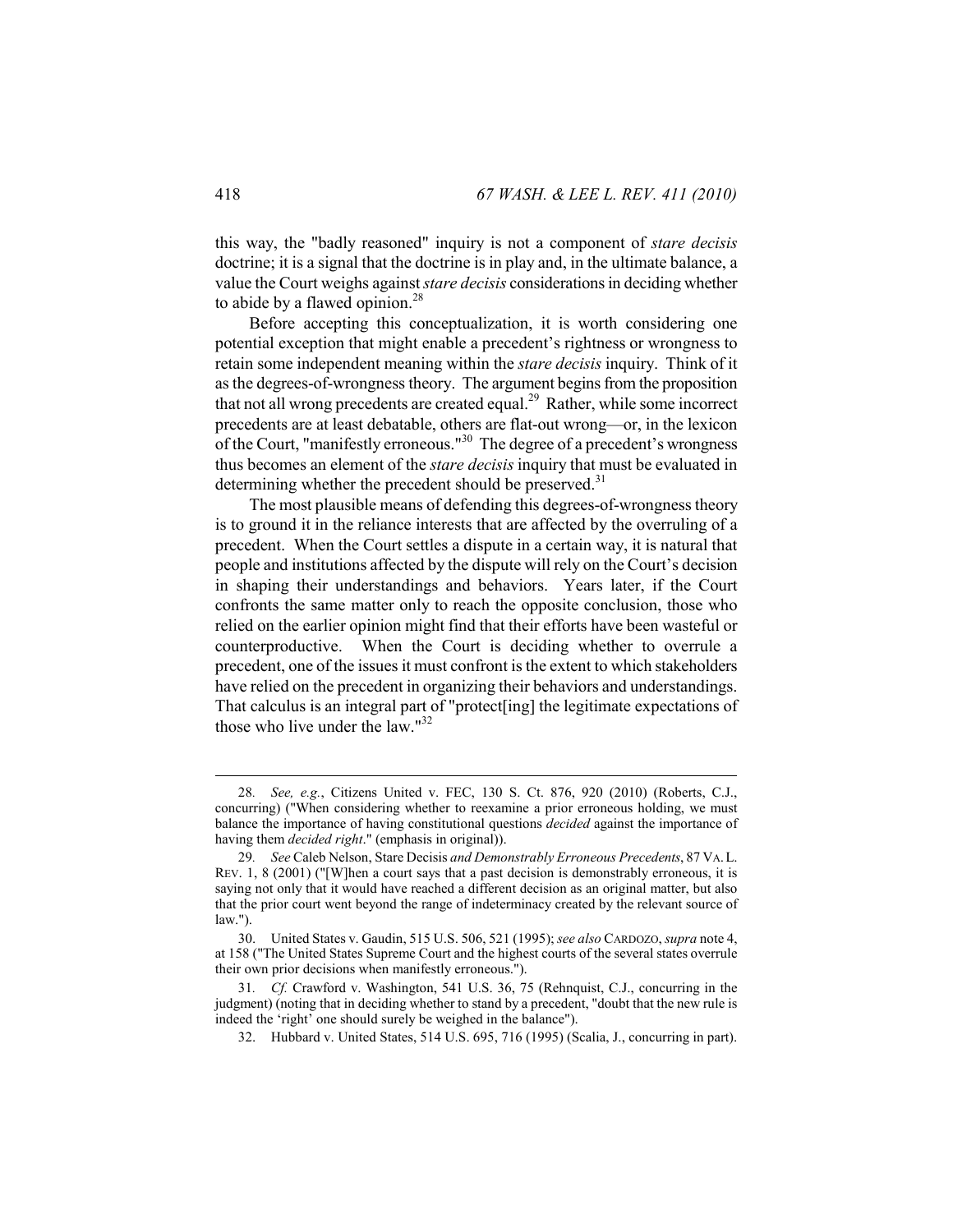Degrees-of-wrongness theory accordingly might be justified as reflecting the critical reliance interests at stake whenever the doctrine of *stare decisis* is invoked. The underlying rationale would be that manifestly erroneous precedents are less likely to command reliance than precedents whose errors are more debatable. For example, where a "precedent demonstrably conflicts with the statutory or constitutional provision it purports to interpret, the role of reliance is significantly diminished, and possibly eliminated. $133$  Stakeholders will recognize the precedent in question as indefensibly flawed, and they will refrain from organizing their affairs in dependence on the precedent's staying power. Instead, they will minimize their dependence on the precedent and await its inevitable overruling. When the day of reckoning arrives, the reticence of stakeholders to accept the precedent means the Court can consummate the overruling with little concern that reliance interests will be upset.

My trouble with this argument is its assumption of widespread agreement about what makes a precedent *manifestly* erroneous as opposed to *debatably* erroneous. It seems to me that there is no real hope of forging such a consensus even among the nine Justices occupying the bench at any given time, let alone the multitudes of onlookers whose fortunes might somehow be impacted by a Supreme Court decision. $34$  The cases are legion in which the Justices who comprise the majority and the Justices in dissent each appear to view the contrary position as not just wrong, but *manifestly* wrong. And the problem is exacerbated by the existence of divergent judicial methodologies. If Justice *A* is an ardent constitutional originalist whereas Justice *B* views the Constitution as a living document that changes dramatically over time, it should come as little surprise that each Justice will often view the other as having rendered a manifestly erroneous decision. The same is true of dueling interpretative philosophies regarding any number of specific constitutional provisions, ranging from how to perceive the Eighth Amendment's prohibition against "cruel and unusual" punishments to whether there is such a thing as a "dormant" aspect to Article I's Commerce Clause or a right to "substantive due process" under the Fourteenth Amendment.<sup>35</sup>

 <sup>33.</sup> Amy Coney Barrett, Stare Decisis *and Due Process*, 74 U.COLO. L.REV. 1011, 1062 (2003).

<sup>34</sup>*. Cf. id.* at 1062–63 ("[E]ven clear errors sometimes inspire reliance that would be costly to upset.").

<sup>35</sup>*. See* Fisch, *supra* note 5, at 101 ("The outcome of the case may reflect a variety of policy, methodological and political choices, but is unlikely to demonstrate that the minority view is objectively without merit.").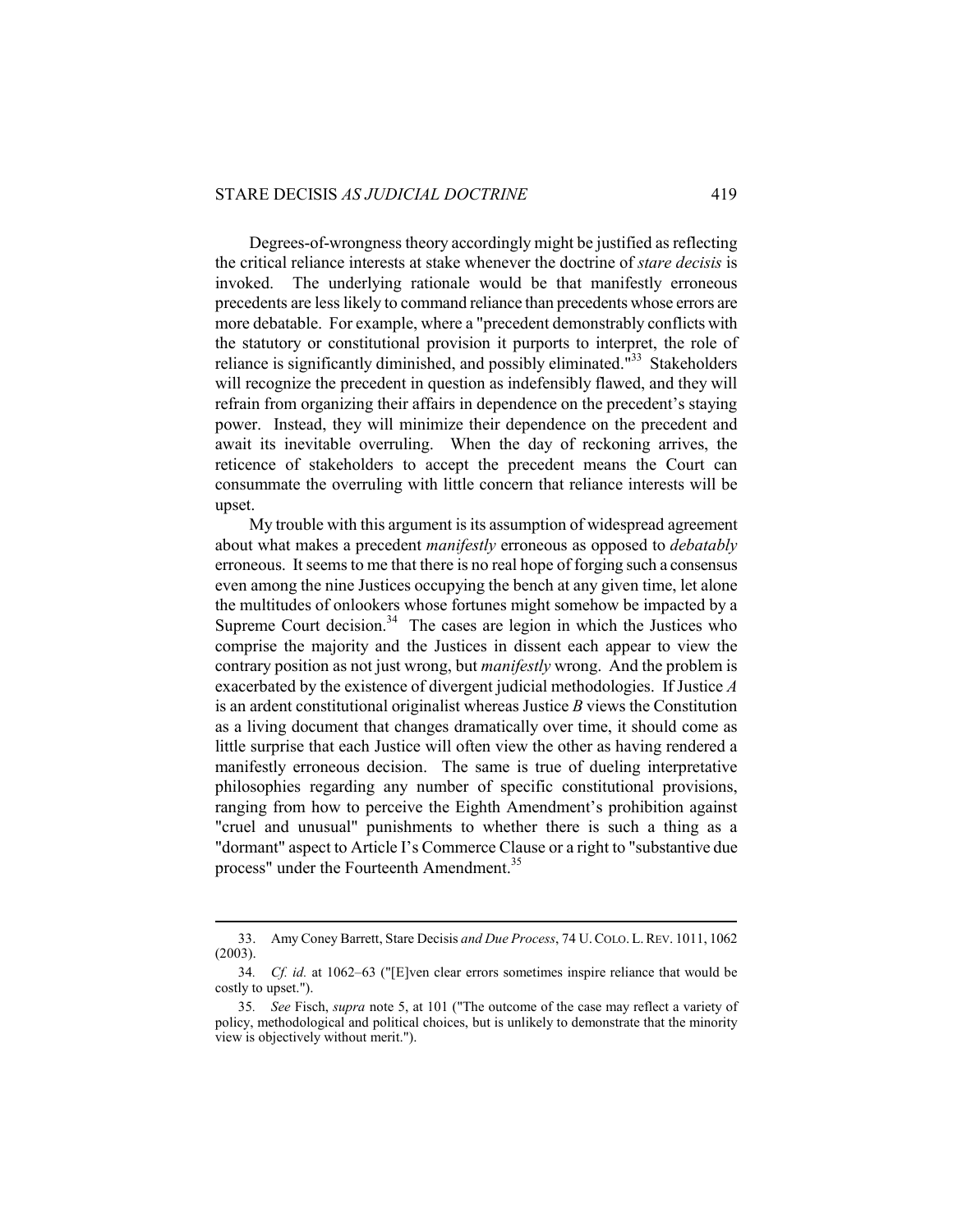It is also worth reiterating that my analysis focuses on the application of *stare decisis* by the United States Supreme Court. In that Court, cases are often chosen for inclusion on the docket precisely because they have caused a rift among lower courts.<sup>36</sup> The Justices enjoy the benefit of prior analysis by the lower courts, as well as briefing and argument from attorneys who tend to be extremely good.<sup>37</sup> At that level, in all but the rarest cases, "[w]hether a precedent is seen as *clearly* wrong is often a function of the judge's selfconfidence more than of any objective fact."38

That brings us to a related problem with using a precedent's degree of wrongness as a proxy for the reliance it has commanded. Given the difficulty in forging any consensus about what makes an opinion manifestly erroneous, it is neither fair nor sensible to penalize lawyers, litigants, or society at large for failing to conclude that a precedent was so wrong as to be ripe for overruling.<sup>39</sup> The Court itself has made clear that "[o]ur decisions remain binding precedent until we see fit to reconsider them, regardless of whether subsequent cases have raised doubts about their continuing vitality."<sup>40</sup> The implication is that "reliance upon a square, unabandoned holding of the Supreme Court is *always* justifiable reliance,  $^{\prime\prime}$ <sup>1</sup> regardless of whether that holding seems (to someone or another) unusually dubious on the merits.

First, and most central to the Court's decision to overrule *Jackson*, is its assertion that *Jackson*'s "reasoning" . . . does not justify continued application of the rule it created. The balancing test the Court performs, however, depends entirely on its misunderstanding of *Jackson* as a rule designed to prevent police badgering, rather than a rule designed to safeguard a defendant's right to rely on the assistance of counsel.

*Id.*

41. Quill Corp. v. North Dakota, 504 U.S. 298, 321 (1992) (Scalia, J., concurring in part)

 <sup>36</sup>*. See id.* ("Few legal issues reach the Supreme Court if their resolution is obvious. The presence of a circuit split, a virtual prerequisite to a grant of certiorari, indicates disagreement among federal appellate judges.").

<sup>37</sup>*. Cf.* Nelson, *supra* note 29, at 59 ("By the time an issue reaches the United States Supreme Court, it typically has percolated through a number of lower courts, and the Court's members therefore have the benefit of seeing how some other judges analyzed it.").

 <sup>38.</sup> Henry Paul Monaghan, Stare Decisis *and Constitutional Adjudication*, 88 COLUM.L. REV. 723, 762 (1988); *see also* TRIBE, *supra* note 1, at 208 (noting that adherence to *stare decisis* suggests the acknowledgement that "not being the repository of all wisdom, one's views just might be mistaken"). For a recent example of disagreement over the proper method for assessing the soundness of a precedent's reasoning, see Montejo v. Louisiana, 129 S. Ct. 2079, 2097 (2009) (Stevens, J., dissenting). Justice Stevens contended:

<sup>39</sup>*. Cf.* Pearson v. Callahan, 129 S. Ct. 808, 823 (2009) ("Police officers are entitled to rely on existing lower court cases without facing personal liability for their actions. . . . If judges thus disagree on a constitutional question, it is unfair to subject police to money damages for picking the losing side of the controversy." (citations omitted)).

 <sup>40.</sup> Hohn v. United States, 524 U.S. 236, 252–53 (1998).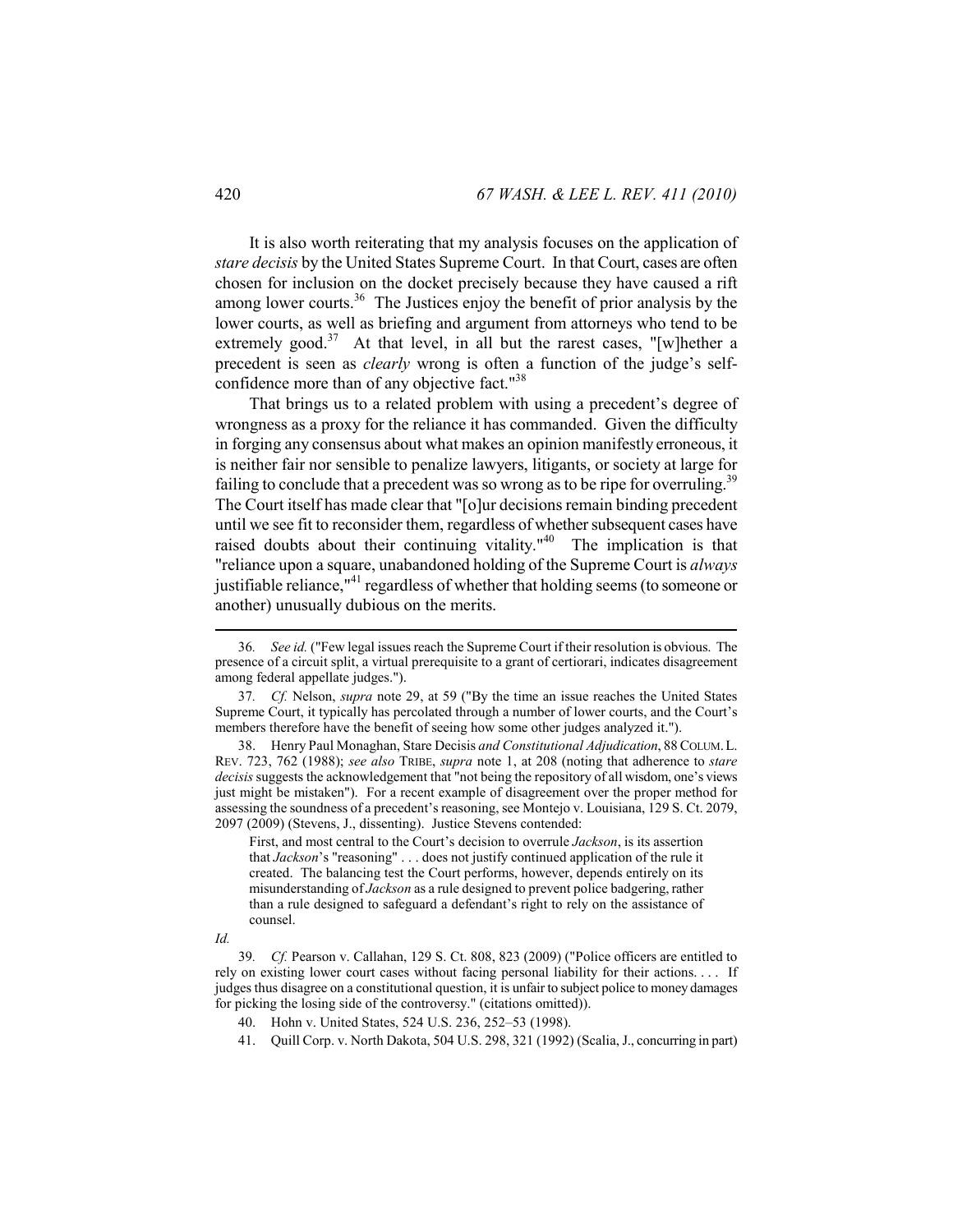Finally, even if we grant the possibility of some exceptional situations in which a precedent's wrongness is so egregious and so widely acknowledged that no stakeholder would dare rely on it, the solution is not to retain the "manifestly erroneous" element as part of *stare decisis* doctrine. In such a case—as in all cases—it is perfectly appropriate for the Court to consider how the reliance implications of overruling a precedent would play out.<sup>42</sup> But the inquiry must be directed at the reliance interests themselves, not the distracting side-issue of a precedent's degree of wrongness.

There is also a second, albeit weaker, approach for defending the inclusion of degrees-of-wrongness theory within the doctrine of *stare decisis*. The premise would be that manifestly erroneous decisions are uniquely detrimental in terms of their effect on social welfare. Such an argument might draw on the *rationale* of those decisions, on the assumption that there is something especially pernicious about judicial reasoning that veers too far beyond the bounds of reasonable interpretation.<sup>43</sup> Alternatively, the argument might focus on the *results* yielded by the decisions, reflecting the belief that the further a judicial opinion deviates from the correct interpretation of a constitutional provision, the more welfare-diluting that opinion is likely to be.

We would be justified in questioning the assumptions underlying both versions of this argument. It is one thing to accept that wrong interpretations are less desirable than correct interpretations, but quite another thing to conclude that, among wrong interpretations, the wrong-er are necessarily more detrimental to society. In any event, this debate is beside the point. Even if we accept the underlying assumptions, and regardless of whether the argument is couched in terms of rationale or results, it fails for the same fundamental reason discussed above—the unsustainable nature of any rule that depends on consistently distinguishing between manifestly erroneous precedents and debatably erroneous precedents, especially at the Supreme Court level.

#### *2. Workability*

In undertaking its *stare decisis* analysis, the Court accords reduced deference to precedents that have "deffied] practical workability."<sup>44</sup> The

<sup>(</sup>emphasis in original).

<sup>42</sup>*. Cf.* Fisch, *supra* note 5, at 107 ("[A] court's decision to adhere to a shaky precedent that people expect to be overruled might frustrate reasonable expectations more than overruling the precedent.").

<sup>43</sup>*. See generally* Nelson, *supra* note 29.

 <sup>44.</sup> Planned Parenthood of Se. Pa. v. Casey, 505 U.S. 833, 854 (1992); *see also, e.g.*, Montejo v. Louisiana, 129 S. Ct. 2079, 2088 (2009) ("[T]he fact that a decision has proved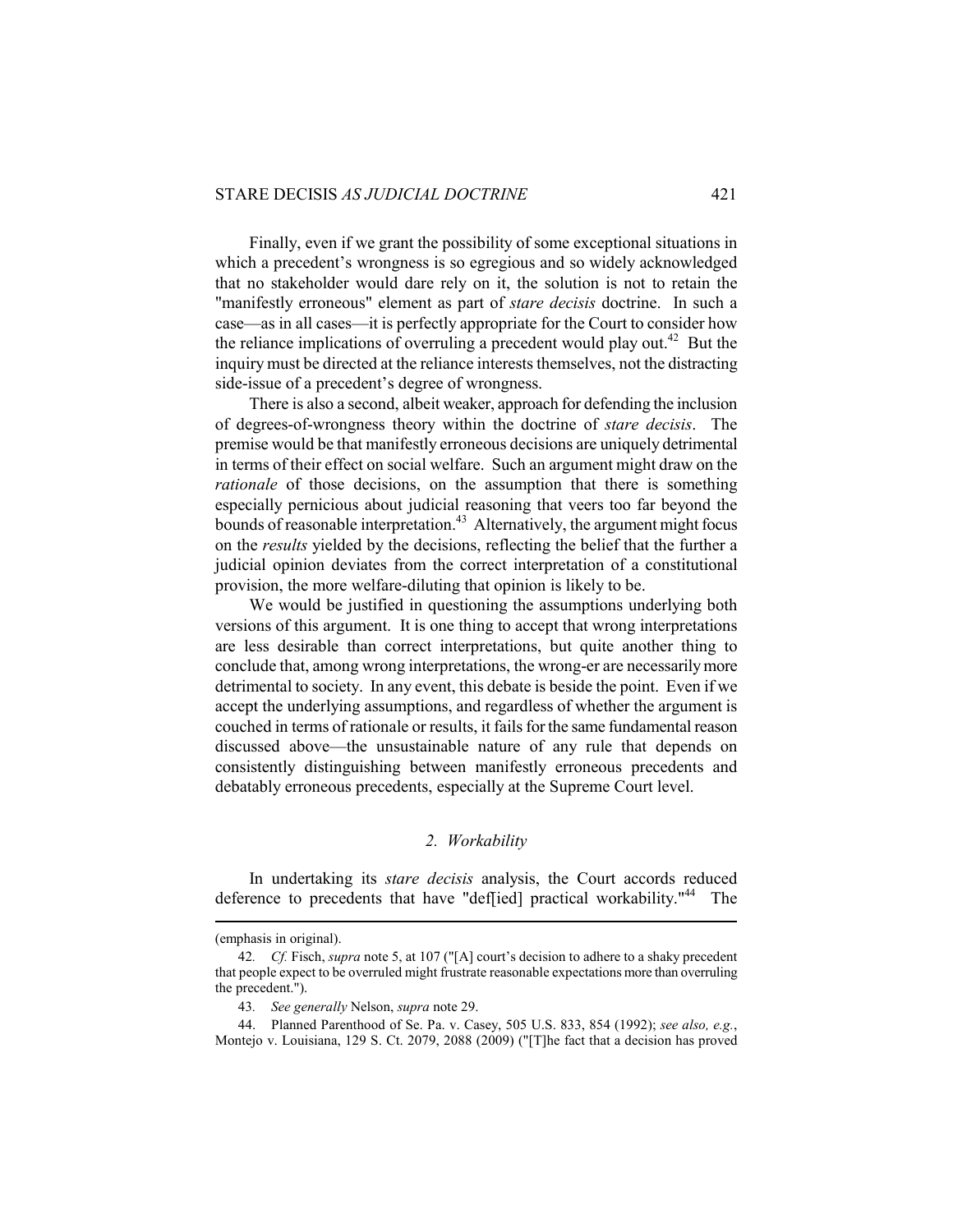question the Justices ask is whether an opinion has proved too difficult to apply for courts, attorneys, and other stakeholders.

The Court recently dealt with workability in *Altria Group, Inc. v. Good*. 45 At issue was the vitality of *Cipollone v. Liggett Group, Inc.*, 46 a fractured decision from 1992 in which a four-Justice plurality held that the federal Labeling Act preempted certain state-law claims for fraudulent misrepresentation aimed at cigarette manufacturers.47 In *Altria*, the Court reaffirmed *Cipollone* with a majority now agreeing that *Cipollone* "represents 'a fair understanding of Congressional purpose.'"<sup>48</sup>

Justice Thomas dissented on behalf of himself and three others.<sup>49</sup> Criticizing the majority for its reaffirmance of the *Cipollone* model, he argued that *Cipollone* "has proved unworkable in the lower federal courts and state courts."50 He also quoted the district court in the *Altria* litigation, which observed that "courts remain divided about what [*Cipollone*] means and how to apply it" and that "*Cipollone*'s distinctions, though clear in theory, defy clear application."51 Reasoning that "[t]he Court should not retain an interpretative test that has proved incapable of implementation," Justice Thomas concluded that *Cipollone* "should be abandoned for this reason alone."<sup>52</sup>

- 45*.* Altria Group, Inc. v. Good, 129 S. Ct. 538, 551 (2008).
- 46*.* Cipollone v. Liggett Group, Inc., 505 U.S. 504, 513–20 (1992).
- 47*. Id.* at 530–31.
- 48*. Altria*, 129 S. Ct. at 547–48.
- 49*. Id.* at 551 (Thomas, J. dissenting).
- 50*. Id.* at 555.
- 51*. Id.*

<sup>&#</sup>x27;unworkable' is a traditional ground for overruling it."); Vieth v. Jubelirer, 541 U.S. 267, 306 (2004) (plurality opinion) ("Eighteen years of essentially pointless litigation have persuaded us that [the applicable precedent] is incapable of principled application."); Seminole Tribe of Fla. v. Florida, 517 U.S. 44, 64 (1996) ("Since it was issued, [the applicable precedent] has created confusion among the lower courts that have sought to understand and apply the deeply fractured decision."); Garcia v. San Antonio Metro. Transit Auth., 469 U.S. 528, 546–47 (1985) ("We therefore now reject, as unsound in principle and unworkable in practice, a rule of state immunity from federal regulation that turns on a judicial appraisal of whether a particular governmental function is 'integral' or 'traditional.'"); Patterson v. McLean Credit Union, 491 U.S. 164, 173 (1989) ("[W]e do not find [the applicable precedent] to be unworkable or confusing."). *Contra* John R. Sand & Gravel Co. v. United States, 552 U.S. 130, 139 (2008) ("[T]he earlier cases lead, at worst, to different interpretations of different, but similarly worded, statutes; they do not produce 'unworkable' law." (quoting United States v. IBM Corp., 517 U.S. 843, 856 (1996))).

<sup>52</sup>*. Id.* Justice Thomas explained: "We owe far more to the lower courts, which depend on this Court's guidance, and to litigants, who must conform their actions to the Court's interpretation of federal law." *Id.*; *see also* Payne v. Tennessee, 501 U.S. 808, 829–30 (1991) (reasoning that the applicable precedents "have defied consistent application by the lower courts").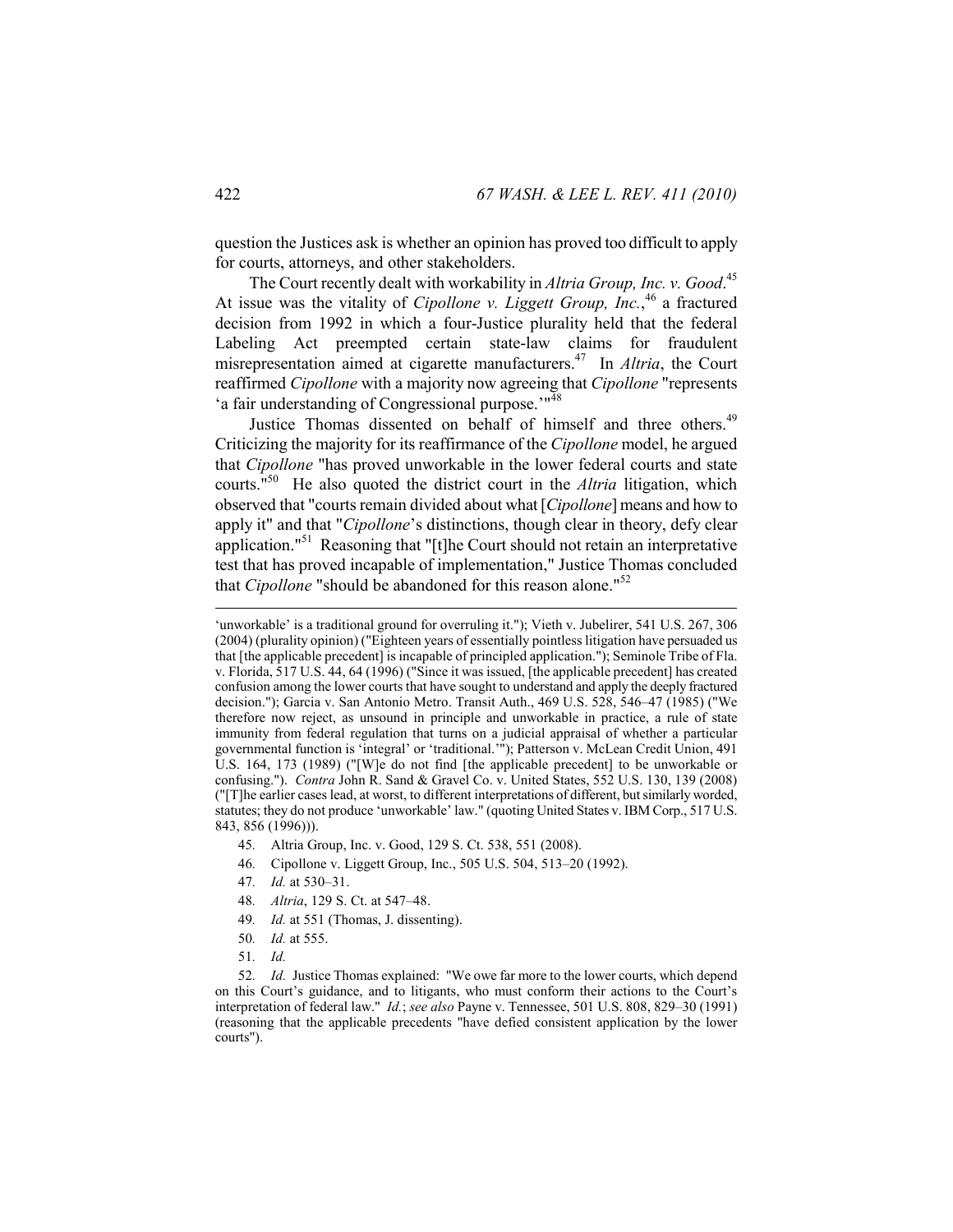Our project here is not to debate who had the better of the argument in *Altria*. It is to address the antecedent issue of whether a precedent's workability deserves to be part of *stare decisis* doctrine. The answer depends on whether workability carries any independent significance in determining the appropriate amount of deference owed to a questionable precedent.

Of course, all else being equal, it is preferable for the Court to choose a workable rule of decision rather than an unworkable one. Unworkable rules are clumsy and unpredictable, creating needless costs and diluting the benefits of a stable society governed by the rule of law.<sup>53</sup> But the reason for favoring workable doctrines is because that is a sensible approach to selecting the rule of decision to govern an area of law. The choice does not reflect any inherent link between a precedent's workability and its claim to deference. In fact, *stare decisis* as properly understood provides a potential justification for upholding a precedent even though it has bred confusion and proved cumbersome to apply. For purposes of *stare decisis*, saying that a precedent is "unworkable" is functionally equivalent to saying it is "badly reasoned." These statements indicate only that a *stare decisis* inquiry is necessary, not how the inquiry should play out.

The previous section explained how reliance interests might be invoked to defend the inclusion of a precedent's wrongness as part of *stare decisis*  analysis. A similar argument is available with respect to workability: Precedents that have been easy for lower courts and other stakeholders to understand and apply are relatively likely to have engendered a great deal of reliance. This is because when stakeholders see that a given doctrine is functioning smoothly and efficiently, they are (all else being equal) inclined to assume that the precedent is a stable component of Supreme Court jurisprudence.<sup>54</sup> They also are willing and able to organize their affairs based on the assumption that the precedent will remain binding law.<sup>55</sup> By contrast, a precedent that is a nightmare to understand probably does not generate significant reliance; onlookers will view the problematic precedent as creating

 <sup>53</sup>*. See, e.g.*, Swift & Co. v. Wickham, 382 U.S. 111, 116 (1965) ("Unless inexorably commanded by statute, a procedural principle of this importance should not be kept on the books in the name of stare decisis once it is proved to be unworkable in practice; the mischievous consequences . . . from the perpetuation of an unworkable rule are too great."); Thomas R. Lee, Stare Decisis *in Economic Perspective: An Economic Analysis of the Supreme Court's Doctrine of Precedent*, 78 N.C. L. Rev. 643, 670 (2000) ("[U]nworkable decisions are by definition uncertain, so their retention should be expected to require ongoing and inefficient expenditures on measures aimed at divining their application and effect.").

<sup>54</sup>*. See* Lee, *supra* note 53, at 699–700 ("Adherence to precedent is usually the costminimizing course of action . . . .").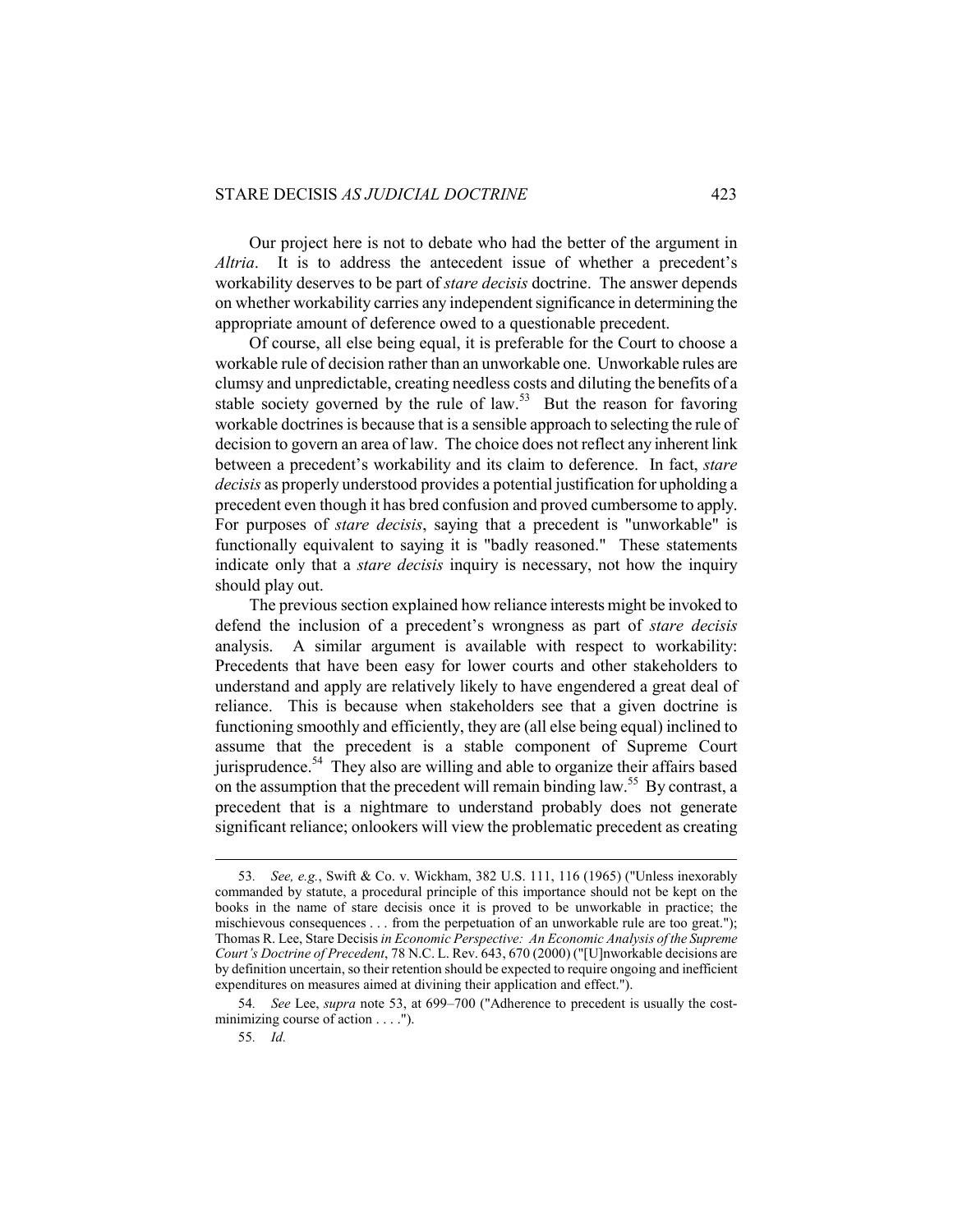an unsustainable situation that will, sooner or later, be corrected in a subsequent decision.56 Similarly, a precedent that has proven unworkable may generate minimal reliance because stakeholders are simply unable to predict what results it will yield.<sup>57</sup> Thus, the argument concludes, distinguishing between workable and unworkable precedents is a valuable part of the *stare decisis* inquiry.

The central flaw in this argument is its failure to account for reasonable yet intractable disagreements over whether a precedent really is unworkable. Such disagreements undermine any claim that reliance interests can be extrapolated from a precedent's perceived workability. *Altria* is a case in point. As noted by the dissenters, numerous lower courts had struggled to understand and apply *Cipollone*. 58 In *Altria*, the trial court noted that judges were "divided about what the decision means and how to apply it." $59$  While the dissenters viewed these factors as sufficient to justify overruling *Cipollone*, 60 in the end they were outvoted. Five Justices conceded that *Cipollone* lacks "theoretical elegance" but nevertheless found it sound enough to carry the day.<sup>61</sup> In the end, while one could have pointed to a wealth of support for the view that *Cipollone*  was fundamentally unworkable, hindsight shows that it would have been foolhardy to rely on the assumption that *Cipollone* would fall (at least for now).

A similarly evocative illustration comes from *Dickerson v. United States*, 62 where the Court reconsidered *Miranda v. Arizona*'s<sup>63</sup> famous ruling that in criminal cases, "the prosecution may not use statements . . . stemming from custodial interrogation of the defendant unless it demonstrates the use of procedural safeguards effective to secure the privilege against selfincrimination."64 Rebuffing Congress's attempt to displace *Miranda* with an

 <sup>56</sup>*. See, e.g.*, Barrett, *supra* note 33, at 1062 ("If . . . a litigant demonstrates that precedent demonstrably conflicts with the statutory or constitutional provision it purports to interpret, the role of reliance is significantly diminished, and possibly eliminated."); Tom Hardy, Note, *Has Mighty* Casey *Struck Out?: Societal Reliance and the Supreme Court's Modern Stare Decisis Analysis*, 34 HASTINGS CONST. L.Q. 591, 596 (2007) ("[A]n unworkable legal rule is unlikely to be relied upon.").

<sup>57</sup>*. See* Lee, *supra* note 53, at 669–70 ("But when precedent produces confusion in the form of unpredictable results, the costs from retaining the 'unworkable' decision generally may outweigh the uncertainty created by overturning the precedent.").

<sup>58</sup>*.* Altria Group, Inc. v. Good, 129 S. Ct. 538, 555 (2008) (Thomas, J., dissenting).

 <sup>59.</sup> Good v. Altria Group, Inc., 436 F. Supp. 2d 132, 142 (D. Me. 2006), *vacated*, 129 S. Ct. 538 (2008).

<sup>60</sup>*. Altria*, 129 S. Ct. at 555 (Thomas, J., dissenting).

<sup>61</sup>*. Id.* at 547–48 (majority opinion).

<sup>62</sup>*.* Dickerson v. United States, 530 U.S. 428, 431 (2000).

<sup>63</sup>*.* Miranda v. Arizona, 384 U.S. 436, 444 (1966).

<sup>64</sup>*. Id.*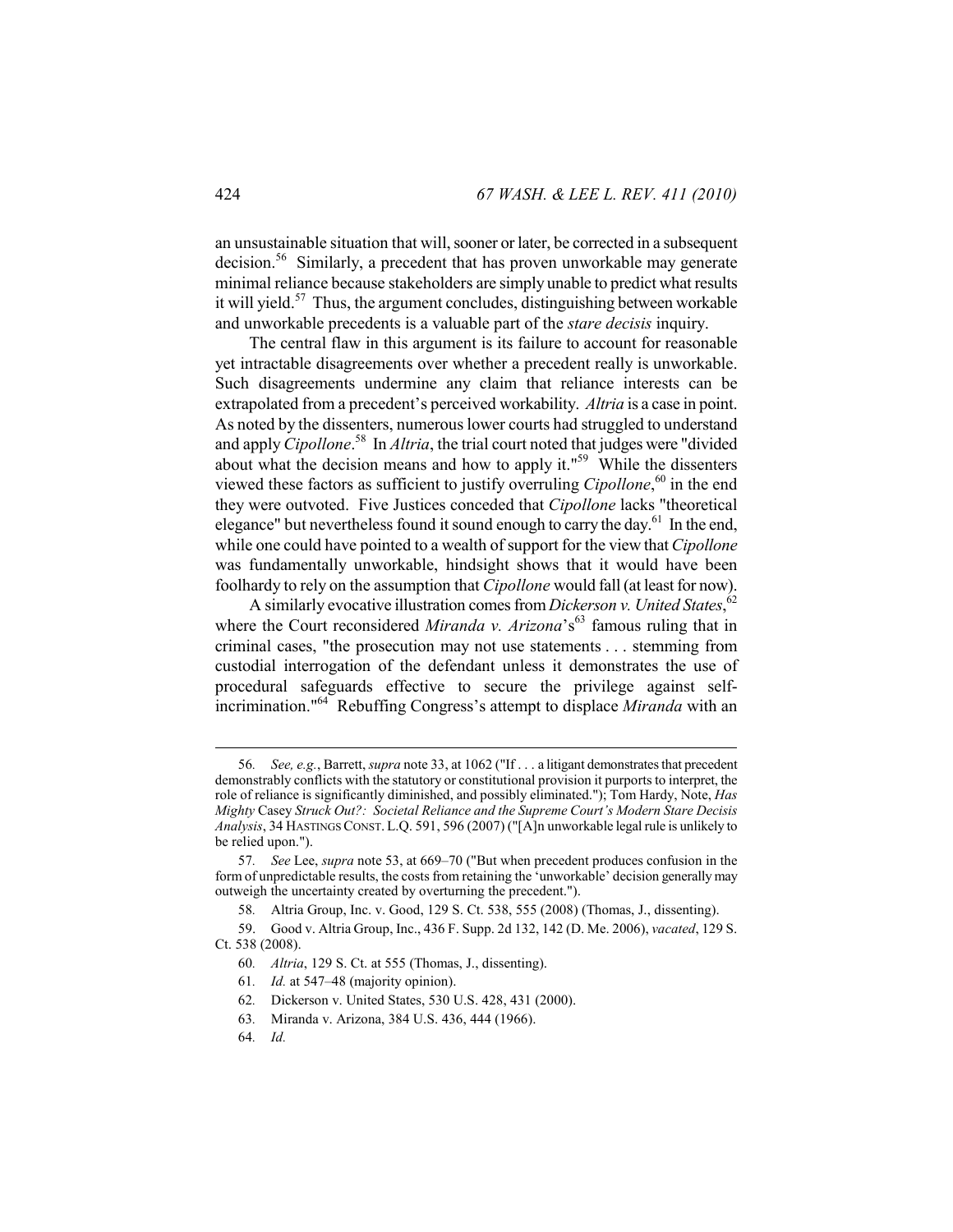alternative test for evidentiary admissibility, the *Dickerson* Court turned to *stare decisis*. On the issue of workability, the majority determined that the *Miranda* requirements were easier "for law enforcement officers to conform to, and for courts to apply in a consistent manner," than Congress's alternative test would be.<sup>65</sup> Two dissenting Justices disagreed, noting that "[i]t is not immediately apparent . . . that the judicial burden has been eased by the 'brightline' rules adopted in *Miranda*. In fact, in the 34 years since *Miranda* was decided, this Court has been called upon to decide nearly 60 cases involving a host of *Miranda* issues."<sup>66</sup> The workability of *Miranda*, it turns out, was largely in the eye of the beholder.<sup>67</sup>

The point is not that workability is irrelevant to choosing the appropriate rule of decision to govern a case. It surely has a role to play. But as opinions such as *Altria* and *Dickerson* demonstrate, there tend to be plausible grounds for debating whether Supreme Court precedents have proven unworkable. The existence of those debates makes it impossible to draw definitive conclusions about the relationship between perceived workability and reliance interests. In any given case, it might be that stakeholders have continued to rely on a precedent (like *Cipollone* or *Miranda*) notwithstanding doubts about its workability. Or perhaps they have dialed back their reliance on the hunch that an overruling is imminent. There is no way to know in the abstract without investigating the specific facts and circumstances surrounding a precedent.

## *B. Temporal and Doctrinal Considerations*

Another set of concerns that emerges in *stare decisis* jurisprudence involves the effects of time. This category includes evolving factual

 <sup>65</sup>*. Dickerson*, 530 U.S. at 444.

<sup>66</sup>*. Id.* at 463 (Scalia, J., dissenting); *see also* Montejo v. Louisiana, 129 S. Ct. 2079, 2097 (2009) (Stevens, J., dissenting) ("[T]o reach the conclusion that the *Jackson* rule is unworkable, the Court reframes the relevant inquiry, asking not whether the *Jackson* rule . . . has proved easily administrable, but instead whether the Louisiana Supreme Court's cramped interpretation . . . is practically workable."); *id*. (concluding that the "answer to that question, of course, is no"); *id*. ("When framed more broadly, however, the evidence is overwhelming that *Jackson*'s simple, bright-line rule has done more to advance effective law enforcement than to undermine it.").

<sup>67</sup>*. Compare* Swift & Co. v. Wickham, 382 U.S. 111, 116 (1965) ("[W]e find the application of the [governing precedent's] rule as elusive as did the District Court, and . . . we would fall short in our responsibilities if we did not accept this opportunity to take a fresh look at the problem."), *with id*. at 134 (Douglas, J., dissenting) ("The Court calls the rule 'unworkable.' But it is not enough to attach that label. . . . [T]he truth of the matter is that there are no cases (not even the three cited) even remotely warranting the conclusion that [the precedent] is 'unworkable.'").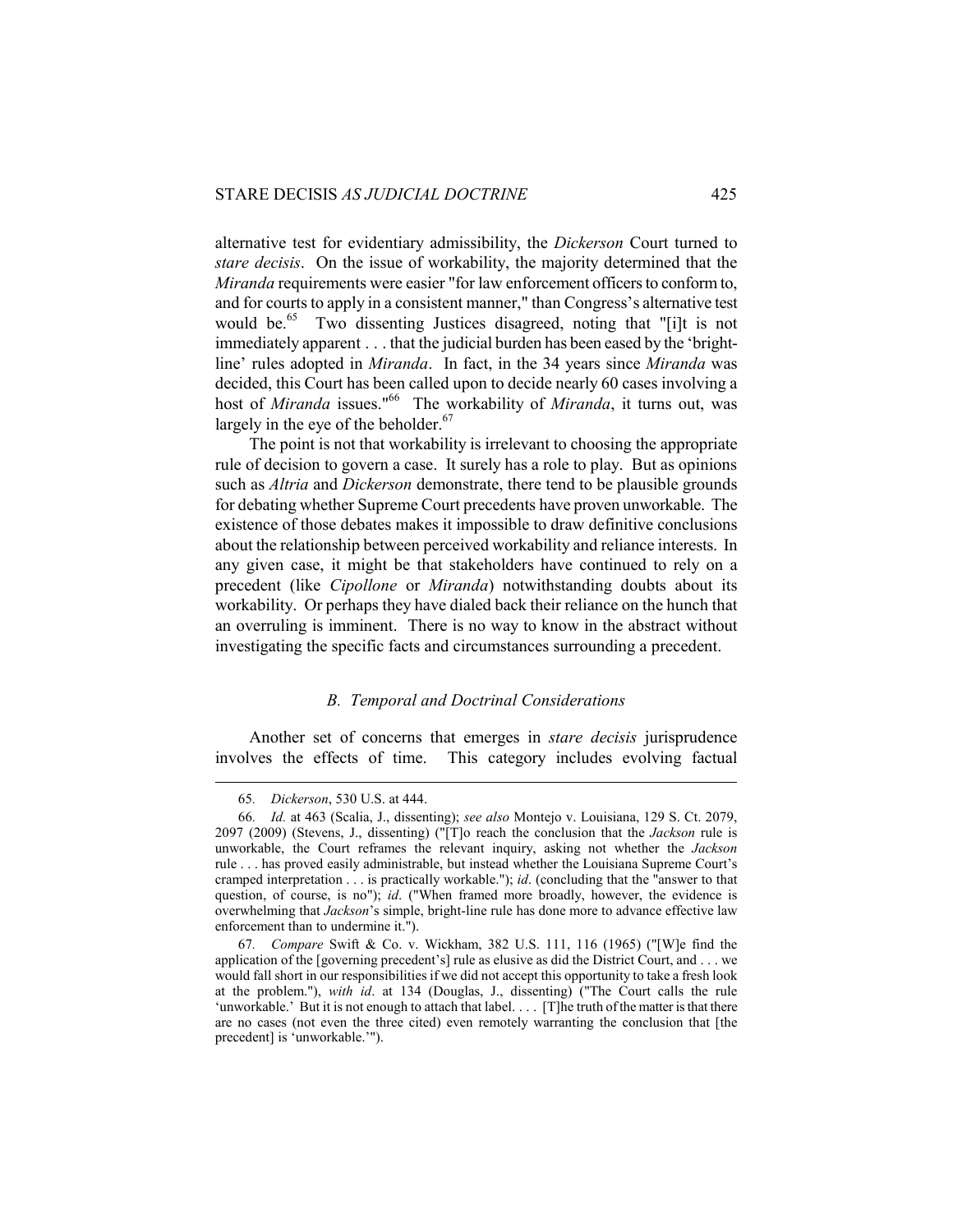assumptions and understandings, the increased (or is it decreased?) claim to deference that a precedent garners with age, and how the prior overruling of analogous decisions affects the Court's willingness to stand by a precedent.

Notwithstanding their prominent role in *stare decisis* cases, these considerations provide little help in formulating a principled doctrine.

## *1. Evolving Understandings*

A common feature of *stare decisis* debates is an assessment of the world *now* versus the time the precedent was *decided*. 68 The Court has described the inquiry as "whether facts have so changed, or come to be seen so differently, as to have robbed the old rule of significant application or justification."<sup>69</sup>

Consider Atkins v. Virginia,<sup>70</sup> which overturned Penry v. Lynaugh<sup>71</sup> and held that the Eighth Amendment's prohibition against "cruel and unusual" punishment forbids the execution of persons who are mentally retarded.<sup>72</sup> In examining whether a punishment is cruel and unusual, the Court historically has deemed it necessary to examine society's "evolving standards of decency."73 The Court in *Atkins*—decided in 2002—set out to determine whether those standards had changed materially since 1989, when *Penry* was handed down and the execution of mentally retarded persons was found constitutionally permissible.74 One of the points highlighted by the *Atkins*  Court was that in the years following *Penry*, several states had prohibited the execution of mentally retarded persons, while no state had enacted legislation to permit such executions.<sup>75</sup> Phrased in terms of Eighth Amendment doctrine, this

- 71*.* Penry v. Lynaugh, 492 U.S. 302, 335 (1989).
- 72*. Atkins*, 536 U.S. at 307, 321.

 <sup>68</sup>*. Cf*. Burnet v. Coronado Oil & Gas Co., 285 U.S. 393, 412 (1932) (Brandeis, J., dissenting) ("The decision of the Court, if, in essence, merely the determination of a fact, is not entitled . . . to that sanction which, under the policy of stare decisis, is accorded to the decision of a proposition purely of law."). Justice Brandeis noted: "[N]ot only may the decision of the fact have been rendered upon an inadequate presentation of then existing conditions, but the conditions may have changed meanwhile." *Id.*

 <sup>69.</sup> Planned Parenthood of Se. Pa. v. Casey, 505 U.S. 833, 855 (1991); *see also, e.g.*, Randall v. Sorrell, 548 U.S. 230, 244 (2006) (opinion of Breyer, J.) ("We cannot find in the respondents' claims any demonstration that circumstances have changed so radically as to undermine *Buckley*'s critical factual assumptions.").

<sup>70</sup>*.* Atkins v. Virginia, 536 U.S. 304, 321 (2002).

<sup>73</sup>*. Id.* at 312.

<sup>74</sup>*. Id*. at 307.

See id. at 316 (stating that the "legislatures that have addressed the issue have voted overwhelmingly in favor of prohibition").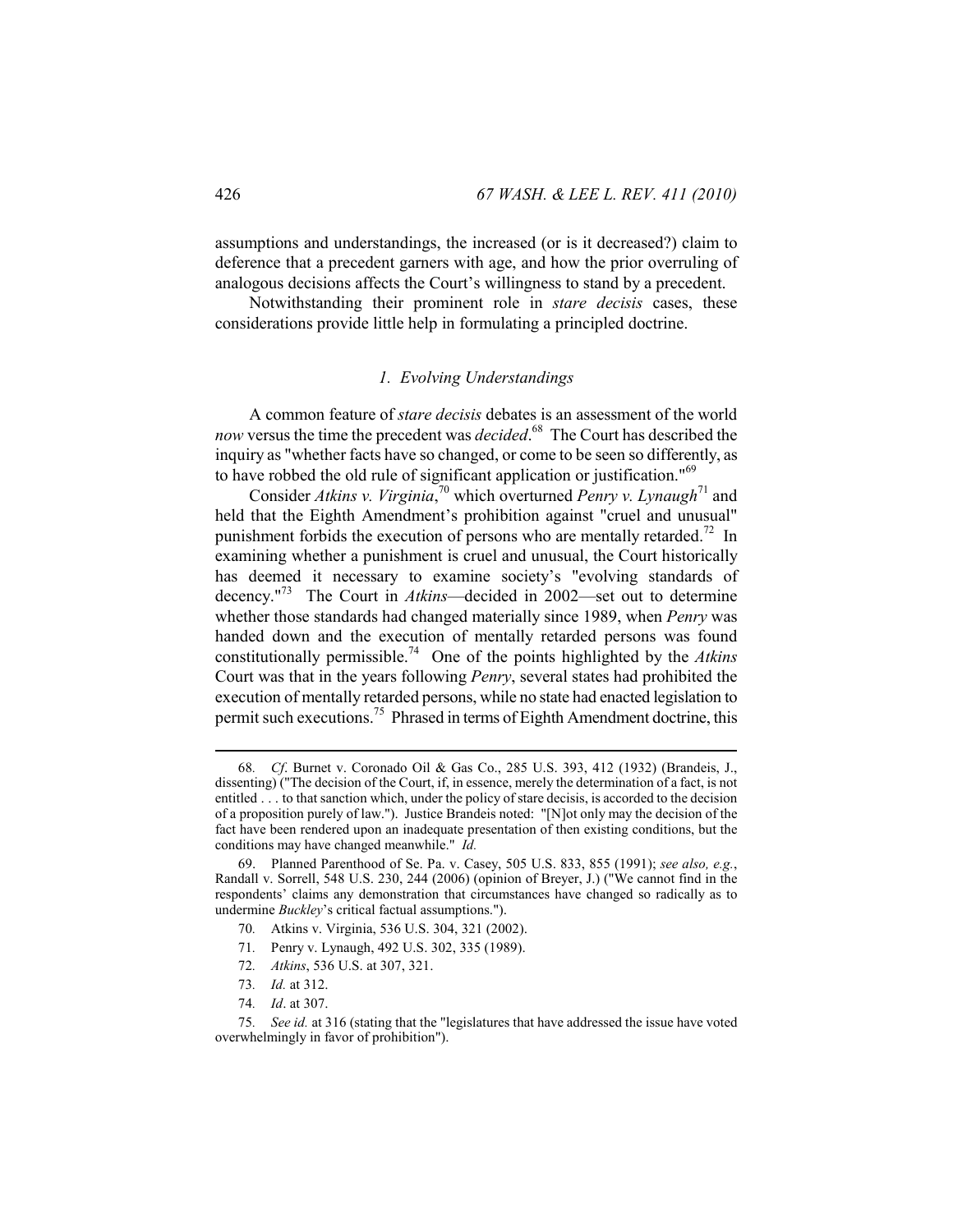development suggested that the critical fact—society's evolving standards of decency—had shifted in a meaningful way, altering the calculus used to determine whether such executions are cruel and unusual punishments. The Court concluded that *Penry* could not stand.<sup>76</sup>

A similar phenomenon is visible in cases where the factual context has stayed the same, but our understanding of the facts has changed. In *Illinois Tool Works Inc. v. Independent Ink, Inc.*, <sup>77</sup> for example, the Court confronted a claim that a seller illegally tied together two of its products, one of which was patented.<sup>78</sup> Resolving the claim required the Court to consider a pure question of economics: When a seller receives a patent on a product, does it necessarily follow that the seller possesses market power?<sup>79</sup> The Court previously had determined that the answer was yes. $80\,$  Since that time, "Congress, the antitrust enforcement agencies, and most economists have all reached the conclusion that a patent does not necessarily confer market power upon the patentee.<sup> $^{81}$ </sup> In *Illinois Tool Works*, the Court finally rejected its prior position, announcing that market power would no longer be presumed. $82$  Instead, "in all cases" involving a tying arrangement, the plaintiff must prove that the defendant has market power in the tying product."<sup>83</sup>

This type of factual updating is unremarkable. Judges who are asked to decide a case will invariably take into account the relevant facts.<sup>84</sup> There is no alternative. Nor, however, is there any reason why this type of inquiry should be shoehorned into *stare decisis* analysis. There is little practical difference between a precedent grounded in faulty reasoning<sup>85</sup> and one grounded in outmoded factual assumptions. In both situations, the precedent is wrong on the merits. In both situations, *stare decisis* nevertheless might counsel in favor of preserving the precedent. And in both situations, it is improper to conflate the precedent's flaws—logical or factual—with whether the precedent should be preserved on *stare decisis* grounds notwithstanding its defects.

 <sup>76</sup>*. Id*. at 321; Roper v. Simmons, 543 U.S. 551, 574 (2005).

<sup>77</sup>*.* Ill. Tool Works Inc. v. Indep. Ink, Inc., 547 U.S. 28, 46 (2006).

<sup>78</sup>*. Id.* at 32.

<sup>79</sup>*. Id.* at 35.

<sup>80</sup>*. Id.* 

<sup>81</sup>*. Id.* at 45.

<sup>82</sup>*. Id*. at 46.

<sup>83</sup>*. Id.*

<sup>84</sup>*. See, e.g.*, W. Barton Leach, *Revisionism in the House of Lords: The Bastion of Rigid Stare Decisis Falls*, 80 HARV. L. REV. 797, 803 (1967) ("[W]hen it is obvious that one's previous actions turned out badly, or that circumstances are essentially different, the intelligent human being reviews the problem anew . . . .").

<sup>85</sup>*. Supra* Part II.A.1.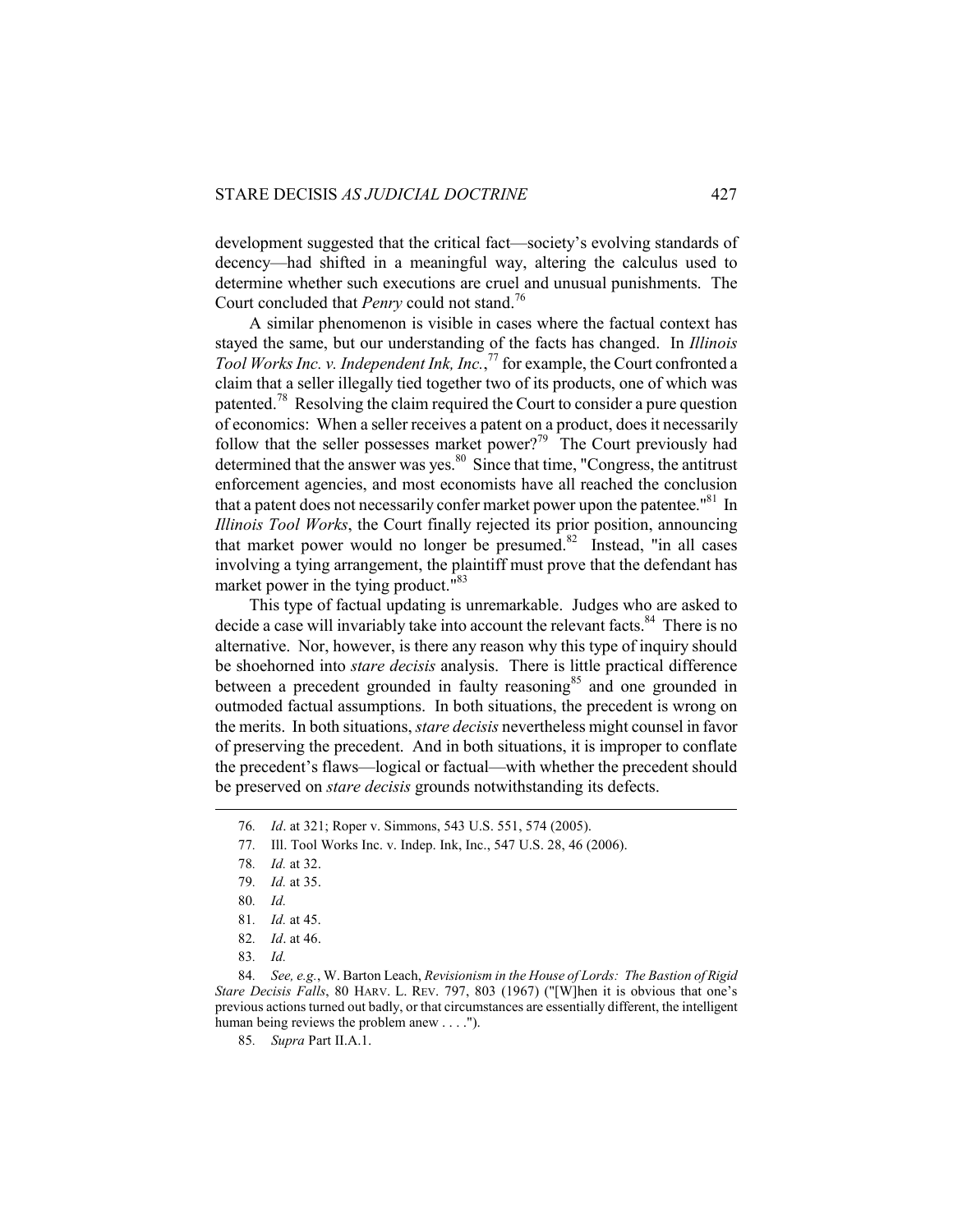Still, the Court has included the factual backdrop among the canons of available *stare decisis* considerations, which makes it necessary to ask whether there is a coherent theory for linking that factor with the appropriate level of deference to precedent. In trying to formulate such a theory, we again come to an argument from reliance interests. The extent of reliance on a Supreme Court decision, the argument goes, derives in part from the integrity of the decision's factual assumptions. When those assumptions have changed significantly, there will be less reliance on the precedent by stakeholders, who will expect the Court to update—which is to say, overrule—the decision in light of new circumstances.

But determining whether facts and assumptions have markedly evolved is not always so easy. To illustrate, return to *Illinois Tool Works*. The evolving fact in that case had to do with assumptions about the market power generated from owning a patent.<sup>86</sup> Disproving that proposition is not quite as straightforward as, say, refuting the "Ptolemaic view that Earth was the center of the solar system."87 In the latter situation, the incorrect factual assumption is clear and widely understood. Can we speak in similarly definitive terms about the market power conferred by a patent—or, to return to *Atkins* and *Penry*, about the evolution of society's standards of decency as they relate to the execution of mentally retarded persons?

For a similar example, consider the Court's treatment of one of the twentieth century's most infamous opinions, *Lochner v. New York*. 88 *Lochner*, of course, held that a law limiting how many hours bakery employees could work violated the Fourteenth Amendment by "interfer[ing] with the right of contract between the employer and employees concerning the number of hours in which the latter may labor."89 The Court's holding reflected its broader view about how the liberty of contract restricted governmental authority to legislate on economic matters.90 That approach was abandoned in 1937 by *West Coast*  Hotel Co. v. Parrish,<sup>91</sup> where the Court upheld a minimum wage law and embarked upon a new era of construing the liberty of contract far more narrowly.92 According to the Court's later explanation in *Planned Parenthood of Southeastern Pennsylvania v. Casey*, 93 the jurisprudential shift from *Lochner* 

93. Planned Parenthood of Se. Pa. v. Casey, 505 U.S. 833, 898 (1992).

 <sup>86</sup>*.* Ill. Tool Works Inc. v. Indep. Ink, Inc., 547 U.S. 28, 31 (2006).

 <sup>87.</sup> LAURENCE H. TRIBE, 1 AMERICAN CONSTITUTIONAL LAW 236 (3d ed. 2000).

<sup>88</sup>*.* Lochner v. New York, 198 U.S. 45, 64 (1905).

<sup>89</sup>*. Id.* at 53.

<sup>90</sup>*. Id.* at 64.

<sup>91</sup>*.* W. Coast Hotel Co. v. Parrish, 300 U.S. 379, 400 (1937).

<sup>92</sup>*. Id.* at 397.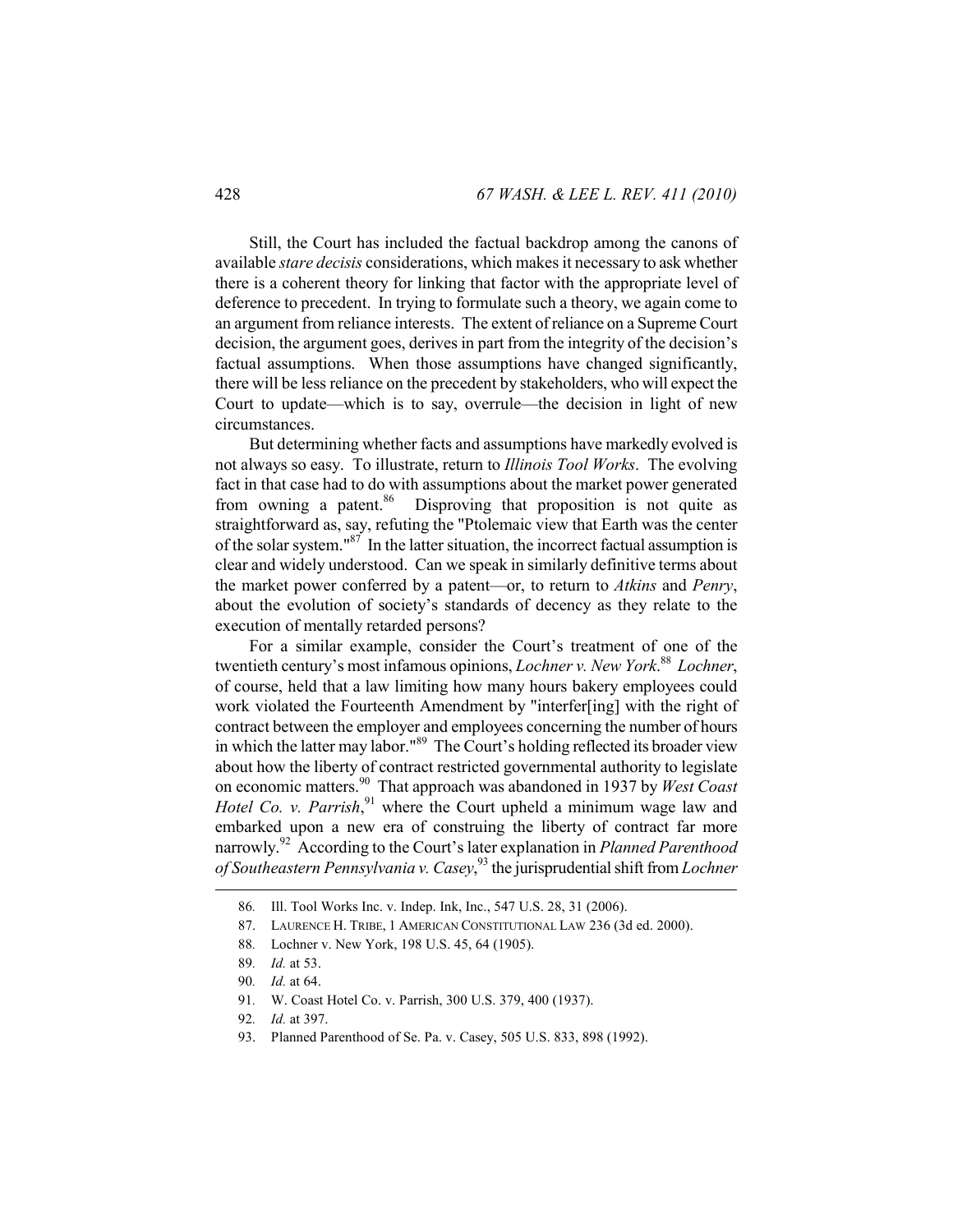to *West Coast Hotel* owed to evolving facts and understandings: "[T]he lesson that seemed unmistakable to most people by 1937 [was] that the interpretation of contractual freedom protected in [cases following *Lochner*] rested on fundamentally false factual assumptions about the capacity of a relatively unregulated market to satisfy minimal levels of human welfare.<sup>"94</sup>

Now, *West Coast Hotel* clearly viewed *something* differently than *Lochner* did. And *West Coast Hotel* did cite "recent economic experience" as justifying the Court's new approach.<sup>95</sup> But is it really convincing to assert that the shift out of the *Lochner* era was predicated upon an issue as complex, debatable, and fundamentally unlegal as the plusses and minuses of "relatively unregulated market[s] $"$ ?<sup>96</sup> More to the point for our purposes, can it plausibly be argued that stakeholders in the 1930s should have updated their economic understandings and ceased relying on *Lochner* in the years leading up to *West Coast Hotel* due to prevailing winds of political and economic theory? I think the answer must be no.

This all goes to show why evolving factual assumptions, though relevant to how a case should be decided on the merits, are inapposite to the reliance interests that underlie the distinct issue of *stare decisis*. If the Court confronts a precedent like *Lochner*, and if it determines that the factual underpinnings of that precedent have changed in an important way, then by all means it should take the change into account when deciding upon the proper rule of decision.

 <sup>94</sup>*. Id*. at 861–62 ("[T]he clear demonstration that the facts of economic life were different from those previously assumed warranted the repudiation of the old law."); *cf. id.* at 862–63 (taking a similar approach to *Plessy v. Ferguson*, 163 U.S. 537 (1896), which was overruled by *Brown v. Board of Education*, 347 U.S. 483 (1954)); Burnet v. Coronado Oil & Gas Co., 285 U.S. 393, 412 (1932) (Brandeis, J., dissenting) ("[T]he judgment of the Court in the earlier decision may have been influenced by prevailing views as to economic or social policy which have since been abandoned.").

<sup>95</sup>*. West Coast Hotel*, 300 U.S. at 399.

<sup>96</sup>*. Casey*, 505 U.S. at 862; *see also id*. at 960–61 (Rehnquist, C.J., concurring in the judgment in part and dissenting in part) ("When the Court . . . recognized its error in [*West Coast Hotel*], it did not engage in the *post hoc* rationalization that the joint opinion attributes to it today; it did not state that *Lochner* [was] based on an economic view that had fallen into disfavor . . . ."). Chief Justice Rehnquist continued:

Nor is it the case that the people of this Nation only discovered the dangers of extreme laissez-faire economics because of the Depression. State laws regulating maximum hours and minimum wages were in existence well before that time [and were based on the belief that] "freedom of contract" did not protect the welfare of workers, demonstrating that that belief manifested itself more than a generation before the Great Depression. Whether "most people" had come to share it in the hard times of the 1930s is, insofar as anything the joint opinion advances, entirely speculative.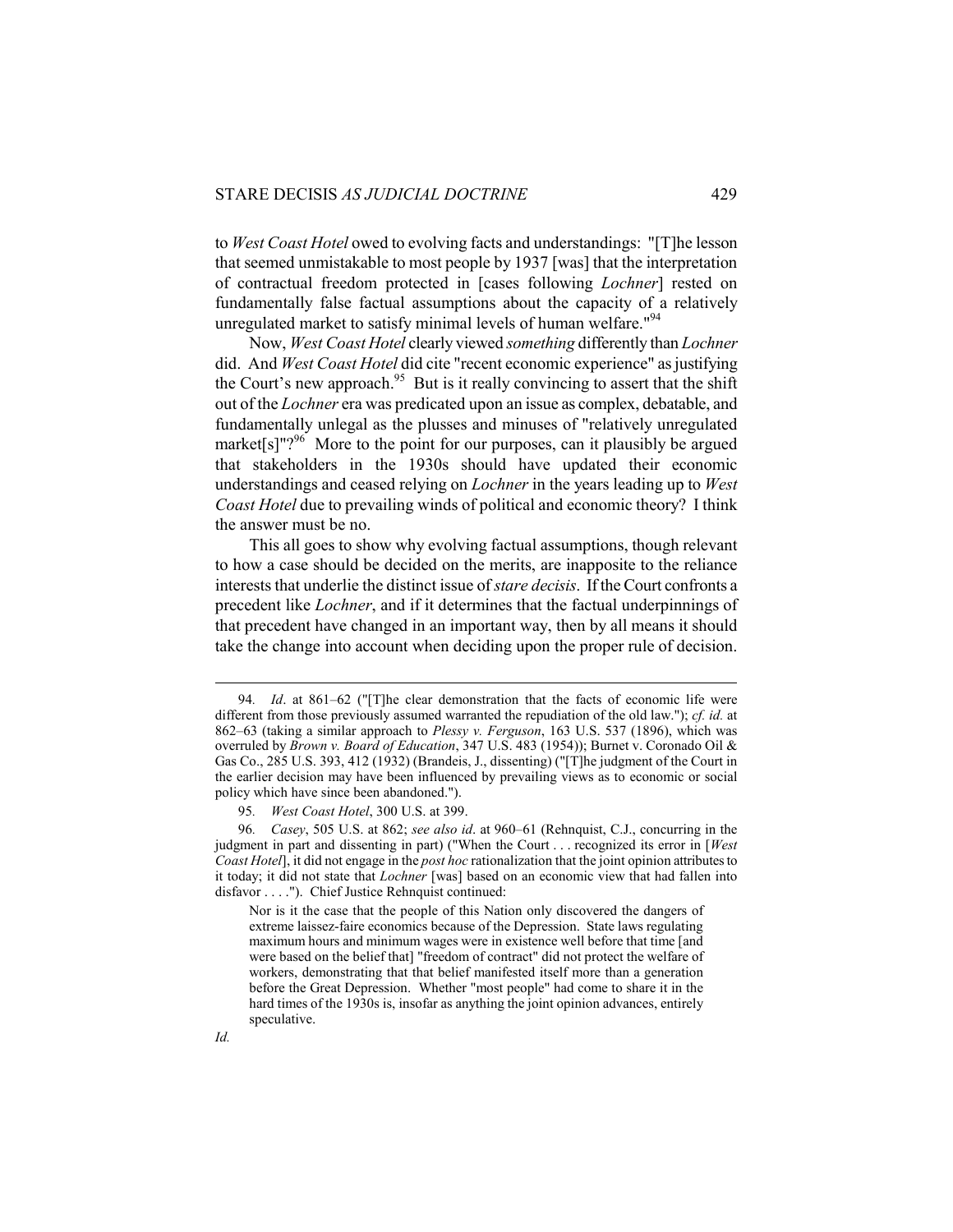That is where the role of factual underpinnings begins, and that is where it ends. Once the Court has determined that the governing precedent is flawed, the underlying factual assumptions provide neither a reason for reaffirming nor a reason for overruling. The resolution of that issue—which is the province of *stare decisis*—must be driven by something else.

## *2. Antiquity*

The Court sometimes instructs that older opinions are entitled to more deference than newer ones. $97$  Interestingly enough, it occasionally takes the opposite position, explaining that recent opinions receive the greatest deference.<sup>98</sup> This ambivalence itself is enough to raise doubts about whether a precedent's antiquity can help to predict whether it will be upheld. Nevertheless, it is worth taking a moment to explore the underlying theories that these two divergent practices seem to reflect.

On the side of enhanced *stare decisis* effect for recent precedents, one potential justification is that reversing course too quickly could harm the Court's legitimacy.<sup>99</sup> As discussed in greater detail below, this sort of rationale is problematic in several respects. Most notably for present purposes, there is no reason to believe that the Court's legitimacy is in greater danger when

 <sup>97</sup>*. See, e.g.*, Montejo v. Louisiana, 129 S. Ct. 2079, 2089 (2009) ("[T]he opinion is only two decades old, and eliminating it would not upset expectations."); United States v. Morrison, 529 U.S. 598, 622 (2000); Harmelin v. Michigan, 501 U.S. 957, 965 (1991) (opinion of Scalia, J.).

<sup>98</sup>*. Compare Montejo*, 129 S. Ct. at 2098 (Stevens, J., dissenting) ("[A]lthough the Court acknowledges 'antiquity' is a factor that counsels in favor of retaining precedent, it concludes that the fact *Jackson* is 'only two decades old' cuts 'in favor of abandoning' the rule it established."), *and id.* ("I would have thought that the 23-year existence of a simple bright-line rule would be a factor that cuts in the other direction."), *with id*. at 2093 (Alito, J., concurring) ("The dissent . . . invokes *Jackson*'s antiquity, stating that 'the 23-year existence of a simple bright-line rule' should weigh in favor of its retention. . . . But in [*Arizona v. Gant*], the Court had no compunction about casting aside a 28-year-old bright-line rule." (citing Arizona v. Gant, 129 S. Ct. 1710 (2009))), *and id.* ("I can only assume that the dissent thinks that our constitutional precedents are like certain wines, which are most treasured when they are neither too young, nor too old . . . ."); *see also generally* Fisch, *supra* note 5, at 104 n.42.

<sup>99</sup>*. See, e.g.*, Philip P. Frickey, Stare Decisis *in Constitutional Cases: Reconsidering*  National League of Cities, 2 CONST. COMMENT 123, 140 (1985) (arguing that overruling an eight-year-old precedent "might make the Court appear particularly arbitrary" and stating that "[t]he usual concern about overruling a recent precedent is that it may have fallen victim simply to a change in personnel rather than reasoned reconsideration"). *Contra* South Carolina v. Gathers, 490 U.S. 805, 824 (1989) (Scalia, J., dissenting) ("It has been argued that we should not overrule so recent a decision . . . . I doubt that overruling *Booth* will so shake the citizenry's faith in the Court.").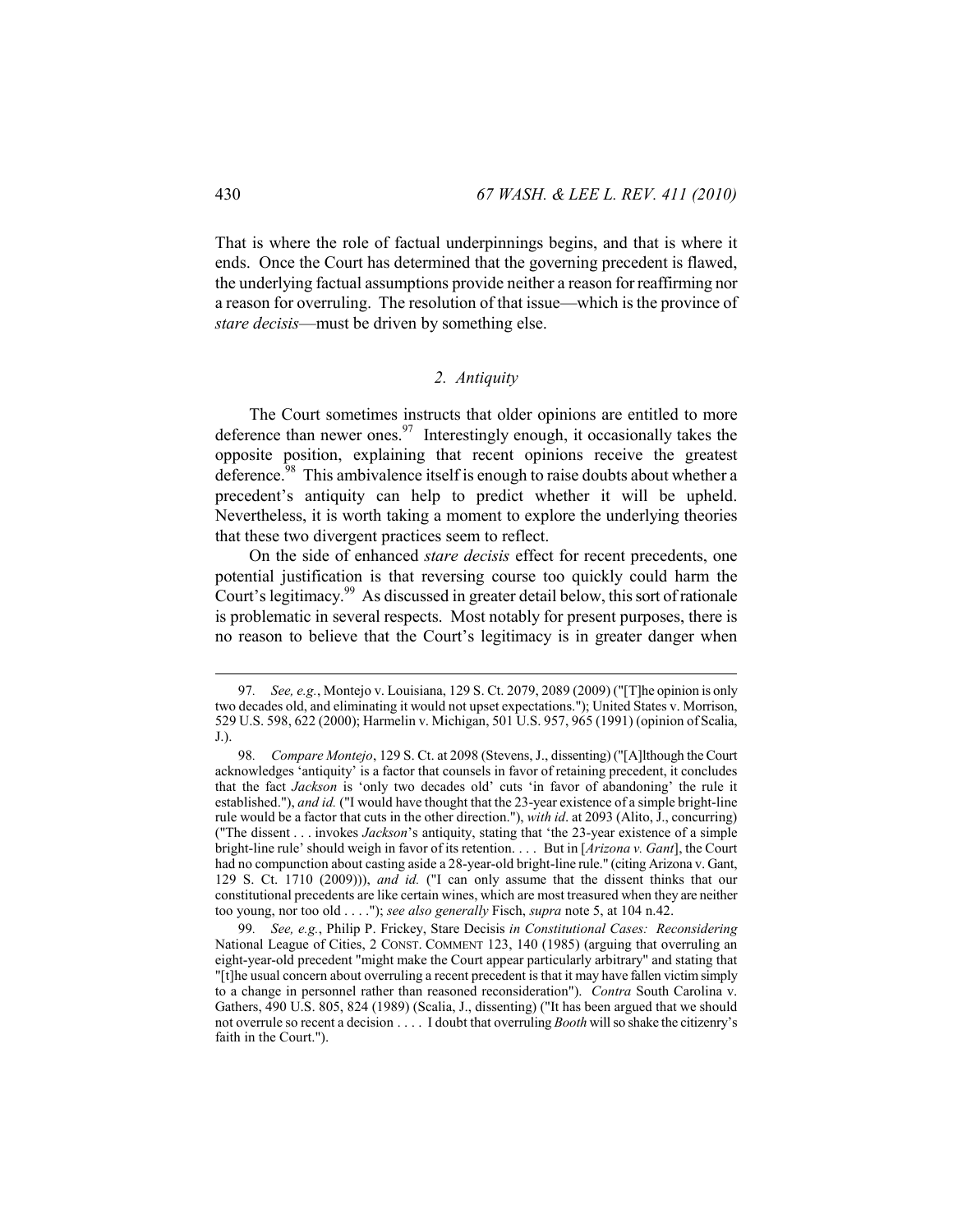it overrules a recent precedent than when it refuses to overrule a flawed precedent in an explicit effort to enhance its own public standing.<sup>100</sup>

To justify the opposite presumption—that long-standing precedents are entitled to the most deference—the best argument draws on the concept of reliance. The idea would be that the length of time an opinion has been on the books is correlated (positively) with the amount of reliance it has engendered, for the simple reason that stakeholders have had more time to understand the opinion, embrace it as governing law, and shape their conduct accordingly.101 Recent opinions, by comparison, deserve relatively little deference because they are less likely to have generated significant reliance, giving the Court the opportunity to set matters straight before too much water is under the bridge. As Justice Scalia has put it, "[t]he freshness of error not only deprives [a precedent] of the respect to which long-established practice is entitled, but also counsels that the opportunity of correction be seized at once, before state and federal laws and practices have been adjusted to embody it." $102$ 

But while the two concepts may be linked in some cases, antiquity has no necessary bearing on reliance. Reliance implications depend on a host of factors that may or may not align with a precedent's antiquity. A hundredyear-old decision interpreting the Constitution's Emoluments Clause,  $^{103}$  for example, might not have garnered any appreciable reliance because few Americans have had occasion to rely on the Court's treatment of that provision. Yet a much more recent opinion involving the taxability of income earned on municipal bonds<sup> $104$ </sup> might have engendered widespread reliance despite its youth as sensitive investors quickly modified their behavior in response. Antiquity itself tells us nothing.

<sup>100</sup>*. See* Fallon, *supra* note 6, at 1150 ("As the *Lochner* era illustrates, for the Supreme Court to fail to renounce a sufficiently reviled decision could itself have devastating consequences for its perceived legitimacy."); *see also* Citizens United v. FEC, 130 S. Ct. 876, 921 (2010) (Roberts, C.J., concurring) ("[I]n the unusual circumstance when fidelity to any particular precedent does more to damage this constitutional ideal [of the rule of law] than to advance it, we must be more willing to depart from that precedent.").

<sup>101</sup>*. See, e.g.*, *Gathers*, 490 U.S. at 824 (Scalia, J., dissenting) ("[T]he respect accorded prior decisions increases . . . with their antiquity, as the society adjusts itself to their existence, and the surrounding law becomes premised on their validity.").

<sup>102</sup>*. Id.*

 <sup>103.</sup> U.S.CONST. art. I, § 6, cl. 2 ("No Senator or Representative shall, during the Time for which he was elected, be appointed to any civil Office under the Authority of the United States, which shall have been created, or the Emoluments whereof shall have been encreased during such time  $\dots$ .").

<sup>104</sup>*.* Dep't of Revenue of Ky. v. Davis, 553 U.S. 328, 128 S. Ct. 1801, 1804 (2008).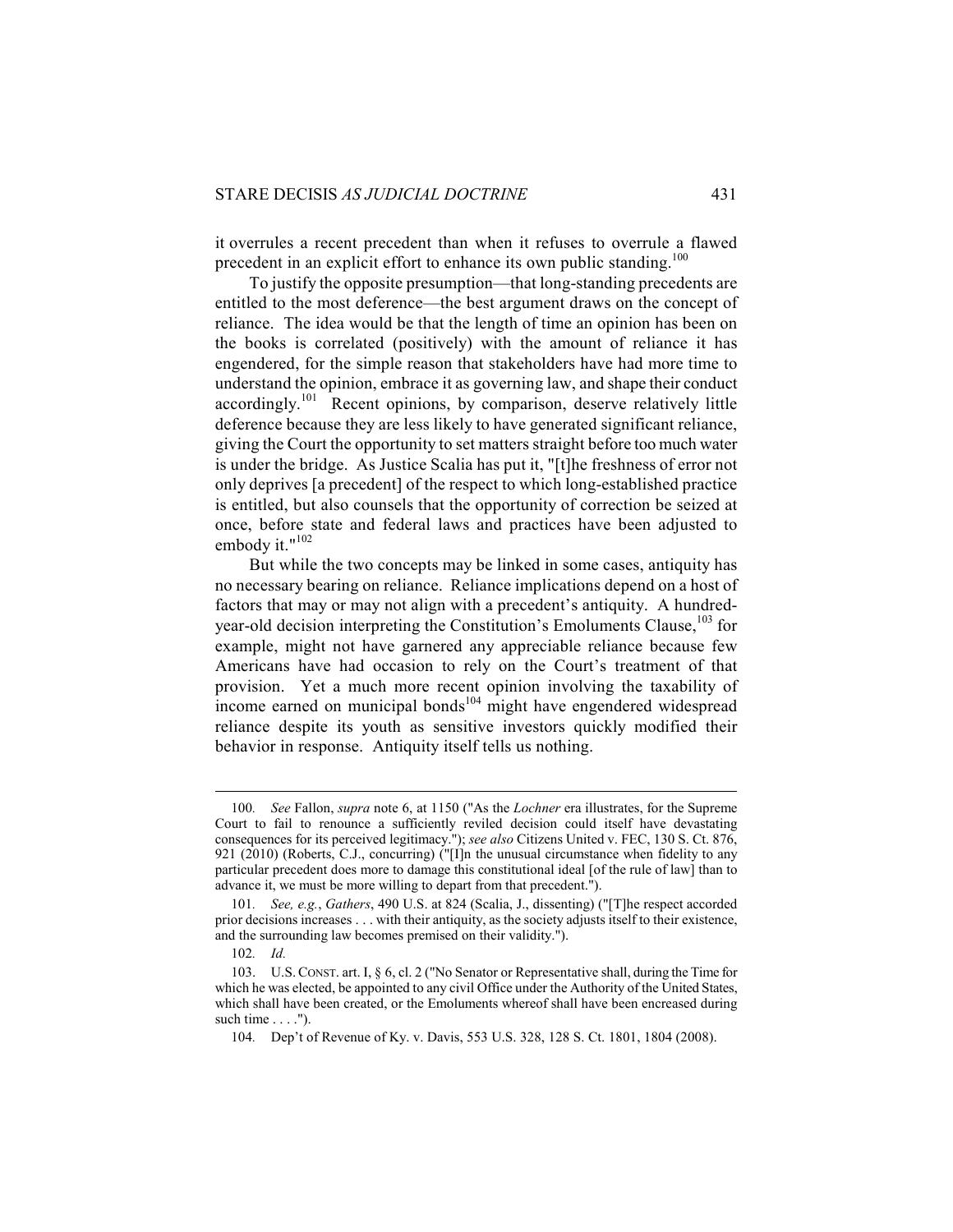The Court adopts a similar approach in dealing with a precedent's track record of reaffirmance. In the words of one recent opinion, deference to precedent is particularly important where a rule of decision "has become settled through iteration and reiteration over a long period of time."<sup>105</sup> We might posit two explanations for this rule. First, opinions that have been reconsidered and reaffirmed are more likely to be correct on the merits; reviewing the issue on multiple occasions reduces the risk of an erroneous result. Such a theory, I have argued above, cannot serve as a component of *stare decisis* doctrine, which must operate independently of merits considerations to carry any real meaning.

The second explanation revolves around reliance. One might argue that reaffirmance of a precedent leads to enhanced reliance, reflecting a popular belief that the Court is less likely to reverse a decision it has embraced on multiple occasions. By that logic, an opinion like *Marbury v. Madison*<sup>106</sup> deserves significant *stare decisis* effect in part because its continual reaffirmance has left stakeholders without any reason to doubt its vitality, and thus without any reason to scale back their reliance.

This argument, though, ends up unraveling. At least in some cases, the converse inference turns out to be just as plausible. A precedent may have drawn the Court's continued attention precisely because some Justices harbor doubts about it. Take, for example, *Booth v. Maryland*, 107 which held that during the sentencing phase of a capital murder trial, the Eighth Amendment "prohibit[ed] a jury from considering a 'victim impact statement'" that "describe[d] the effect of the crime on the victim and his family."108 *Booth* was reaffirmed and extended two years later in *South Carolina v. Gathers*. 109 Given the reaffirmance, one might have expected that reliance on *Booth* and *Gathers*  would have been justifiable going forward. And yet both opinions were soon reversed, over Justice Marshall's powerful dissent, in *Payne v. Tennessee*. 110

107*.* Booth v. Maryland, 482 U.S. 496, 498 (1987).

 $\overline{a}$ 

110*.* Payne v. Tennessee, 501 U.S. 808, 825 (1991).

 <sup>105.</sup> Randall v. Sorrell, 548 U.S. 230, 244 (2006) (opinion of Breyer, J.); *see also*, *e.g.*, Dickerson v. United States, 530 U.S. 428, 443–44 ("If anything, our subsequent cases have reduced the impact of the *Miranda* rule on legitimate law enforcement while reaffirming the decision's core ruling that unwarned statements may not be used as evidence in the prosecution's case in chief."); Erie R. Co. v. Tompkins, 304 U.S. 64, 84 (1938) (Butler, J., dissenting) ("The doctrine of [*Swift v. Tyson*, 41 U.S. (16 Pet.) 1 (1842)] has been followed by this Court in an unbroken line of decisions. So far as appears, it was not questioned until more than 50 years later, and then by a single judge.").

<sup>106</sup>*.* Marbury v. Madison, 5 U.S. (1 Cranch) 137, 177–78 (1803).

<sup>108</sup>*. Id.*

<sup>109</sup>*.* South Carolina v. Gathers, 490 U.S. 805, 810–11 (1989).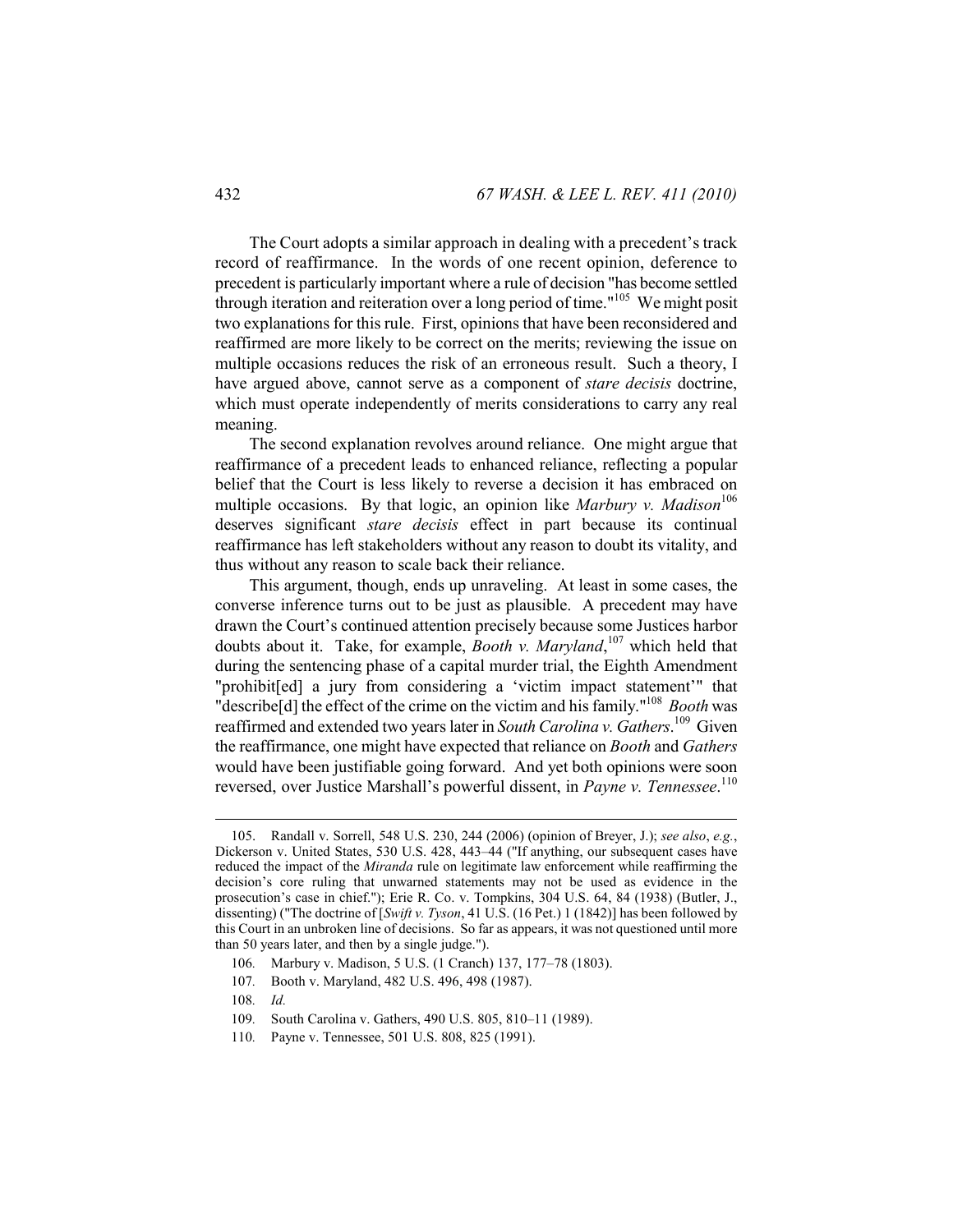$\overline{a}$ 

To be sure, the reversal in *Payne* followed certain personnel changes on the Court; the majority included two Justices who were not around for *Booth* and one who was not around for *Gathers*. 111 Nevertheless, the example underscores that reliance implications are complex and multivalent, requiring evaluation on a case-by-case basis rather than adherence to inflexible heuristics. Returning to our previous example, it is more fruitful to think about the profound disruption that overruling a case like *Marbury* would create for our societal and governmental structure than it is to draw lessons from the fact that *Marbury* has been reaffirmed five, or fifty, or five hundred times.

#### *3. Remnants and Anachronisms*

Another intriguing subset of precedents are those that have escaped overruling for themselves but that belong to disfavored lines of cases—in the parlance of the Court, precedents whose "underpinnings" have been "eroded" by subsequent decisions.<sup>112</sup> When a precedent falls into this category, the Court is more inclined to treat it as an anachronism that should be overturned.<sup>113</sup> The Court has framed the inquiry as "whether related principles of law have so far developed as to have left the old rule no more than a remnant of abandoned doctrine."114

Recall *Illinois Tool Works*, where the Court noted that the "presumption of market power in a patented product," formerly accepted in the field of

<sup>111</sup>*. See id.* at 850 (Marshall, J., dissenting) ("It takes little detective work to discern just what *has* changed since this Court decided *Booth* and *Gathers*: this Court's own personnel.").

<sup>112</sup>*. See* United States v. Gaudin, 515 U.S. 506, 521 (1995) ("And we think *stare decisis*  cannot possibly be controlling when . . . the decision in question has been proven manifestly erroneous, and its underpinnings eroded, by subsequent decisions of this Court.").

<sup>113</sup>*. See* Fisch, *supra* note 5, at 96 ("Over a series of decisions, a precedent that is never formally overruled may lose much of its force through incremental judicial decisionmaking.").

 <sup>114.</sup> Planned Parenthood of Se. Pa. v. Casey, 505 U.S. 833, 855 (1992); *see also*, *e.g.*, 14 Penn Plaza LLC v. Pyett, 129 S. Ct. 1456, 1469 n.8 (2009) (noting that if the majority were to adopt the dissent's broader reading of a precedent involving the construction of arbitration agreements, "given the developments of this Court's arbitration jurisprudence in the intervening years . . . [the precedent] would appear to be a strong candidate for overruling"); Randall v. Sorrell, 548 U.S. 230, 244 (2006) (opinion of Breyer, J.) ("Subsequent case law has not made *Buckley* a legal anomaly or otherwise undermined its basic legal principles."); *Gaudin*, 515 U.S. at 520 ("But the reasoning of *Sinclair* has already been repudiated in a number of respects."); Patterson v. McLean Credit Union, 491 U.S. 164, 173 (1989) ("In cases where statutory precedents have been overruled, the primary reason for the Court's shift in position has been the intervening development of the law, through either the growth of judicial doctrine or further action taken by Congress."), *superseded by statute*, Civil Rights Act of 1991, Pub. L. No. 102- 166, 105 Stat. 1071.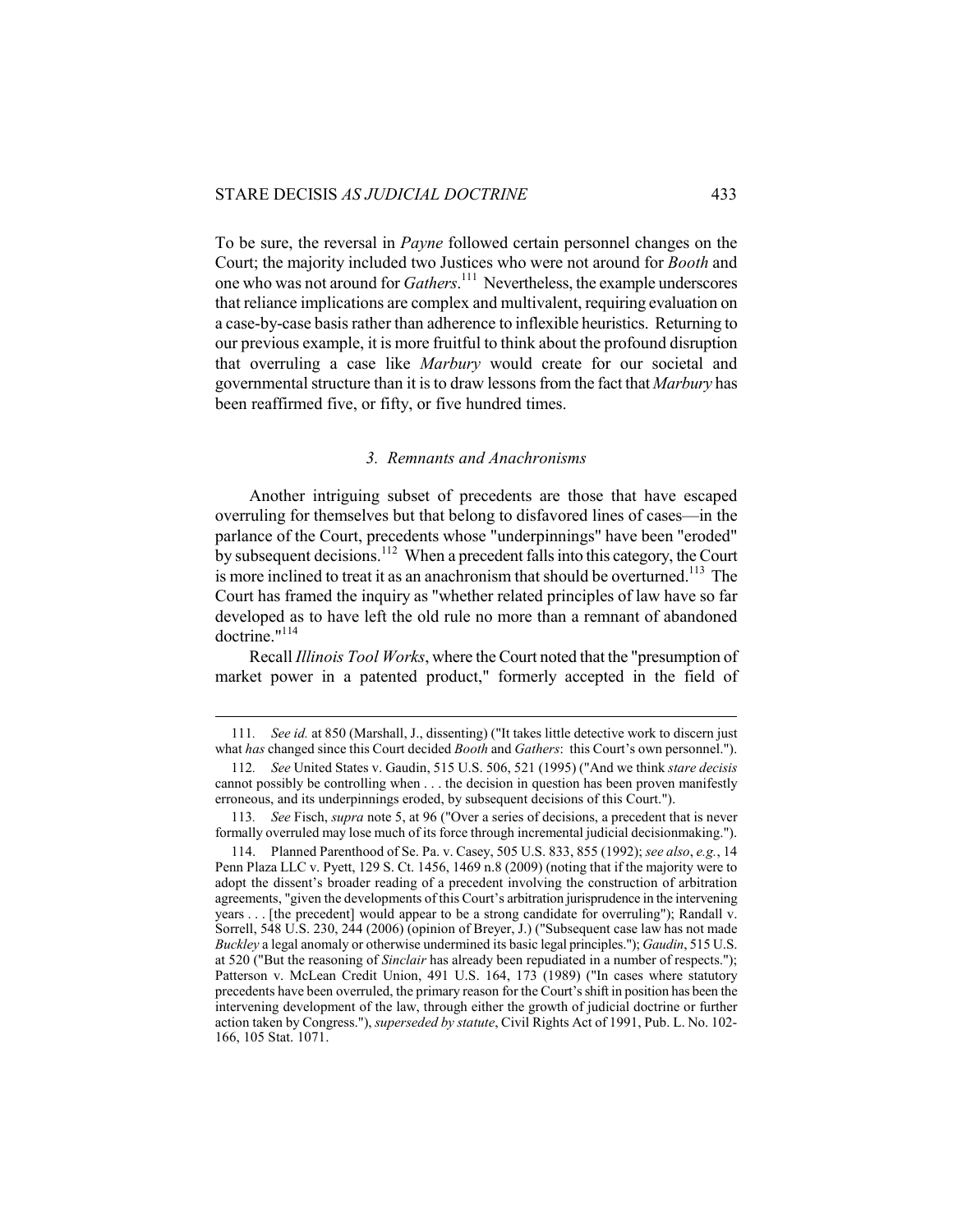intellectual property, had since been rejected.<sup>115</sup> The Court deemed it appropriate to consider whether the presumption should likewise be rejected "as a matter of antitrust law."<sup>116</sup> Recognizing that "the patent misuse doctrine" within the universe of intellectual property had "provided the basis for the market power presumption" in antitrust, the Court concluded that it would be "anomalous to preserve the presumption" in the antitrust context "after Congress has eliminated its foundation."<sup>117</sup>

A similar illustration comes from *Lawrence v. Texas*, 118 dealing with the constitutionality of a state statute "making it a crime for two persons of the same gender to engage in certain intimate sexual conduct."<sup>119</sup> The Court previously held that such laws were valid in *Bowers v. Hardwick*. 120 Some seventeen years later, the Court revisited the issue in *Lawrence* and reached the opposite conclusion.<sup>121</sup>

Explaining its reversal of course, the *Lawrence* Court relied in part on a recent case involving a state's treatment of homosexuality in a different context.122 That case was *Romer v. Evans*, 123 where a divided Court invalidated an amendment to the Colorado Constitution that "prohibit[ed] all legislative, executive, or judicial action at any level of state or local government designed to protect . . . homosexual persons."124 In *Lawrence*, the Court explained how *Romer* invalidated state action that was "born of animosity toward the class of persons affected."125 While *Romer* was not facially inconsistent with the Court's prior upholding of laws that criminalized intimate conduct between persons of the same gender, its broader principles were deemed to have undercut that precedent.

The *Lawrence* Court also invoked a second intervening precedent as eroding the "foundations" of *Bowers*: 126 *Planned Parenthood of Southeastern* 

 <sup>115.</sup> Ill. Tool Works Inc. v. Indep. Ink, Inc., 547 U.S. 28, 31 (2006).

<sup>116</sup>*. See id.* ("The question presented to us today is whether the presumption of market power in a patented product should survive as a matter of antitrust law despite its demise in patent law.").

<sup>117</sup>*. Id.* at 42.

<sup>118</sup>*.* Lawrence v. Texas, 539 U.S. 558, 578–79 (2003).

<sup>119</sup>*. Id.* at 562.

<sup>120</sup>*.* Bowers v. Hardwick, 478 U.S. 186, 190–96 (1986).

<sup>121</sup>*. Lawrence*, 539 U.S. at 579.

<sup>122</sup>*. Id.* at 574.

<sup>123</sup>*.* Romer v. Evans, 517 U.S. 620, 623 (1996).

<sup>124</sup>*. Id.* at 624.

 <sup>125.</sup> Lawrence v. Texas, 539 U.S. 558, 574 (2003) (quoting *Romer*, 517 U.S. at 634).

<sup>126</sup>*. Id.* at 576.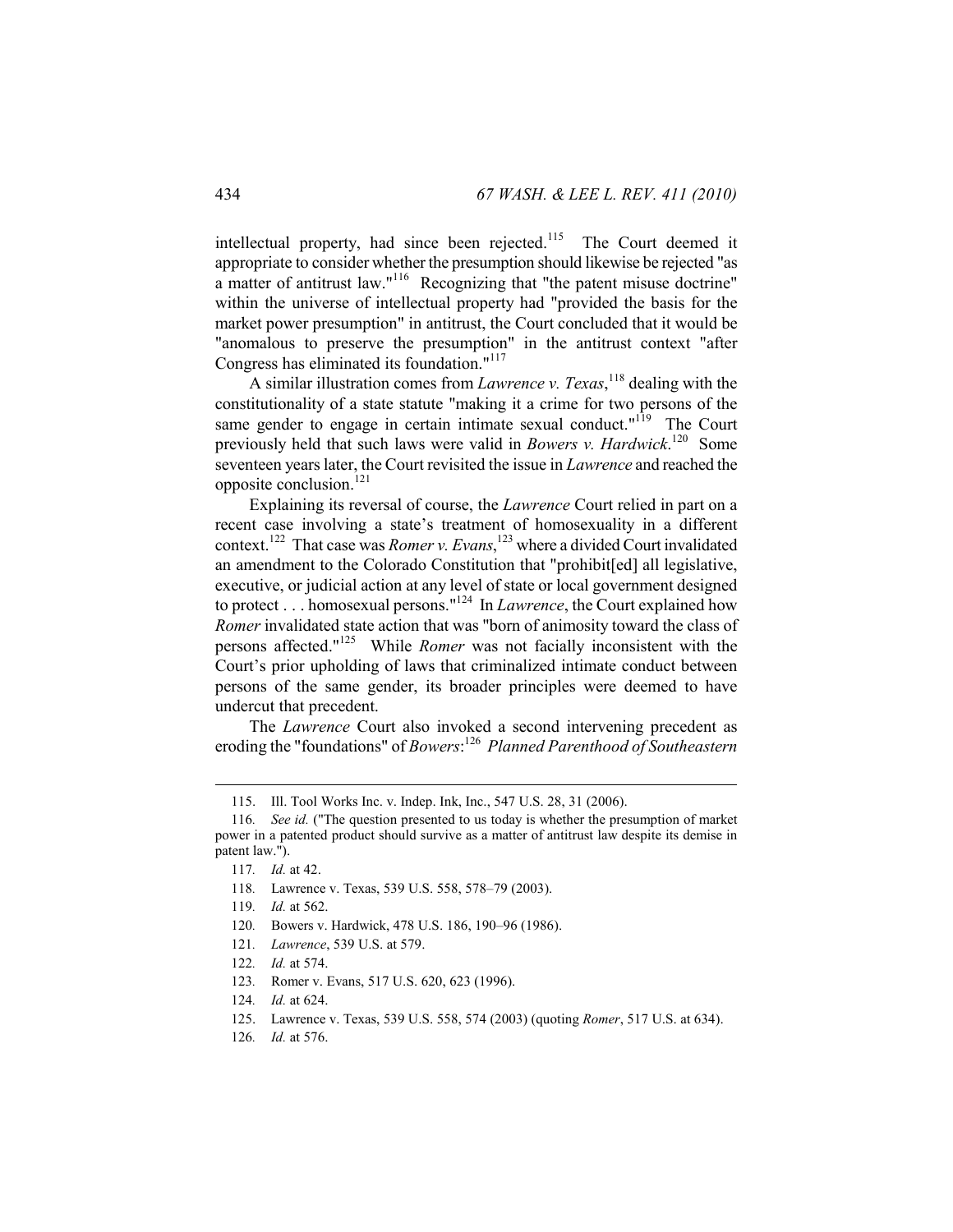*Pennsylvania v. Casey, which upheld the core holding of Roe v. Wade<sup>127</sup> that* there is a constitutional right to nontherapeutic abortion in certain circumstances.128 According to the *Lawrence* Court, *Casey* "reaffirmed the substantive force of the liberty protected by the Due Process Clause"<sup>129</sup> and "confirmed that our laws and tradition afford constitutional protection to personal decisions relating to marriage, procreation, contraception, family relationships, child rearing, and education<sup> $130$ </sup>—protection that extends to the decision to enter into a consensual, intimate relationship with someone of the same gender.<sup>131</sup>

Ultimately, the *Lawrence* Court concluded that *Bowers* was so misguided as to have been wrong even "when it was decided."132 For purposes of *stare decisis*, that statement is less illuminating than the Court's invocation of *Romer*  and *Casey*. In the Court's view, by the time *Lawrence* came up for decision, the jurisprudential vision underlying *Bowers* had become outmoded due to developments in related areas.133 While *Bowers* technically had remained good law, *stare decisis* did not pose any real obstacle to its overruling.<sup>134</sup> The opinion was dismissed as a remnant of discredited ways of thinking about the Constitution.<sup>135</sup>

Cases like *Lawrence* and *Illinois Tool Works* provide vivid illustrations of the "remnant" factor in action. Still, they do not adequately explain why reduced deference is appropriate as a matter of theory. In searching for such an explanation, we are left to our own devices. The two most plausible justifications involve the precedent's wrongness on the merits and the effects of overruling the precedent on reliance interests.

To begin with the merits: One theory for overruling a remnant of abandoned doctrine is that abandoned lines of cases reflect incorrect interpretations of the law.<sup>136</sup> Any lingering vestiges survive not because they

<sup>127</sup>*.* Roe v. Wade, 410 U.S. 113, 154 (1973).

<sup>128</sup>*.* Planned Parenthood of Se. Pa. v. Casey, 505 U.S. 833, 846 (1992).

<sup>129</sup>*. Lawrence*, 539 U.S. at 573.

<sup>130</sup>*. See id.* at 574 ("Persons in a homosexual relationship may seek autonomy for these purposes, just as heterosexual persons do.").

<sup>131</sup>*. Id.* at 573 n.74.

<sup>132</sup>*. Id.* at 578.

<sup>133</sup>*. Id.* at 576–77.

<sup>134</sup>*. Id.*

<sup>135</sup>*. Id.*

<sup>136</sup>*. See* Michael Stokes Paulsen, *Abrogating Stare Decisis by Statute: May Congress Remove the Precedental Effect of* Roe *and* Casey*?*, 109 YALE L.J. 1535, 1560 (2000) ("The fact that *Roe*'s doctrinal legs have been cut from underneath it clearly affects what judicial doctrine should be, suggesting that the Court should reconsider *Roe* and that a major chunk of the stare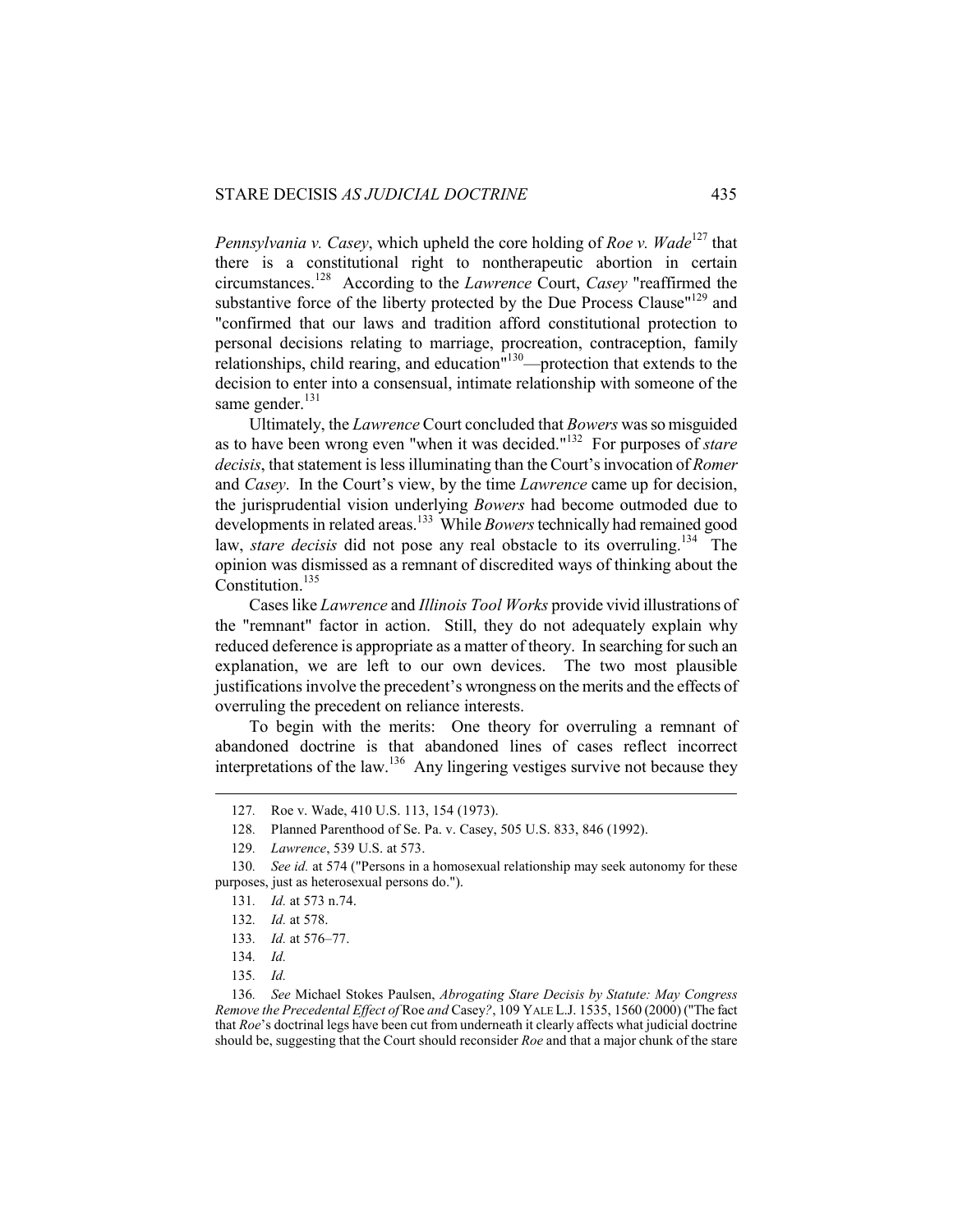are correct, but rather because the Court has not yet gotten around to discarding them.<sup>137</sup> That being so, the theory is that the Court should overrule remnants at its earliest opportunity.

As we have seen, this sort of argument lacks traction because conflating wrongness with *stare decisis* tells us nothing about whether the Court should stand by a precedent notwithstanding doubts about its merits.<sup>138</sup> Even putting that problem aside, there is another objection to using the remnant factor as yielding definitive conclusions about a precedent's correctness: At least in some cases, it seems equally reasonable to assume that there is a good reason why a precedent has persisted even though related cases have fallen—for example, because the surviving precedent is correct on the specific issue it addresses.

An interesting case study involves state taxation of out-of-state or interstate activities. In *Quill Corp. v. North Dakota*, 139 the Court evaluated a North Dakota law that required out-of-state retailers to collect and remit taxes on goods destined for use in North Dakota.<sup>140</sup> The Court had invalidated a similar statute twenty-five years earlier in *National Bellas Hess, Inc. v.*  Department of Revenue,<sup>141</sup> holding that the statute "violated the Due Process" Clause of the Fourteenth Amendment and created an unconstitutional burden on interstate commerce."142 In *Quill*, the Court overruled itself on the due process question and renounced *Bellas Hess*'s rule.<sup>143</sup> According to the Court, "[o]ur due process jurisprudence has evolved substantially in the 25 years since *Bellas Hess*," and "we have abandoned more formalistic tests that focused on a defendant's 'presence' within a State in favor of a more flexible inquiry into whether a defendant's contacts with the forum made it reasonable . . . to require it to defend the suit in that State."144 It concluded that "to the extent that our decisions have indicated that the Due Process Clause requires physical presence

decisis reasoning of *Casey* for reaffirming *Roe* is no longer persuasive (if it ever was).").

<sup>137</sup>*. See id.* ("The question of whether Precedent *A* has been undermined by Precedent *B* (or series of precedents *B*, *C*, *D*, and *E*) is another way (albeit a roundabout, convoluted way) of asking whether Precedent *A* is right or not.").

<sup>138</sup>*. Supra* Part II.A.1.

<sup>139</sup>*.* Quill Corp. v. North Dakota, 504 U.S. 298, 308, 317–18 (1992).

<sup>140</sup>*. Id.* at 301.

<sup>141</sup>*.* Nat'l Bellas Hess, Inc. v. Dep't of Revenue of Ill., 386 U.S. 753, 756–58 (1967).

<sup>142</sup>*. Quill*, 504 U.S. at 298.

<sup>143</sup>*. Id.* at 307–08.

<sup>144</sup>*. Id.* at 307.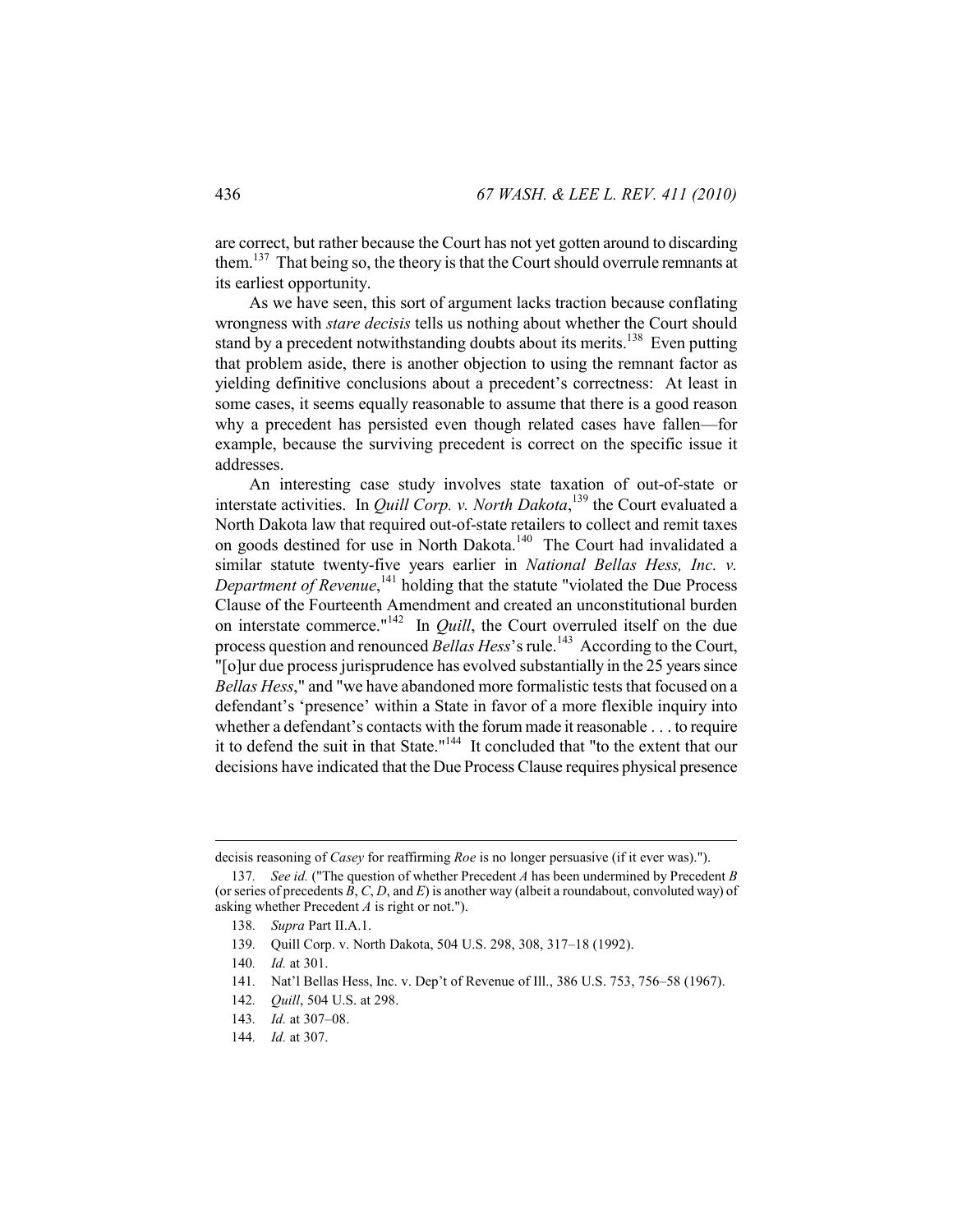in a State for the imposition of duty to collect a use tax, we overrule those holdings as superseded by developments in the law of due process."<sup>145</sup>

Notwithstanding its ruling on due process, the Court still had to decide whether North Dakota's tax was an unconstitutional burden on interstate commerce.146 The majority considered the argument that the rule of *Bellas Hess* should be discarded because in subsequent cases "concerning other types of taxes we have not adopted a similar bright-line, physical-presence requirement."147 Yet it determined that "our reasoning in those cases does not compel that we now reject the rule that *Bellas Hess* established in the area of sales and use taxes."<sup>148</sup> The Court asserted that the specific rule announced in *Bellas Hess* could be squared with modern Commerce Clause jurisprudence even though inflexible, brightline tests seemingly had fallen out of favor.<sup>149</sup> It also acknowledged the extensive reliance *Bellas Hess* had engendered, noting that the rule of that case "has become part of the basic framework of a sizeable industry."150 In the end, the Court concluded that "the continuing value of a bright-line rule in this area and the doctrine and principles of *stare decisis* indicate that the *Bellas Hess* rule remains good law."151 *Quill* thus provides a cautionary tale against sweeping generalizations about the merits and sustainability of doctrinal remnants.

We might envision a related argument advocating reduced deference for remnants on the theory that doctrinal outliers generate inconsistency, creating costly inefficiencies in the judicial system and beyond.<sup>152</sup> When one precedent in a line of otherwise consistent decisions takes a sharp turn, it can require the Court to engage in precarious line-drawing to determine where future cases fit in. This difficulty trickles down to lower courts, attorneys, and other

 $\overline{a}$ 

150*. Id.*; *cf. id.* at 321 (Scalia, J., concurring in part) ("Having affirmatively suggested that the 'physical presence' rule could be reconciled with our new jurisprudence, we ought not visit economic hardship upon those who took us at our word.").

151*. Id.* at 317 (majority opinion).

152*. See* John R. Sand & Gravel Co. v. United States, 552 U.S. 130, 144 (2008) (Ginsburg, J., dissenting) ("It damages the coherence of the law if we cling to outworn precedent at odds with later, more enlightened decisions.").

<sup>145</sup>*. Id.* at 308.

<sup>146</sup>*. See id.* at 305 ("[W]hile a State may, consistent with the Due Process Clause, have the authority to tax a particular taxpayer, imposition of the tax may nonetheless violate the Commerce Clause.").

<sup>147</sup>*. Id.* at 317.

<sup>148</sup>*. Id.*

<sup>149</sup>*. See id.* ("[A]lthough in our cases subsequent to *Bellas Hess* and concerning other types of taxes we have not adopted a similar . . . requirement, . . . the continuing value of a bright-line rule in this area and the doctrine and principles of *stare decisis* indicate that the *Bellas Hess* rule remains good law.").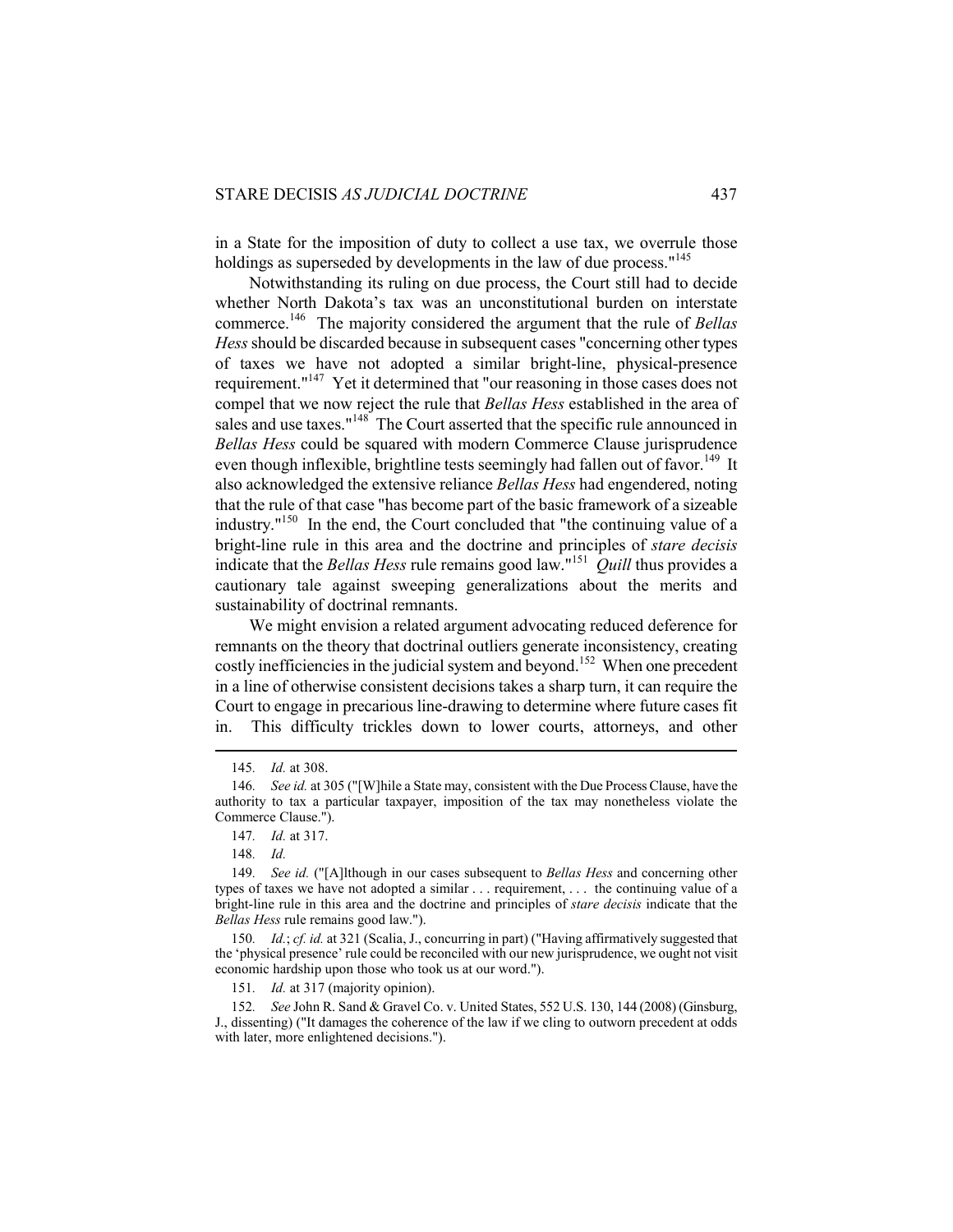stakeholders, complicating their assessments of the legal landscape. Where the distinction between run-of-the-mill precedents and outlier precedents is murky, the aggregate effects may be considerable.

At bottom, though, this argument represents another way of talking about the proper result on the merits. It reflects the underlying notion that consistent lines of precedent are more desirable than inconsistent ones. The implication is that in choosing the proper rule of decision to govern any given case, the Court should prefer rules that are consistent with existing law and that reduce the need for costly, uncertain line-drawing. This approach makes a great deal of pragmatic sense. But it does not inform the question of how much deference is owed to a precedent irrespective of the merits, making it exogenous to the doctrine of *stare decisis.*

The interplay between *Quill* and *Bellas Hess* also suggests the flaws in trying to justify the remnant consideration on reliance grounds. The reliance argument would presume that stakeholders are relatively unlikely to put faith in the continued vitality of a precedent that appears to be a remnant of an abandoned doctrine.<sup>153</sup> The reason is that stakeholders will view such precedents as ripe for overruling just as soon as the Court finds the right opportunity. The *Quill* Court's treatment of *Bellas Hess* shows why this rationale should not be accepted as a general rule.<sup>154</sup> Despite the strong indications that *Bellas Hess* belonged to a simpler, bygone era of Commerce Clause jurisprudence,<sup>155</sup> the Court preserved the decision by finding that it "turned on a different logic and thus remained sound."<sup>156</sup> The Court also focused on the reliance interests that would be *upset* by overruling *Quill*, making plain its view that stakeholders had not abandoned all hope.<sup>157</sup>

Examples like *Quill* undermine the notion that some sort of consensus necessarily develops around remnants of abandoned doctrines whereby onlookers assume that an overruling is imminent. In reality, the situation is more complicated, and assessing whether a given precedent is a remnant

<sup>153</sup>*. See* Quill Corp. v. North Dakota, 504 U.S. 298, 332 (1992) (White, J., dissenting in part) ("To the extent Quill developed any reliance on the old rule, I would submit that its reliance was unreasonable . . . .").

<sup>154</sup>*. See id.* at 314 (majority opinion) ("Although we have not, in our review of other types of taxes, articulated the same physical-presence requirement that *Bellas Hess* established for sales and use taxes, that silence does not imply repudiation of the *Bellas Hess* rule.").

<sup>155</sup>*. See id.* at 331 (White, J., dissenting in part) ("Though legal certainty promotes business confidence, the mail-order business has grown exponentially despite the long line of our own post-*Bellas Hess* precedents that signaled the demise of the physical presence requirement.").

<sup>156</sup>*. Id.* at 317 (majority opinion).

<sup>157</sup>*. Id.*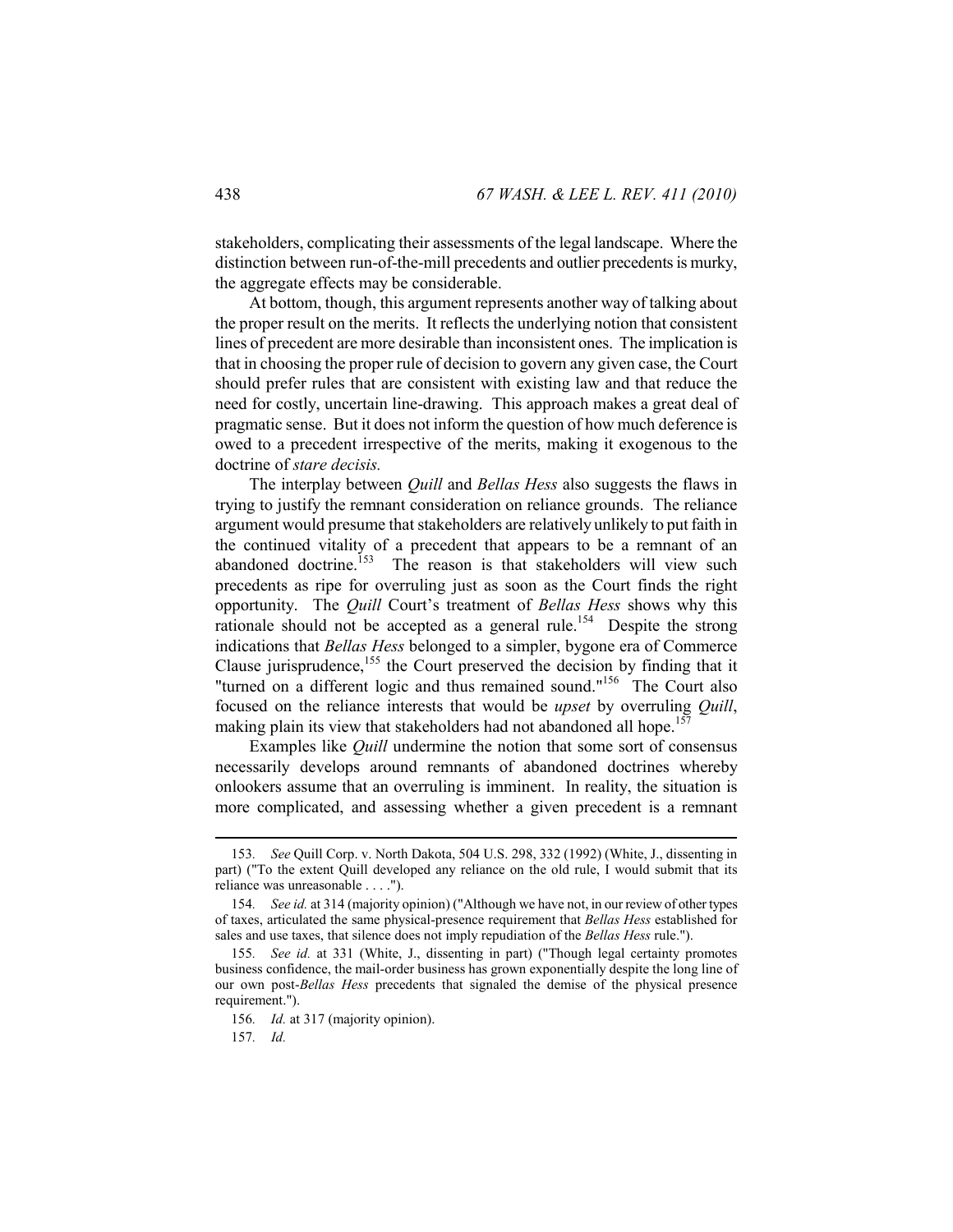doomed to overruling or rather a stalwart survivor that will continue to fend off challenges is often uncertain. As Justice Scalia explained in his concurrence in *Quill*, it is "important that we retain our ability . . . sometimes to adopt new principles for the resolution of new issues without abandoning clear holdings of the past that those principles contradict."<sup>158</sup> But "reliance upon a square, unabandoned holding of the Supreme Court is *always* justifiable reliance (though reliance alone may not always carry the day).  $159$ 

The point is punctuated by a series of recent decisions involving the constitutional adequacy of criminal sentencing procedures. In 2000, the Court shook up the doctrinal backdrop for sentencing decisions in *Apprendi v. New Jersey*. 160 The case involved a New Jersey statute that authorized a judge to increase a criminal defendant's sentence if the judge determined, based on the preponderance of the evidence, that the defendant's offense was a hate crime. The defendant in *Apprendi* argued that this procedure violated his constitutional rights. The Supreme Court agreed, holding that "any fact that increases the penalty for a crime beyond the prescribed statutory maximum must be submitted to a jury, and proved beyond a reasonable doubt."<sup>161</sup>

The Court also announced a curious exception: Its ruling did not apply to "the fact of a prior conviction."<sup>162</sup> The explanation for this exception traces back to *Almendarez-Torres v. United States*, 163 where the Court indicated that prior criminal convictions may, consistent with the Constitution, be treated as mere sentencing factors rather than actual elements of the charged offense.<sup>164</sup> The Court in *Apprendi* recognized that its statements about the constitutional requirements for sentencing were in tension with *Almendarez-Torres*, going so far as to acknowledge the "arguable" possibility that "*Almendarez-Torres* was incorrectly decided, and that a logical application of our reasoning today should apply if the recidivist issue were contested."165 That issue, though, was not before the *Apprendi* Court, which saw fit to leave *Almendarez-Torres* intact.<sup>166</sup>

We might have expected *Almendarez-Torres* to fall soon after *Apprendi*. Nearly a decade later, that has not occurred. Despite having received numerous requests to overrule *Almendarez-Torres*, and despite having extended and

<sup>158</sup>*. Id.* at 320–21 (Scalia, J., concurring in part).

<sup>159</sup>*. Id.* at 321 (emphasis in original).

<sup>160</sup>*.* Apprendi v. New Jersey, 530 U.S. 466, 490 (2000).

<sup>161</sup>*. Id.*

<sup>162</sup>*. Id.*

<sup>163</sup>*.* Almendarez-Torres v. United States, 523 U.S. 224, 226 (1998).

<sup>164</sup>*. Id.*

<sup>165</sup>*. Apprendi*, 530 U.S. at 489–90 (footnote omitted).

<sup>166</sup>*. Id.* at 490.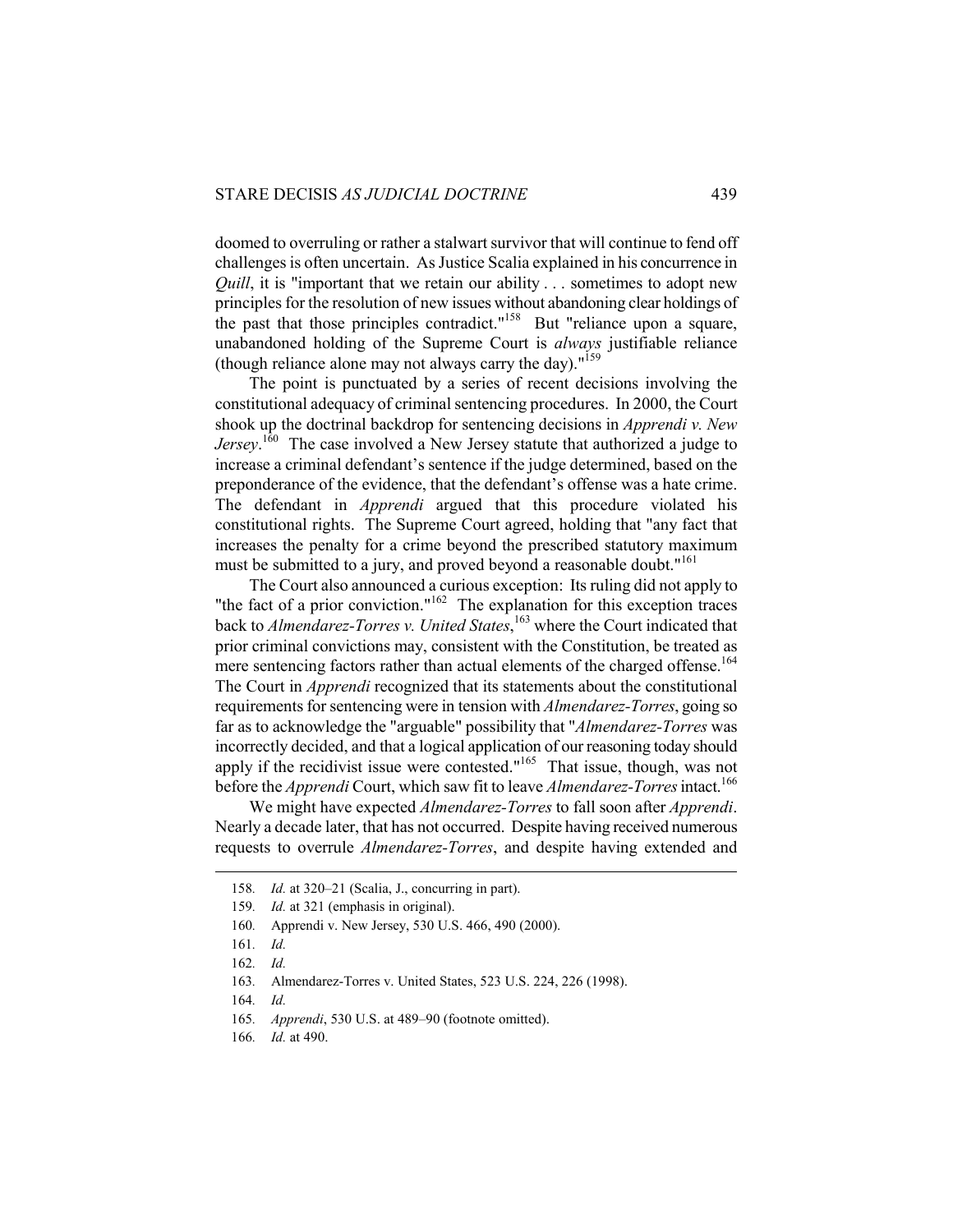expounded upon *Apprendi*'s rule in several significant cases,<sup>167</sup> the Court has left *Almendarez-Torres* on the books.

Perhaps *Almendarez-Torres* cannot last much longer. Or perhaps it will hang on indefinitely. Either way, *Apprendi* and its progeny tell us little about whether *Almendarez-Torres* should be relied upon by stakeholders such as prosecutors, defense attorneys, and legislators. It might be that all factual determinations that extend a criminal sentence eventually will need to be submitted to a jury. It might also be that there is a defensible justification for treating prior criminal convictions as occupying a special category. In terms of assessing the reliance implications of overruling precedent, the key issue is not whether we view *Almendarez-Torres* as having its foundations eroded by *Apprendi* and related cases. Rather, in asking whether a case like *Almendarez-Torres* deserves deference, the inquiry should be much more direct: Do the reliance interests implicated by the decision justify upholding it even if the Court suspects or concludes that it is incorrect on the merits?

#### *4. Unclean Hands*

If a precedent represents a break from the cases that came before it, it tends to receive diminished *stare decisis* effect. The principle resembles an "unclean-hands" exception to the doctrine of *stare decisis*: An opinion borne of inadequate respect for its ancestors should expect the same irreverent treatment from its heirs.<sup>168</sup>

A vivid example is *Pennsylvania v. Union Gas Co.*,<sup>169</sup> which was overruled by *Seminole Tribe of Florida v. Florida*. 170 In *Union Gas*, a four-Justice plurality concluded that Congress may use its powers under the Commerce Clause to authorize lawsuits for money damages against states.<sup>171</sup> (A fifth Justice concurred in the judgment.) The plurality reasoned that, "to the extent that the States gave Congress the authority to regulate commerce, they

<sup>167</sup>*. See, e.g.*, United States v. Booker, 543 U.S. 220, 226 (2005) (applying the Sixth Amendment to the Federal Sentencing Guidelines); Blakely v. Washington, 542 U.S. 296, 305 (2004) (applying the Sixth Amendment to state sentencing laws).

<sup>168</sup>*. Cf.* Frank H. Easterbrook, *Ways of Criticizing the Court*, 95 HARV. L. REV. 802, 817 (1982) ("[E]ach Justice may find it advantageous to follow rules announced by his predecessors, so that successors will follow his rules in turn.").

<sup>169</sup>*. See* Pennsylvania v. Union Gas Co., 491 U.S. 1, 5 (1989) (plurality opinion).

<sup>170</sup>*.* Seminole Tribe of Fla. v. Florida, 517 U.S. 44, 66 (1996).

<sup>171</sup>*. Union Gas*, 491 U.S. at 5 (plurality opinion).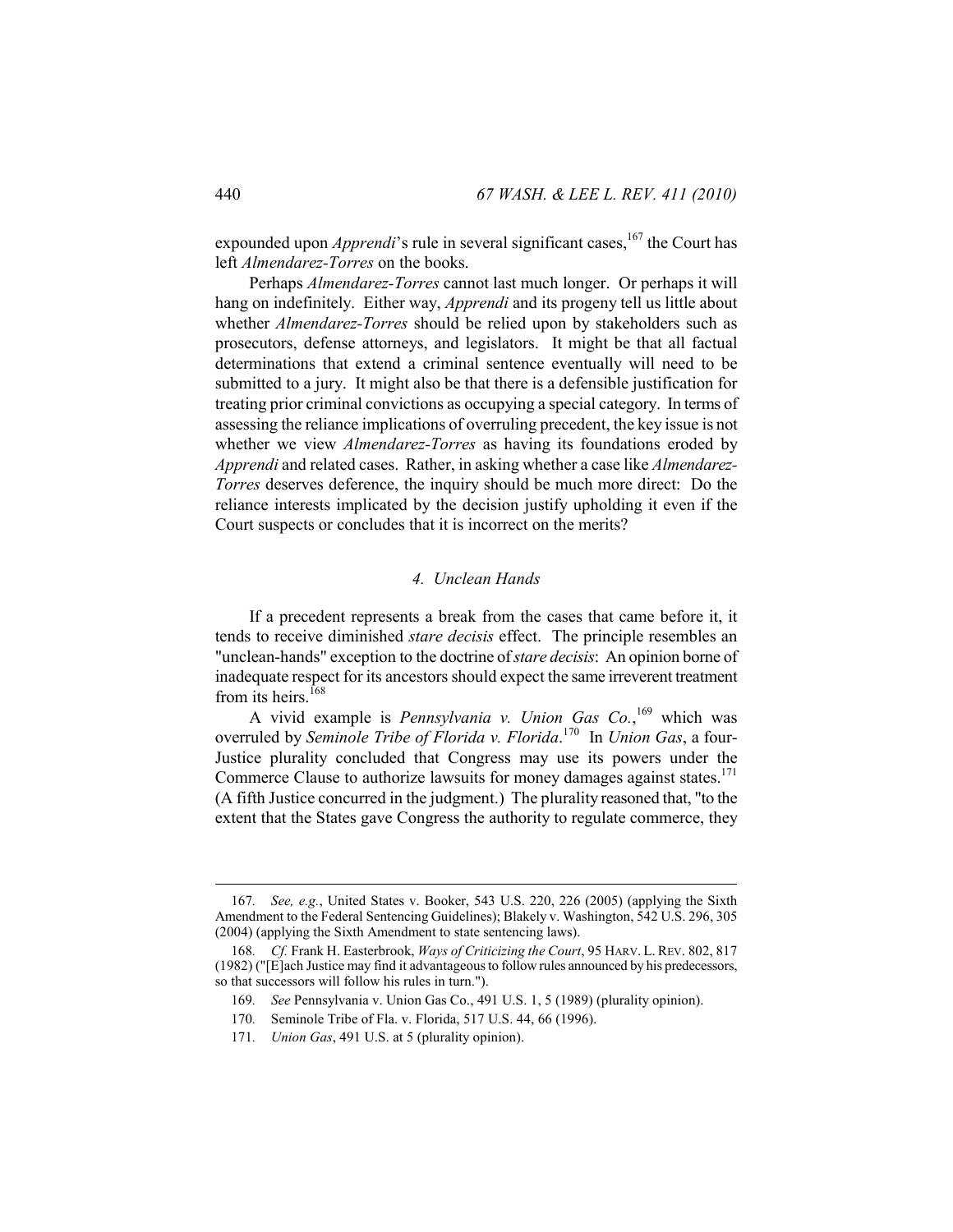also relinquished their immunity where Congress found it necessary, in exercising this authority, to render them liable."<sup>172</sup>

Flash forward to 1995, when the Court revisited the issue in *Seminole Tribe*. 173 This time the Court went the other way, holding that Article I of the Constitution does not authorize Congress to subject nonconsenting states to lawsuits for money damages.174 In defending its refusal to stand by *Union Gas*, the majority countered that *Union Gas* itself represented a reversal of course: "The plurality's rationale . . . deviated sharply from our established federalism jurisprudence and essentially eviscerated our decision in" *Hans v. Louisiana*, 175 which the majority described as embracing the "constitutional principle that state sovereign immunity limited the federal courts' jurisdiction under Article III." $176$  For this and other reasons, the Court felt "bound to conclude that *Union Gas* was wrongly decided and that it should be, and now is, overruled."<sup>177</sup>

Once again, there are two principal ways we might explain the inclusion of the unclean-hands consideration within the Court's *stare decisis* jurisprudence.

 $\overline{a}$ 

 176. Seminole Tribe of Fla. v. Florida, 517 U.S. 44, 64 (1996); *see also id.* at 65 ("Never before the decision in *Union Gas* had we suggested that the bounds of Article III could be expanded by Congress operating pursuant to any constitutional provision other than the Fourteenth Amendment."); *id.* at 66 ("[B]oth the result in *Union Gas* and the plurality's rationale depart from our established understanding of the Eleventh Amendment and undermine the accepted function of Article III.").

177*. Id.*; *see also, e.g.*, Citizens United v. FEC, 130 S. Ct. 876, 921 (2010) (Roberts, C.J., concurring) ("[A]s the majority explains, [the relevant precedent] was an 'aberration' insofar as it departed from the robust protections we had granted political speech in our earlier cases."); United States v. Gaudin, 515 U.S. 506, 521 (1995) ("That leaves as the sole prop for *Sinclair* its reliance upon the unexamined proposition . . . that materiality in perjury cases . . . is a question of law for the judge. But just as there is nothing to support *Sinclair* except that proposition, there is . . . nothing to support that proposition except *Sinclair*."); Adarand Constructors, Inc. v. Pena, 515 U.S. 200, 231 (1995) (opinion of O'Connor, J.) ("Remaining true to an 'intrinsically sounder' doctrine established in prior cases better serves the values of *stare decisis* than would following a more recently decided case inconsistent with the decisions that came before it; the latter course would simply compound the recent error . . . ."); United States v. Dixon, 509 U.S. 688, 704 (1993) ("*Grady* lacks constitutional roots. The 'same-conduct' rule it announced is wholly inconsistent with earlier Supreme Court precedent and with the clear common-law understanding of double jeopardy."); Helvering v. Hallock, 309 U.S. 106, 119 (1940) ("[*S*]*tare decisis* is a principle of policy and not a mechanical formula of adherence to the latest decision, however recent and questionable, when such adherence involves collision with a prior doctrine more embracing in its scope, intrinsically sounder, and verified by experience.").

<sup>172</sup>*. Id.* at 19–20.

 <sup>173.</sup> Technically, *Seminole Tribe* dealt with Congress's power to regulate commerce with Indian tribes, not commerce among the several states as in *Union Gas*. *Seminole Tribe*, 517 U.S. at 47. The distinction is immaterial for our purposes.

<sup>174</sup>*. Id.*

<sup>175</sup>*.* Hans v. Louisiana, 134 U.S. 1, 20–21 (1890).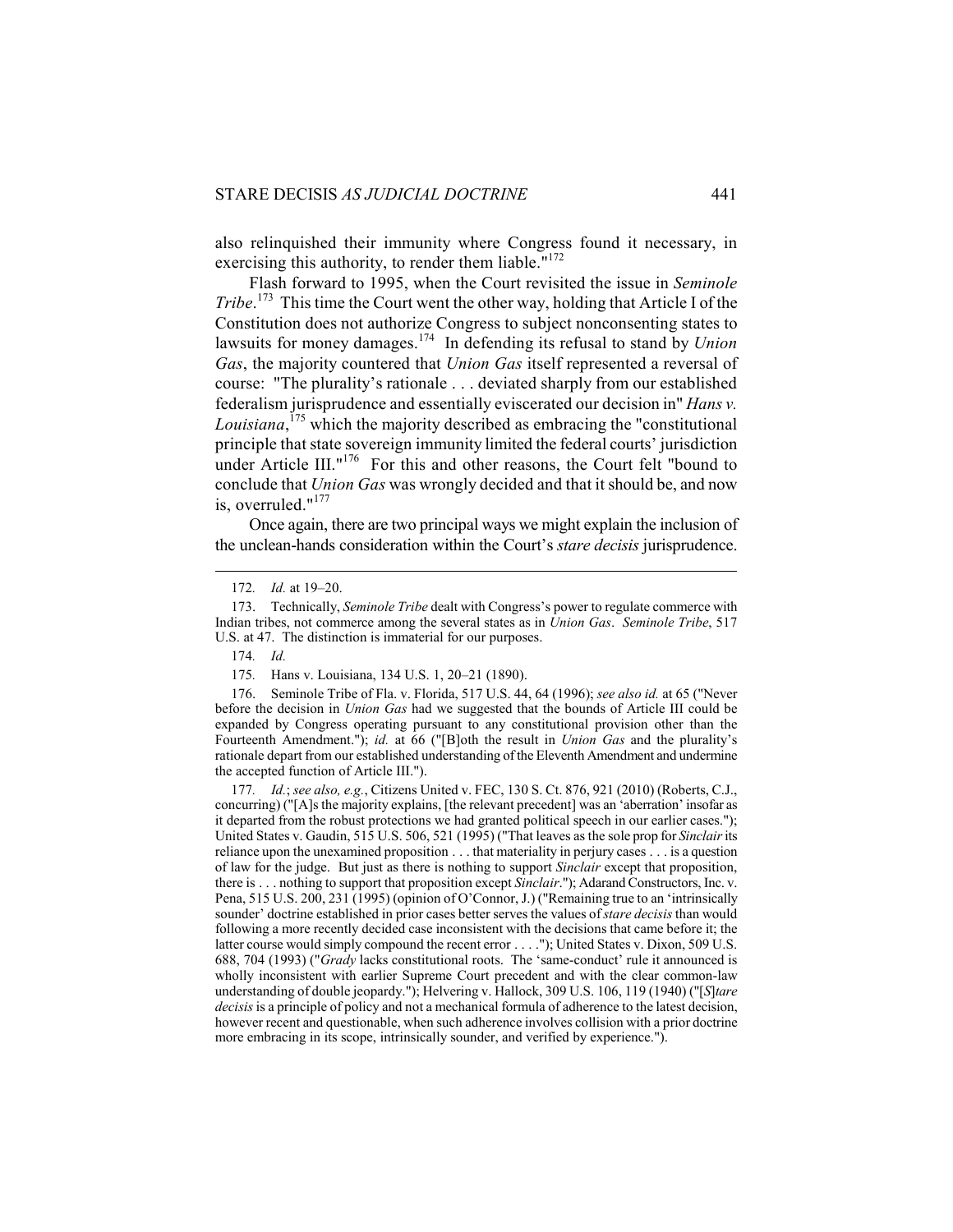The first is that deviations from established lines of precedent are more likely to be wrong on the merits than opinions that are consistent with their predecessors. Even if we accept that (oversimplified) premise, it is unhelpful with respect to applying *stare decisis* in any given case; instead, it lapses into conflation of merits issues with the proper question of how much deference is due irrespective of a precedent's soundness.<sup>178</sup>

The second possible explanation for the unclean-hands consideration reflects the importance of reliance interests. The argument would be that deviations from established precedent engender relatively little reliance because onlookers expect the Court to bring the outlying opinions back into line. Likewise, stakeholders will be reluctant to rely on precedent that is the product of overruling for fear that if the law was sufficiently fluid to permit the pendulum to swing one way, it might allow the pendulum to swing back.

On either rationale, this reliance argument is difficult to accept. It seems dubious to assert that a case like *Union Gas* inspired relatively little reliance because stakeholders viewed it as a deviation from *Hans*. What is more, the reliance argument is undermined by the fact that unclean-hands analysis will often be indeterminate. Just think about the roster of questions that need to be answered before an opinion can be classified as an interloper undeserving of deference: Does it matter whether the Court squarely confronted the opinion's antecedents as opposed to tacitly undercutting them? Is there any kind of temporal limit on how far down a line of precedents the Court should look—a sort of "adverse possession" whereby an opinion is eventually cleansed of its transgressions and made worthy of full deference? Why doesn't the decision of the later, outlier Court have a claim to enhanced deference precisely because it was issued after the earlier precedents?<sup>179</sup> And so on.

There is also the problem of interconnectedness. The law is full of doctrines that are in some sense related. If the presence of an (arguably) inconsistent precedent in any (arguably) related field is enough to call into question an opinion's *stare decisis* effect, few opinions will be entitled to deference. Moreover, searches for arguably inconsistent precedents will frequently turn up conflicting results, leaving the deference issue unresolved and robbing the unclean-hands consideration of any constructive function.

<sup>178</sup>*. Supra* Part II.A.1.

<sup>179</sup>*. Cf.* Larry Alexander, *Constrained by Precedent*, 63 S. CAL. L. REV. 1, 60–61 (1989) ("What is clear is that the reasons for constraining a court to follow a precedent court's rule even when the constrained court believes the rule is ill-advised apply with no less force [when] the constrained court thinks the precedent court's rule is a misinterpretation of an earlier court's rule.").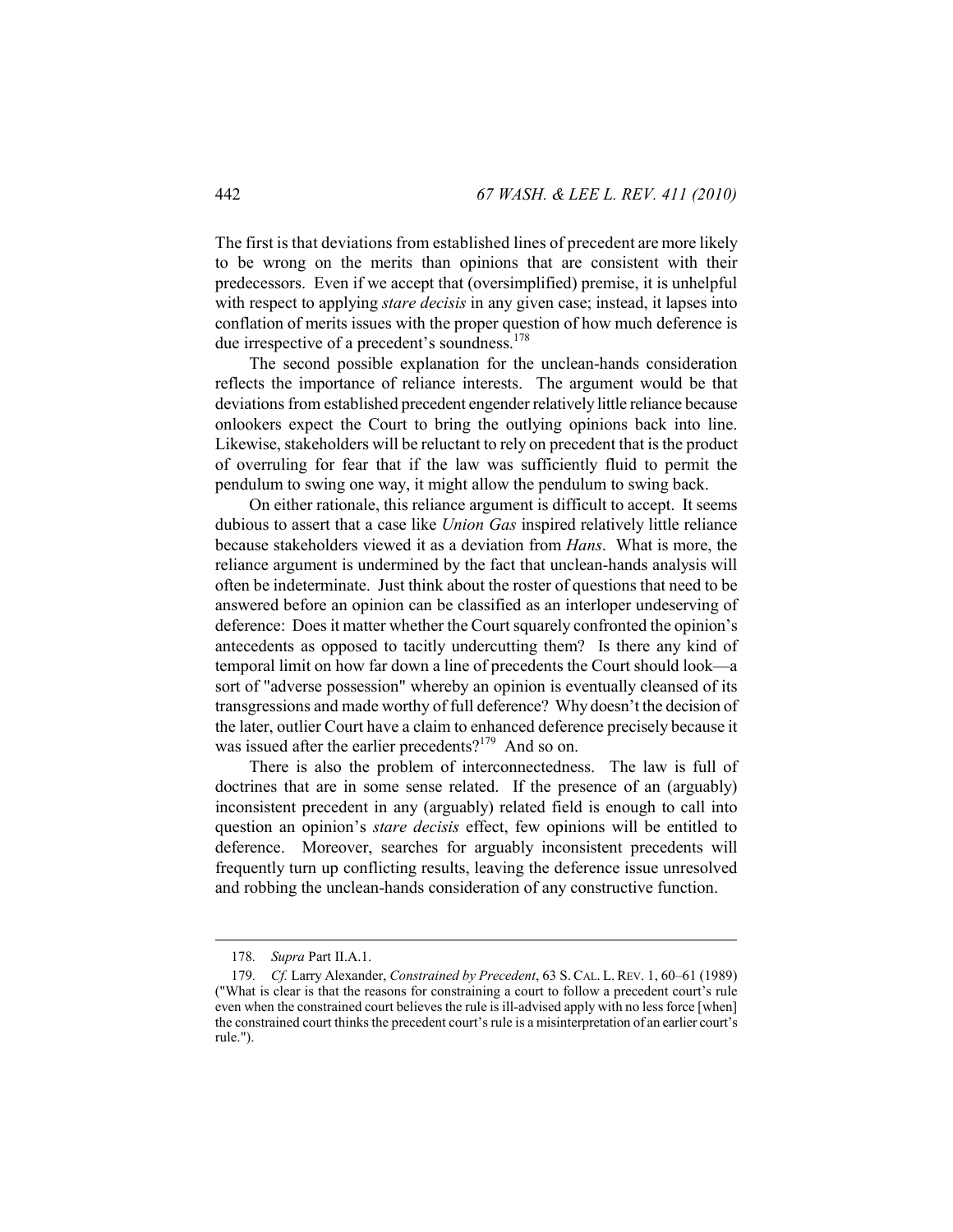#### *5. Synchronization*

In *United States v. Morrison*, 180 a case dealing with the scope of congressional authority under the Fourteenth Amendment, the Court stated that "[t]he force of the doctrine of *stare decisis* behind [certain precedents] stems not only from the length of time they have been on the books, but also from the insight attributable to the Members of the Court" that issued the decisions.181 In two precedents the *Morrison* Court opted to follow, "[e]very Member [of the deciding Court] had been appointed by President Lincoln, Grant, Hayes, Garfield, or Arthur—and each of their judicial appointees obviously had intimate knowledge and familiarity with the events surrounding the adoption of the Fourteenth Amendment."<sup>182</sup>

Similarly, in the recent wine-shipping cases,<sup>183</sup> both Justice Stevens and Justice Thomas expressed the view that precedents interpreting the Twenty-First Amendment are entitled to heightened deference if they were issued close in time to ratification by Justices that lived through the ratification process.184 Their rationale, like that of the Court in *Morrison*, is akin to a preference for eye-witness testimony over hearsay: Those Justices who were around to watch the enactment of a constitutional provision are presumed to have unique insight into the provision's proper interpretation.

This presumption, which is based on the synchronization of a provision's enactment with its interpretation by the Court, needs a bit of unpacking. With respect to any precedent the current Court is reconsidering, if there is a record explaining why the enactment-era Justices felt as they did, that record will be available to the later Court. Where it makes clear how the case should come out, the result will be evident. If, by contrast, there is no record to explain how the enactment-era Justices reached their conclusions, any assumption about their special insight seems like a leap. It is unclear why certain judges should be viewed as uniquely qualified to divine the meaning of a constitutional provision simply by virtue of having been around for its enactment. It can be difficult enough to agree on what the *framers* of a

 <sup>180.</sup> United States v. Morrison, 529 U.S. 598, 601–02 (2000).

<sup>181</sup>*. Id.* at 622.

<sup>182</sup>*. Id.* 

<sup>183</sup>*. See generally* Granholm v. Heald, 544 U.S. 460 (2005).

<sup>184</sup>*. See id.* at 495 (Stevens, J., dissenting) ("The views of judges who lived through the debates that led to the ratification of those Amendments are entitled to special deference . . . ."); *id.* at 522 (Thomas, J., dissenting) ("Moreover, I would resolve any conflict in this Court's precedents in favor of those cases most contemporaneous with the ratification of the Twentyfirst Amendment.").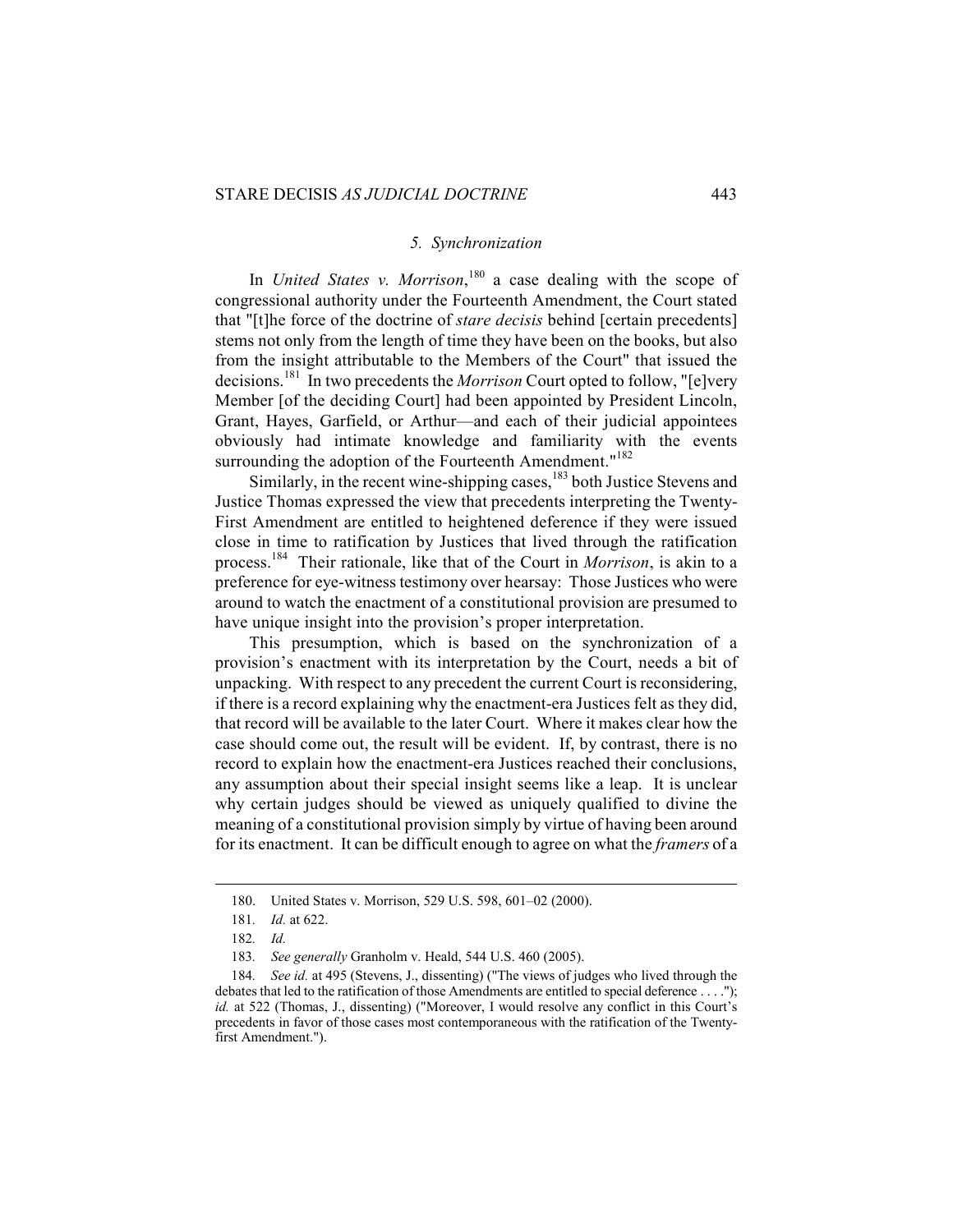provision—those who actually had a role in negotiation, drafting, and enactment—thought they were achieving. The assumption that judges who may or may not have played a part in the enactment process automatically possess some singular understanding is even more wobbly.

Of course, the current Court also faces risks of misinterpretation and misapplication. At least where a case is exceptionally close or difficult, why not defer to the prior Court—which at least *might* have had extra insight instead of accepting the current Court's best guess?

This is a sensible question, but I think it underestimates the importance of the Court's expression of its rationale. Even where an issue of constitutional interpretation is extremely close, the Court will offer a reasoned explanation of how it has reached its decision. The Court does not simply hand down mandates from on high, but rather acknowledges an obligation to explain itself to the public—and, through that acknowledgement, promotes acceptance, stability, and the rule of law. By contrast, if the current Court defers to a precedent on grounds of synchronization, there is a vacuum where the rationale should have been. The most we can surmise is that the current Court's practice is to defer; we are left with no explanation of why the predecessor Court decided as it did, which is critical to understanding why the law is the way it is. While it is perfectly appropriate for the current Court to consult the sources used by its predecessor, and to pay careful attention to whatever reasoning and analysis was furnished by the prior Court, the notion that close cases should be resolved on synchronization grounds is unpersuasive.

In any event, the synchronization argument goes only to the merits of the case at hand, reflecting the chances that the precedent reflects a correct interpretation of the law. As we have seen, merits-based considerations have no legitimate station within *stare decisis* jurisprudence.

#### *C. Technical Considerations*

#### *1. Nature of Decisional Rule*

Certain categories of decisional rules receive greater deference than others. A ready illustration comes from *Payne v. Tennessee*. 185 As noted above, the issue there was the admissibility of "victim-impact evidence" at the sentencing phase of capital murder trials.<sup>186</sup> In *Payne*, that evidence involved the suffering

<sup>185</sup>*.* Payne v. Tennessee, 501 U.S. 808, 825 (1991).

<sup>186</sup>*. Supra* notes 107–10 and accompanying text.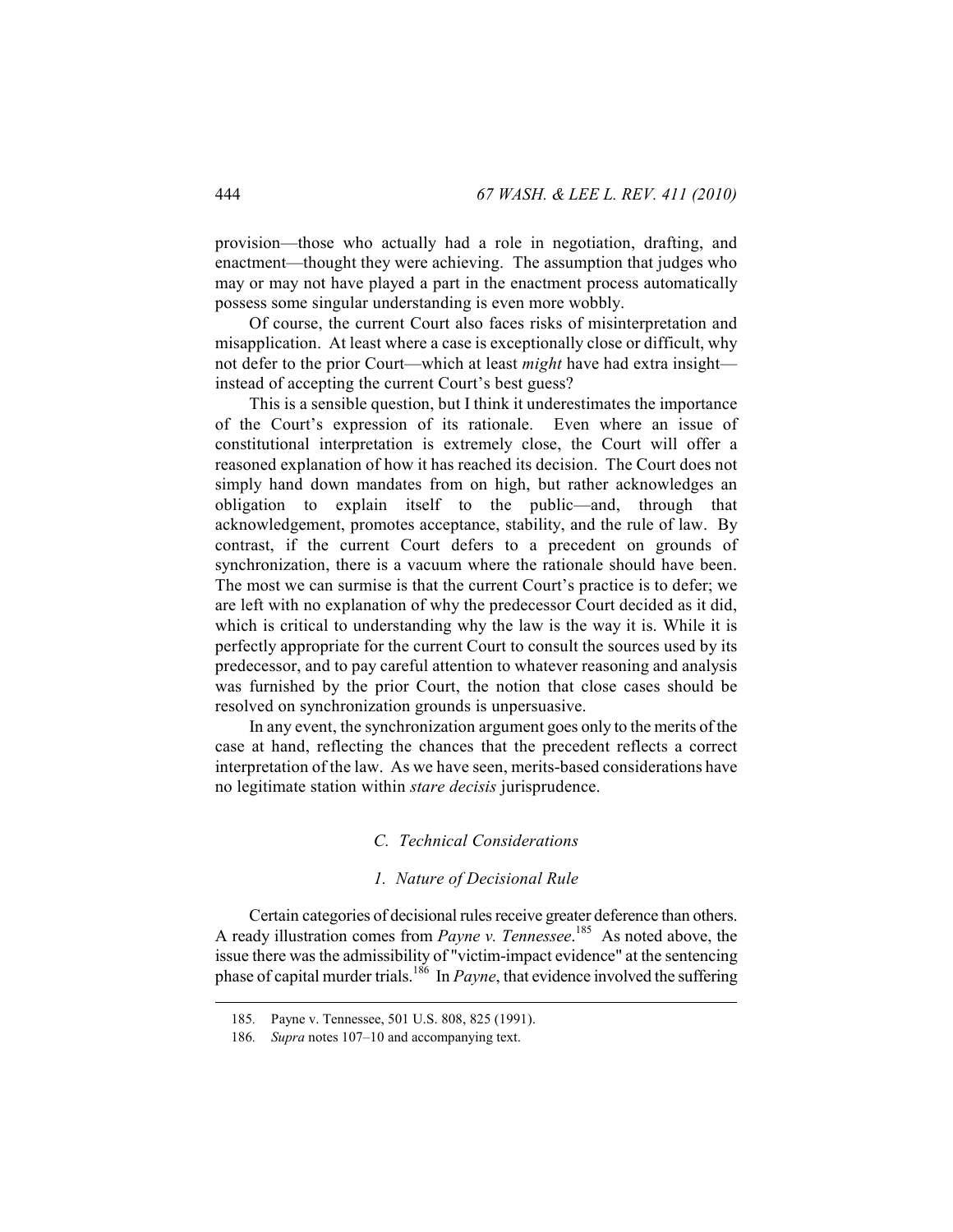of a three-year-old boy whose mother and sister had been murdered.<sup>187</sup> According to the defendant, introduction of the evidence violated the Eighth Amendment by allowing the jury to base its sentencing determination on factors unrelated to the defendant's true blameworthiness.<sup>188</sup>

*Payne* was not the Court's first foray into victim-impact evidence. Only two years earlier, it held in *South Carolina v. Gathers*<sup>189</sup> that such evidence was forbidden by the Eighth Amendment.190 *Gathers* was a reaffirmance and an extension of *Booth v. Maryland*,<sup>191</sup> itself decided two years prior.

In *Payne*, a new majority announced that it disagreed with the decisions in *Booth* and *Gathers*. 192 Chief Justice Rehnquist's opinion for the Court interpreted the Constitution as providing that "a State may properly conclude that for the jury to assess meaningfully the defendant's moral culpability and blameworthiness, it should have before it at the sentencing phase evidence of the specific harm caused by the defendant," including victim-impact evidence.<sup>193</sup> The Court then moved to *stare decisis*, evaluating whether it should retain *Booth* and *Gathers* notwithstanding its disagreement with them.<sup>194</sup> Among other things, the Court focused on the nature of the rule in question. It explained that "[c]onsiderations in favor of *stare decisis* are at their acme in cases involving property and contract rights, where reliance interests are involved."195 By contrast, "the opposite is true in cases . . . involving procedural and evidentiary rules."<sup>196</sup> The issue in *Payne* did not involve anything like a contractual right; rather, it dealt with the admissibility of certain evidence at a death-penalty trial.<sup>197</sup> The Court thus had little trouble finding that *stare decisis* could not preserve *Booth* and *Gathers*. 198

The current Court has continued to embrace this distinction between property and contract rules on the one hand and evidentiary and procedural rules on the other. A fresh example is *Pearson v. Callahan*, <sup>199</sup> decided in 2009.

189*.* South Carolina v. Gathers, 490 U.S. 805 (1989).

- 191*.* Booth v. Maryland, 482 U.S. 496 (1987).
- 192. Payne v. Tennessee, 501 U.S. 808, 825 (1991).
- 193*. Id.*

- 194*. Id.* at 827.
- 195*. Id.* at 828.
- 196*. Id.*
- 197*. Supra* notes 186–88 and accompanying text.
- 198*.* Payne v. Tennessee, 501 U.S. 808, 830 (1991).
- 199*.* Pearson v. Callahan, 129 S. Ct. 808, 818 (2009).

<sup>187</sup>*. Payne*, 501 U.S. at 814–16.

<sup>188</sup>*. Id.* at 816–17.

<sup>190</sup>*. Id.* at 810.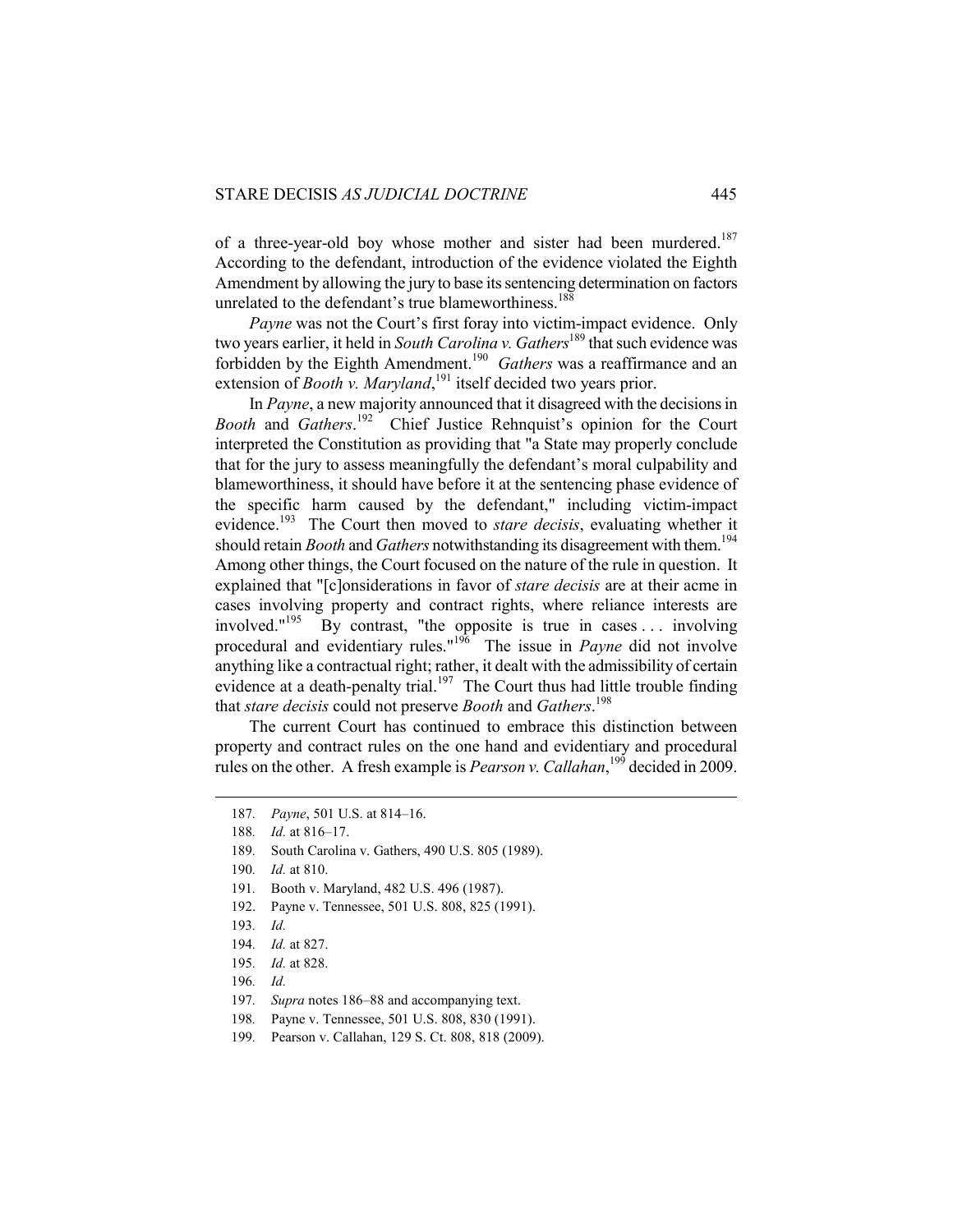*Pearson* dealt with the procedure a trial court should use in resolving a claim of qualified immunity by a government official.<sup>200</sup> The Court previously had addressed this issue in *Saucier v. Katz*. 201 *Saucier* taught that a trial judge must begin by considering whether the official violated the Constitution.<sup>202</sup> If the answer was yes, the judge would then ask whether the violation involved a right that was clearly established.<sup>203</sup> Only if the right was clearly established would the invocation of qualified immunity be defeated.<sup>204</sup>

Some critics, including Justices of the Supreme Court, viewed *Saucier*'s framework as unnecessarily formal and burdensome.205 *Pearson* eventually responded to that criticism by rejecting the *Saucier* approach as a mandatory rule and, instead, giving trial courts the option of determining that a claimed constitutional right was not clearly established without deciding whether the right was actually violated.206 On the topic of *stare decisis*, *Pearson* explained that, "[l]ike rules governing procedures and the admission of evidence in the trial courts," the sequence of a trial court's analysis in reviewing a defense of qualified immunity "does not affect the way in which parties order their affairs" and "would not upset settled expectations on anyone's part."<sup>207</sup>

The issue is not always so straightforward. Consider *Hohn v. United States*. 208 There, the Court asked whether it had jurisdiction "to review decisions of the courts of appeals denying applications for certificates of appealability," which a petitioner in a federal habeas corpus proceeding needs in order to appeal from an adverse district court decision.<sup>209</sup> The Court found that it did indeed possess the requisite jurisdiction, but it acknowledged that its conclusion was "in direct conflict" with a precedent issued some fifty years earlier.<sup>210</sup> Explaining its conclusion that the precedent should be overruled, the

<sup>200</sup>*. Id.* at 815–16.

<sup>201</sup>*.* Saucier v. Katz, 533 U.S. 194, 200–01 (2001).

<sup>202</sup>*. Id.* at 201.

<sup>203</sup>*. Id.*

<sup>204</sup>*. Id.*

<sup>205</sup>*. See, e.g.*, Morse v. Frederick, 551 U.S. 393, 432 (2007) (Breyer, J., concurring in the judgment in part and dissenting in part) ("I would end the failed *Saucier* experiment now.").

<sup>206</sup>*.* Pearson v. Callahan, 129 S. Ct. 808, 818 (2009).

<sup>207</sup>*. Id.* at 816 (citations omitted); *see also, e.g.*, United States v. Gaudin, 515 U.S. 506, 521 (1995) (noting that the impact of *stare decisis* "is somewhat reduced . . . in the case of a procedural rule such as this, which does not serve as a guide to lawful behavior").

<sup>208</sup>*.* Hohn v. United States, 524 U.S. 236, 253 (1998).

<sup>209</sup>*. Id.* at 238–39.

<sup>210</sup>*. Id.* at 251. The discordant precedent was *House v. Mayo*. House v. Mayo, 324 U.S. 42, 44 (1945) (per curiam).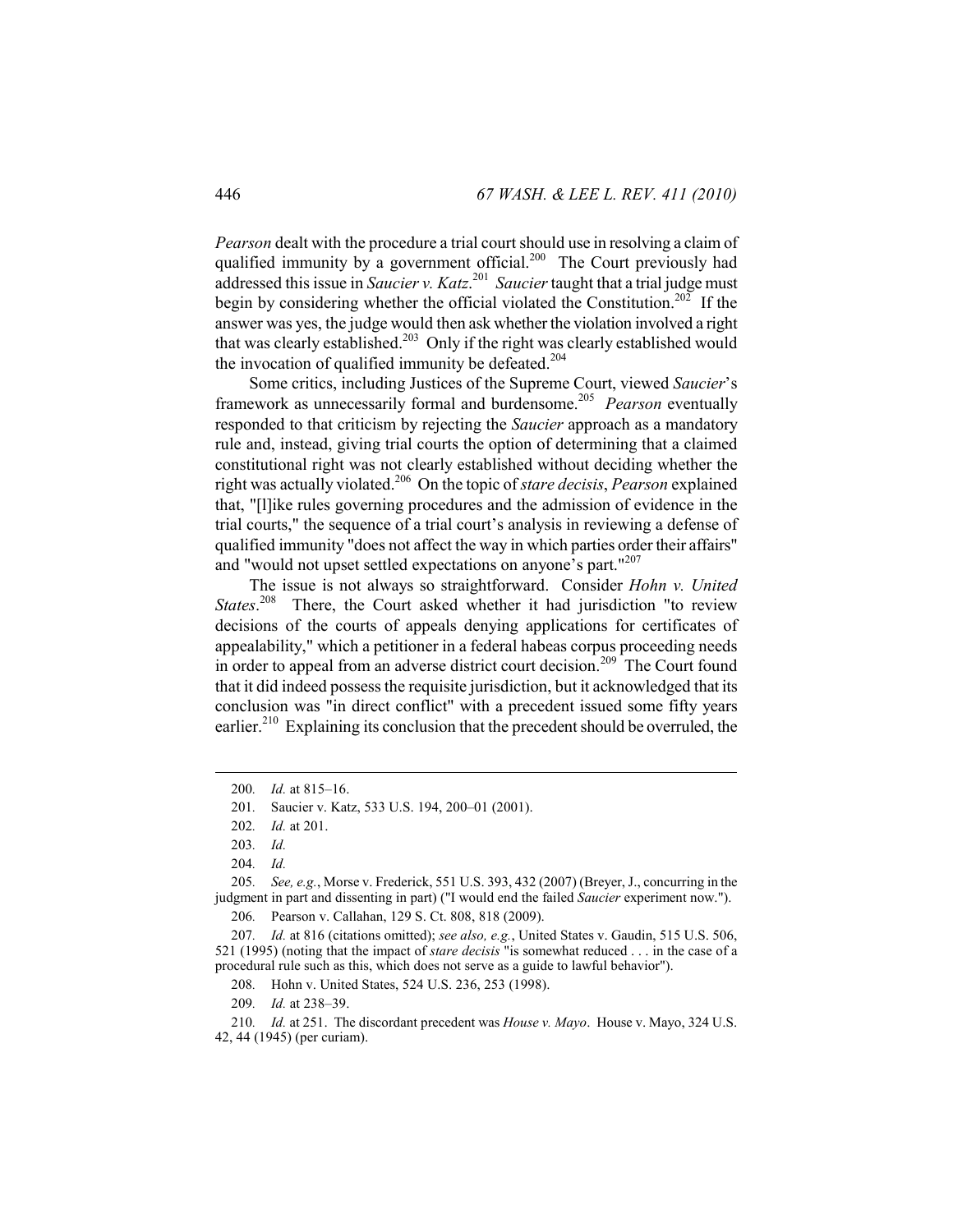Court noted among other things that it will accord relatively little deference to a "rule of procedure that does not alter primary conduct."<sup>211</sup>

Justice Scalia's dissent described the basis for this practice as the proposition that "procedural rules do not *ordinarily* engender detrimental reliance." $^{122}$  As he explained, "ordinarily" is the key; procedural rules can sometimes engender a great deal of reliance. Justice Scalia focused on congressional reliance, asserting that "with [the precedent that *Hohn* overruled] on the books[,]... Congress presumably anticipated that [the statutory provision governing certificates of appealability] would be interpreted in the same manner. $"^{213}$  He concluded that the precedent should be preserved "regardless of its virtue as an original matter."<sup>214</sup>

Less important than choosing between the majority and dissenting positions in *Hohn* is accounting for the disagreement itself. Whether a given dispute deals with procedure or with substance has no inherent relevance to the doctrine of *stare decisis*. The distinction is illuminating only insofar as it affects reliance interests. And though it will often be the case that reliance interests are upset relatively severely by altering substantive rules but relatively mildly by altering procedural rules, that need not be true.<sup>215</sup> Justice Scalia viewed the decision in *Hohn* as having generated significant reliance even though it dealt with a procedural rule.<sup>216</sup> For a starker example, consider the attorney-client privilege: While privilege rules are evidentiary in nature and do not affect the legality of primary conduct, the standards governing the scope of the attorney-client privilege engender enormous reliance every day as individuals and organizations structure their communications with legal counsel.<sup>217</sup>

<sup>211</sup>*. Hohn*, 524 U.S. at 252.

<sup>212</sup>*. Id.* at 259 (Scalia, J., dissenting) (emphasis in original).

<sup>213</sup>*. Id.* at 262 (footnote omitted).

<sup>214</sup>*. Id.* at 259.

<sup>215</sup>*. Cf.* Jill E. Fisch, *Retroactivity and Legal Change: An Equilibrium Approach*, 110 HARV. L. REV. 1055, 1087 (1997) ("Substantive rules are not inherently more important to a litigant than procedural rules; both can be outcome determinative. Procedural rules affect the degree and quality of access to the legal system and thus determine the protection afforded by substantive legal rules and remedies." (footnotes omitted)).

<sup>216</sup>*. Supra* notes 212–13 and accompanying text.

<sup>217</sup>*. Cf.* Upjohn Co. v. United States, 449 U.S. 383, 389 (1981) ("The attorney-client privilege is the oldest of the privileges for confidential communications known to the common law." (citations omitted)). "[P]rivilege 'is founded upon the necessity, in the interest and administration of justice, of the aid of persons having knowledge of the law and skilled in its practice, which assistance can only be safely and readily availed of when free from consequences or the apprehension of disclosure.'" *Id.* (quoting Hunt v. Blackburn, 128 U.S. 464, 470 (1888)).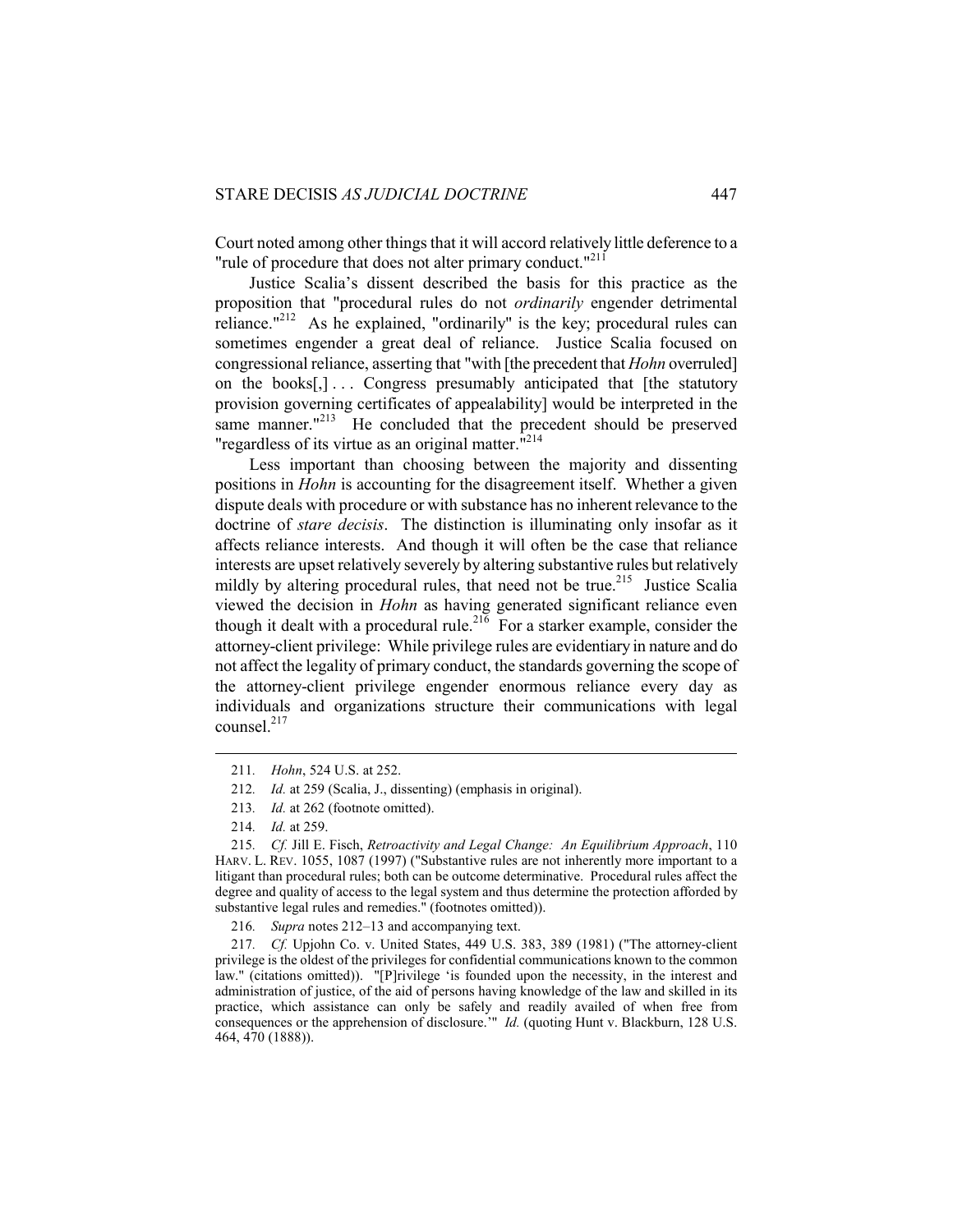The point is that the nature of a decisional rule is an imperfect proxy that must not be mistaken for the underlying reliance implications of overruling a particular precedent with its own factual backdrop. The wiser course is to resist viewing the substantive/procedural distinction as carrying some independent force, and to concentrate instead on the actual reliance interests at stake.

## *2. Voting Margins and Dissents*

The number of votes a precedent commanded and the presence of a vigorous dissent can affect the degree of deference the precedent receives. The Court has described the question as whether the precedent was "decided by the narrowest of margins, over spirited dissents challenging [its] basic underpinnings."<sup>218</sup>

One possible justification for this practice is that a divided Court and a vigorous dissent signal an opinion's debatable foundations on the merits.<sup>219</sup> Such a theory is problematic for the reasons explained above; in short, shoehorning consideration of the merits into the *stare decisis* inquiry is unhelpful in determining whether a precedent warrants preservation notwithstanding its wrongness.<sup>220</sup>

Nor is a sharply divided Court necessarily indicative of an opinion that is weak on the merits. When an issue divides the Court and prompts vigorous dissents, the issue probably received full vetting and extensive consideration.<sup>221</sup> Justice Marshall made this point in *Payne v. Tennessee*, reasoning that "[t]here is nothing new in the majority's discussion of the supposed deficiencies in [the two precedents under review]. Every one of the arguments made by the majority can be found in the dissenting opinions filed in those two cases."<sup>222</sup>

 <sup>218.</sup> Payne v. Tennessee, 501 U.S. 808, 828–29 (1991).

<sup>219</sup>*. See* Fisch, *supra* note 5, at 104 ("Presumably the Court views the technical deficiencies in these cases as a proxy for merit-based analysis. For example, a close decision arguably is less likely to be correct than one commanding the support of all nine Justices." (footnote omitted)).

<sup>220</sup>*. Supra* Part II.A.1.

<sup>221</sup>*. See* Citizens United v. FEC, 130 S. Ct. 876, 925 (2010) (Roberts, C.J., concurring) ("We have . . . had the benefit of a comprehensive dissent that has helped ensure that the Court has considered all the relevant issues."); Charles Fried, Comment, *Five to Four: Reflections on the School Voucher Case*, 116 HARV. L. REV. 163, 179 (2002) ("By writing a vigorous dissent that points out all the terrible implications of the court's opinion, the record stands that the court was aware of this and was willing to go ahead anyway." (footnote omitted)).

<sup>222</sup>*. Payne*, 501 U.S. at 846 (Marshall, J., dissenting).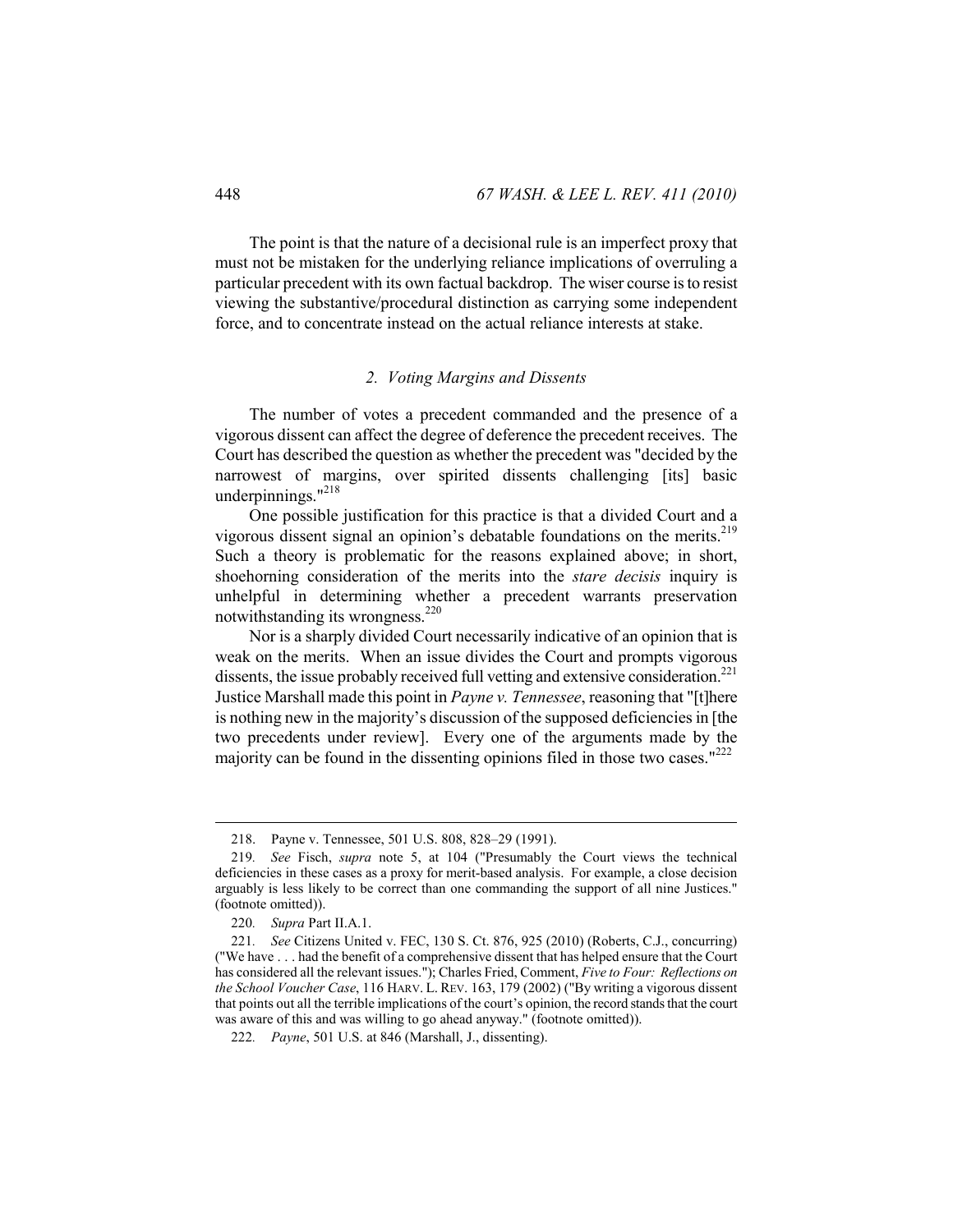Indeed, one might suggest that a later Court should sometimes accord *enhanced* deference to this type of battle-tested, fully-vetted opinion. As the Court wrote in *Patterson v. McLean Credit Union*: 223

The arguments about whether [the relevant precedent] was decided correctly in light of the language and history of the statute were examined and discussed with great care in our decision. It was recognized at the time that a strong case could be made for the [opposing view] . . . but that view did not prevail. $224$ 

These examples illustrate why it is impossible to make any absolute pronouncements about the relationship between a precedent's correctness on the merits and the degree to which it divided the Court.

Alternatively, we might try to preserve the "divisiveness" factor by falling back on reliance interests. The argument would be that a five-to-four decision means the Court is only one vote away from changing its mind.<sup>225</sup> As a result, stakeholders will shy away from ordering their affairs based on assumptions about the decision's continuing vitality. The problem with this argument is that it depends on a lengthy string of contingencies. The issue that was before the Court must arise again in a context that provides a suitable vehicle for review. There must be four votes in favor of granting certiorari to reconsider the issue. A new Justice or a member of the former majority must overcome compunctions about *stare decisis* to vote with the former dissenters, and all the former dissenters must overcome similar compunctions to vote in favor of overruling. This pervasive uncertainty undermines the argument that stakeholders will necessarily decline to rely on a precedent because of its closely divided nature.

## *III. Reliance-Lite*

I suggested in the previous Part that modern *stare decisis* jurisprudence is most usefully viewed as an assemblage of overgeneralized proxies for the reliance interests implicated by the overruling of a precedent.

The Court's proclivity for employing proxies does not mean it never discusses reliance interests directly. Its decisions often emphasize the

<sup>223</sup>*. See* Patterson v. McLean Credit Union, 491 U.S. 164, 171 (1989), *superseded by statute*, Civil Rights Act of 1991, Pub. L. No. 102-166, § 101, 105 Stat. 1071, 1071–72.

<sup>224</sup>*. Id.* (citations omitted).

<sup>225</sup>*. See* Fried, *supra* note 221, at 177 (noting that a 5–4 ruling "is definitive only if the four dissenters should, or will, accept the decision from which they dissented, rather than hold on until they can pick up a fifth vote").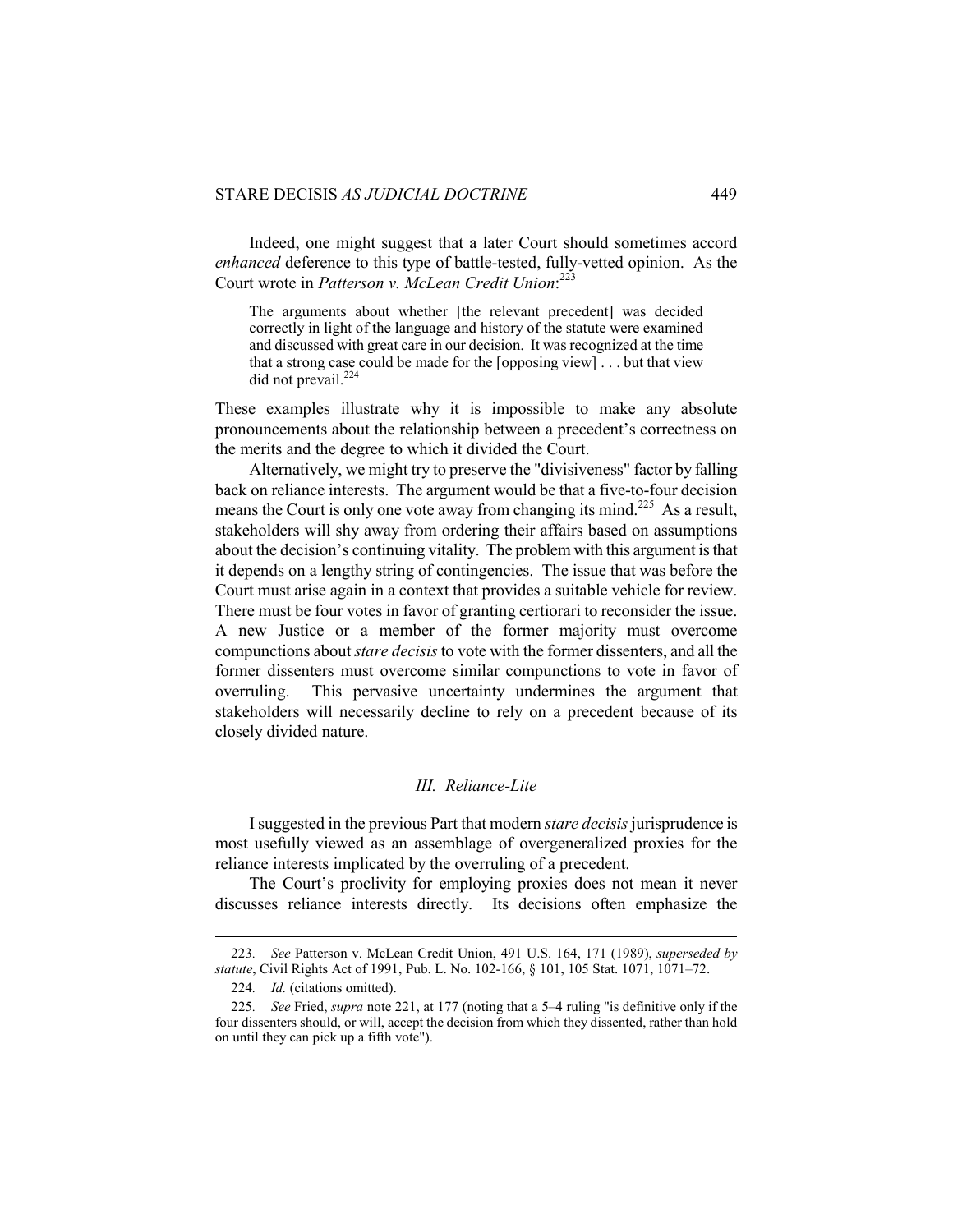relationship between *stare decisis* and reliance. For example, we find the Court explaining that "[*s*]*tare decisis* has added force when the legislature, in the public sphere, and citizens, in the private realm, have acted in reliance on a previous decision, for in this instance overruling the decision would dislodge settled rights and expectations or require an extensive legislative response."<sup>226</sup> It likewise has stated that "reliance interests are of particular relevance because '[a]dherence to precedent promotes stability, predictability, and respect for judicial authority. $1^{227}$  In a more targeted fashion, the Court has invoked reliance interests to support a distinction, discussed above, between property or contract rules and procedural or evidentiary rules, reasoning that "considerations in favor of *stare decisis* are at their acme in cases involving property and contract rights, where reliance interests are involved."<sup>228</sup>

Unfortunately, the Court's analyses usually rest on abstract conclusions about reliance considerations rather than rigorous, case-specific examinations. *Planned Parenthood of Southeastern Pennsylvania v. Casey* is instructive. In that case, which is discussed above,  $^{229}$  the question was whether a Pennsylvania statute that imposed certain restrictions on abortions violated the reproductive rights articulated in *Roe v. Wade*. 230 The *Casey* Court deemed it appropriate to reconsider *Roe*'s "central holding" that the time at which a fetus becomes viable "marks the earliest point at which the State's interest in fetal life is constitutionally adequate to justify a legislative ban on nontherapeutic abortions."231 The Court recognized that "the classic case for weighing reliance heavily in favor of following the earlier rule occurs in the commercial context . . . where advance planning of great precision is most obviously a

 <sup>226.</sup> Hilton v. S.C. Pub. Rys. Comm'n, 502 U.S. 197, 202 (1991).

 <sup>227.</sup> Allied-Signal, Inc. v. Director, 504 U.S. 768, 783 (1992) (quoting *Hilton*, 502 U.S. at 202); *see also, e.g.*, Pennsylvania v. Union Gas Co., 491 U.S. 1, 34 (1989) (Scalia, J., dissenting in part) ("[T]he mere venerability of an answer consistently adhered to for almost a century, and the difficulty of changing, or even clearly identifying, the intervening law that has been based on that answer, strongly argue against a change."); Walton v. Arizona, 497 U.S. 639, 673 (1990) (Scalia, J., concurring in part) ("The doctrine [of *stare decisis*] exists for the purpose of introducing certainty and stability into the law and protecting the expectations of individuals and institutions that have acted in reliance on existing rules."); Payne v. Tennessee, 501 U.S. 808, 834–35 (1991) (Scalia, J., concurring) ("The doctrine, to the extent it rests on anything more than administrative convenience, is merely the application to judicial precedents of a more general principle that the settled practices and expectations of a democratic society should generally not be disturbed by the courts.").

<sup>228</sup>*. Payne*, 501 U.S. at 828 (majority opinion) (citations omitted).

<sup>229</sup>*. Supra* notes 126–30 and accompanying text.

<sup>230</sup>*.* Roe v. Wade, 410 U.S. 113 (1973).

 <sup>231.</sup> Planned Parenthood of Se. Pa. v. Casey, 505 U.S. 833, 860 (1992).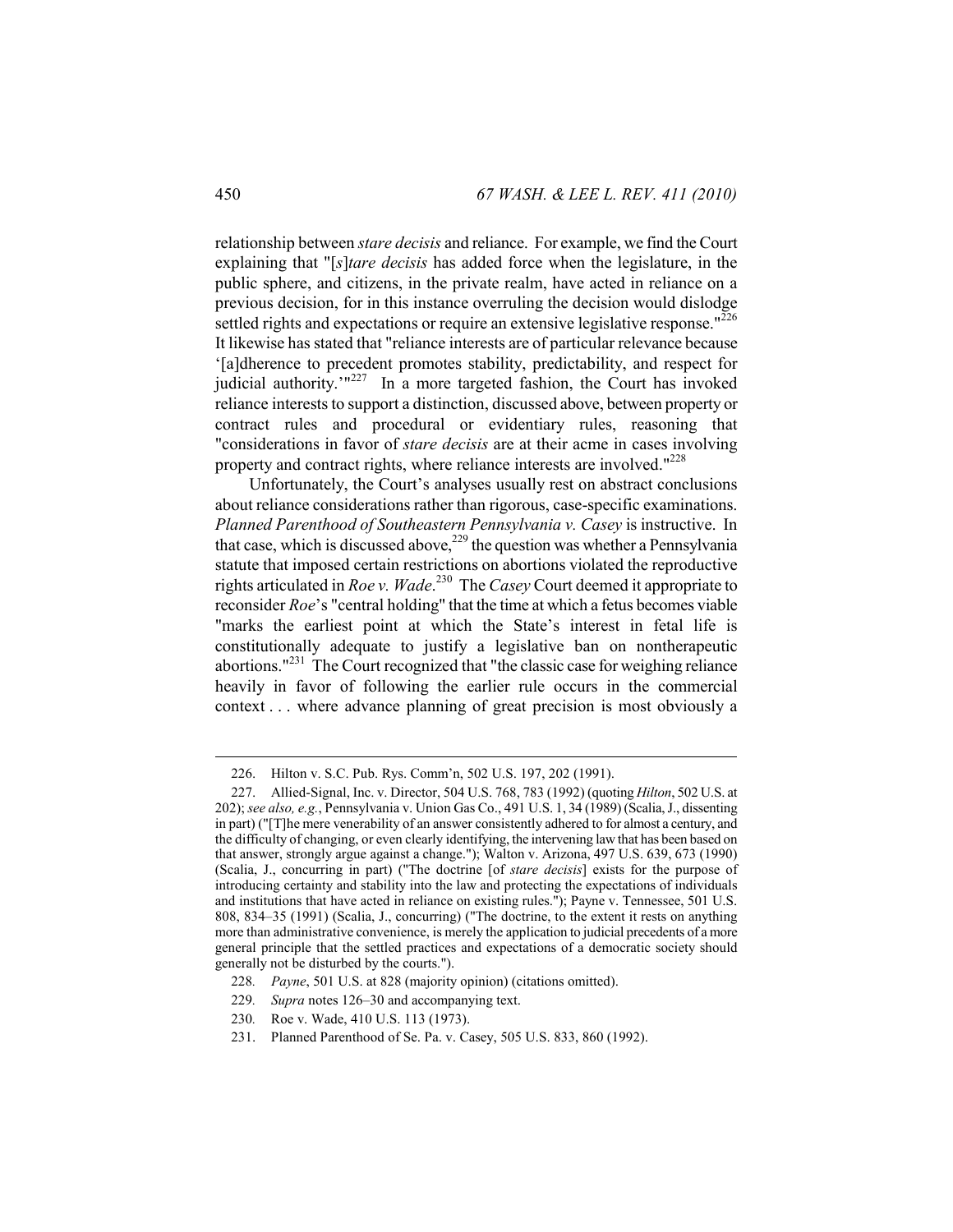necessity."<sup>232</sup> By comparison, one might argue that "reproductive planning" could take virtually immediate account of any sudden restoration of state authority to ban abortions."<sup>233</sup> Yet the Court found that defining the scope of implicated reliance interests in such a limited fashion would disregard "the fact that for two decades of economic and social developments, people have organized intimate relationships and made choices that define their views of themselves and their places in society, in reliance on the availability of abortion in the event that contraception should fail." $^{234}$  It concluded that "while the effect of reliance on *Roe* cannot be exactly measured, neither can the certain cost of overruling *Roe* for people who have ordered their thinking and living around that case be dismissed."235

A similar theme is visible in *Dickerson v. United States*, 236 where the Court reaffirmed its prior holding in *Miranda* regarding the admissibility of statements stemming from custodial interrogations of suspected criminals. *Miranda*, of course, led to the set of police warnings for arrestees that have percolated throughout American culture and society.<sup>237</sup> In approaching the issue of *stare decisis*, the *Dickerson* Court acknowledged how *Miranda* had taken root in the popular consciousness.238 Concluding that "*Miranda* has become embedded in routine police practice to the point where the warnings have become part of our national culture," the Court determined that the precedent must be upheld.<sup>239</sup>

Both *Casey* and *Dickerson* invoke broad notions of reliance to support their applications of *stare decisis*. In *Casey*, the operative concept was the disruption of those who have "ordered their thinking" around *Roe*; in *Dickerson*, it was the difficulties inherent in revising "part of our national culture."240 But in neither case did the Court take the next step by delving into

 $\overline{a}$ 

240*. See* Emery G. Lee III, *Overruling Rhetoric: The Court's New Approach to Stare Decisis in Constitutional Cases*, 33 U. TOL. L.REV. 581, 614 (2002) ("[T]he *Dickerson* opinion [uses] a form of *Casey*'s broad-ranging inquiry into reliance on civil-liberties decisions . . .

<sup>232</sup>*. Id.* at 855–56 (citations omitted).

<sup>233</sup>*. Id.* at 856.

<sup>234</sup>*. Id.*

<sup>235</sup>*. Id.*

<sup>236</sup>*.* Dickerson v. United States, 530 U.S. 428 (2000).

<sup>237</sup>*.* Miranda v. Arizona, 384 U.S. 436 (1966).

<sup>238</sup>*. Dickerson*, 530 U.S. at 443.

<sup>239</sup>*. Id.*; *cf.* Mitchell v. United States, 526 U.S. 314, 330 (1999) ("Principles once unsettled can find general and wide acceptance in the legal culture, and there can be little doubt that the rule prohibiting an inference of guilt from a defendant's rightful silence has become an essential feature of our legal tradition."); *id.* at 331–32 (Scalia, J., dissenting) (noting that "wide acceptance in the legal culture" can be "adequate reason not to overrule" a precedent).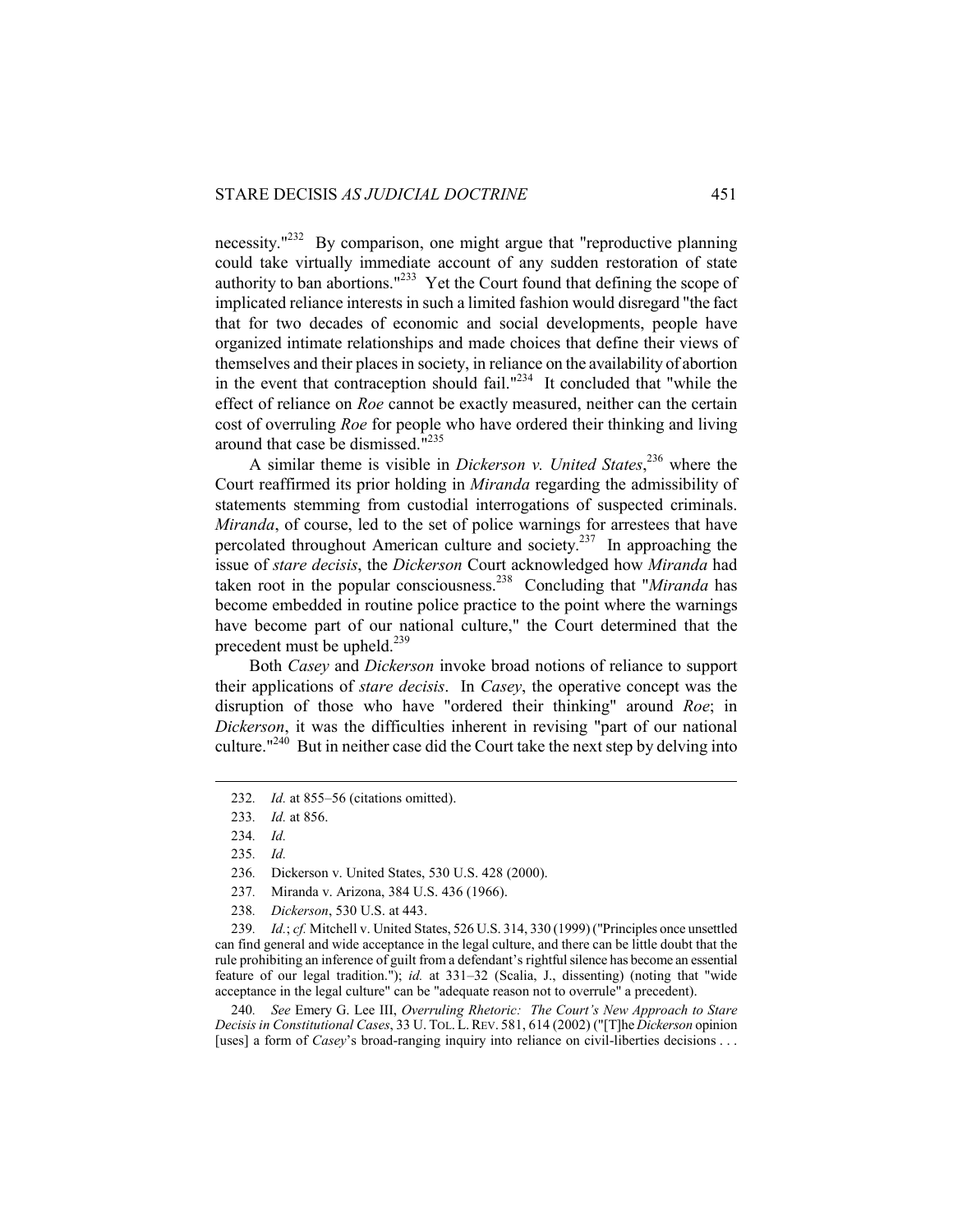the reliance interests at stake: $^{241}$  What exactly those interests consisted of, how widely they were shared, how severe the disruption would be if the applicable precedent were overruled, and so on. Instead of spelling out how the particular reliance interests might be affected and what the likely consequences would be, the Court briefly nodded toward the importance of reliance and then forged ahead.

The extent of reliance on a Supreme Court precedent is too important, and too complex, to be resolved in such abbreviated fashion. If the doctrine of *stare decisis* is to gain predictability and theoretical coherence, we need a new framework for conducting rigorous, systematic, and consistent analysis of reliance implications.

## *IV. Rethinking Reliance*

Developing a framework to analyze reliance interests requires identifying the discrete ways in which reliance on a precedent can manifest itself. The universe of reliance interests can be usefully (if roughly) divided into four categories: reliance by specific individuals, groups, and organizations; reliance by governments; reliance by courts; and reliance by society at large.

<sup>[</sup>suggesting] that reliance weighs against overruling a precedent to the extent that it has 'become part of our national culture,' even when members of the Court have their doubts about its constitutional underpinnings." (footnote omitted)).

 <sup>241.</sup> Chief Justice Rehnquist made this point in *Casey*:

The joint opinion . . . turns to what can only be described as an unconventional and unconvincing—notion of reliance, a view based on the surmise that the availability of abortion since *Roe* has led to "two decades of economic and social developments" that would be undercut if the error of *Roe* were recognized. . . . The joint opinion's assertion of this fact is undeveloped and totally conclusory. In fact, one cannot be sure to what economic and social developments the opinion is referring.

Planned Parenthood of Se. Pa. v. Casey, 505 U.S. 833, 956 (1992) (Rehnquist, J., concurring in the judgment in part and dissenting in part); *see also id.* at 957 ("[T]he joint opinion's argument is based solely on generalized assertions about the national psyche, on a belief that the people of this country have grown accustomed to the *Roe* decision . . . and have 'ordered their thinking and living around it.'"). In *Dickerson*, Chief Justice Rehnquist—who authored the majority opinion—was on the other end of a similar criticism; Justice Scalia countered: "I am not convinced by petitioner's argument that *Miranda* should be preserved because the decision occupies a special place in the 'public's consciousness.' . . . As far as I am aware, the public is not under the illusion that we are infallible." *Dickerson*, 530 U.S. at 464 (Scalia, J., dissenting).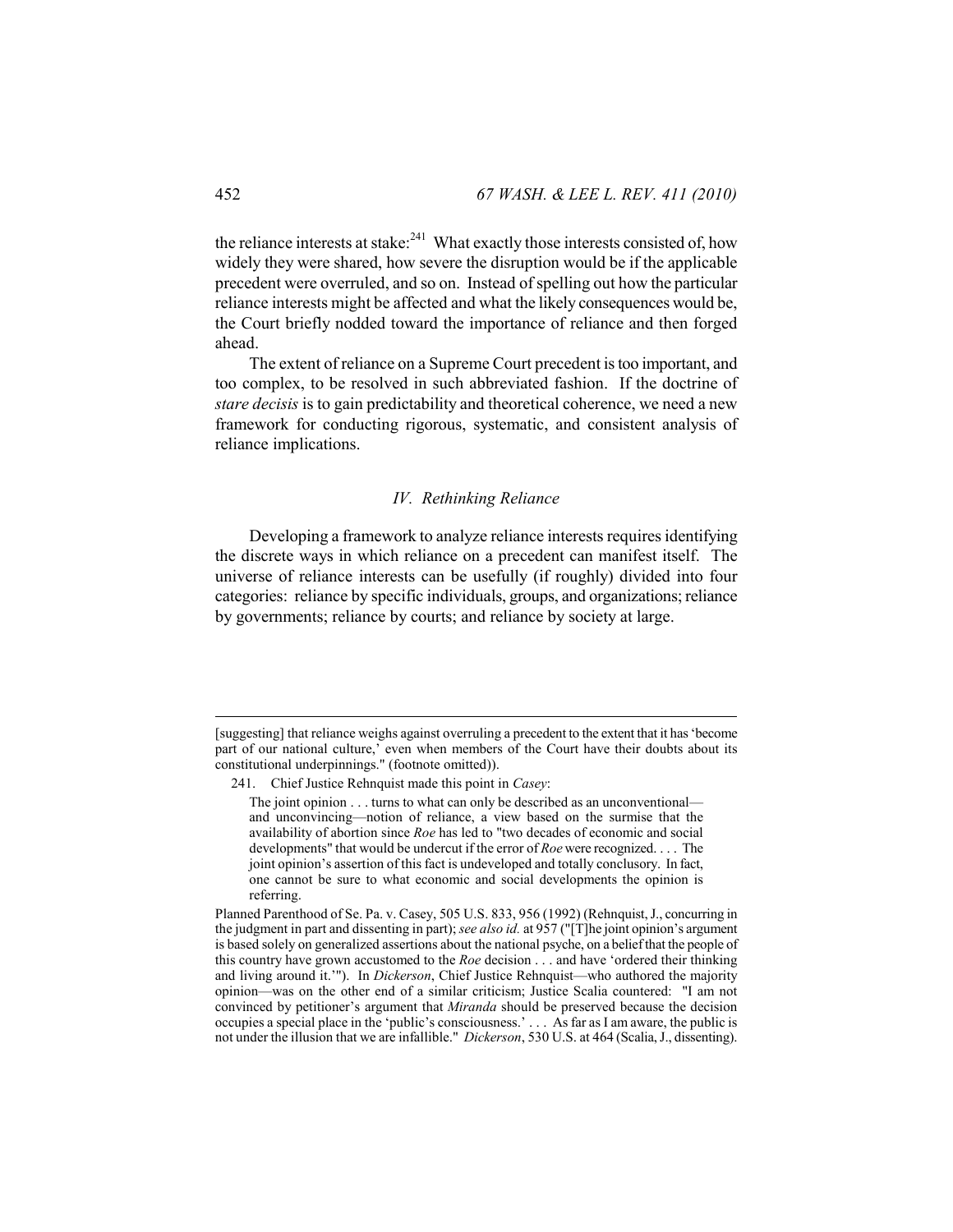## *A. Specific Reliance*

The most evident way that a Supreme Court precedent engenders reliance is by encouraging individuals or groups to behave in a certain manner on the understanding that the precedent is, and will remain, the law of the land.

Return to *Quill Corp. v. North Dakota*. 242 That case involved an attempt by North Dakota to impose tax-collection obligations on mail-order retailers who were located outside the state. One of the issues before the Court was whether the law was permissible under the Commerce Clause.<sup>243</sup> At the center of the dispute was *Bellas Hess*, a precedent that created a safe harbor by insulating from such laws all vendors "whose only connection with customers in the [taxing] State is by common carrier or the United States mail."<sup>244</sup> The *Quill* Court conceded that *Bellas Hess* was something of a relic, noting that "our cases subsequent to *Bellas Hess* and concerning other types of taxes . . . have not adopted a similar bright-line, physical-presence requirement."<sup>245</sup>

Still, the Court reaffirmed *Bellas Hess* on the Commerce Clause issue.<sup>246</sup> It based its decision in part on the reliance interests at stake.<sup>247</sup> The Court noted that "the *Bellas Hess* rule has engendered substantial reliance and become part of the basic framework of a sizeable industry."248 Whatever the doctrinal nuances and factual niceties at stake in a given case, *Bellas Hess* taught vendors that if they limited their contacts with a state to the shipment of goods for delivery to in-state customers, they were safe from tax-collection obligations.<sup>249</sup> *Quill* accordingly provides a good example of what we might think of as specific reliance: Reliance upon a precedent by a discrete group of private citizens or entities (such as mail-order vendors). $^{250}$ 

 $\overline{a}$ 

249*. Bellas Hess*, 386 U.S. at 758. Justice White was not persuaded by the majority's treatment of reliance. *See Quill*, 504 U.S. at 331–32 (White, J., dissenting in part) ("Neither Quill nor any of its *amici* point to any investment decisions or reliance interests that suggest any unfairness in overturning *Bellas Hess*.").

250*. Id.* at 317; s*ee also, e.g.*, United States v. Title Ins. & Trust Co., 265 U.S. 472, 486 (1924) ("The [precedent was issued] twenty-three years ago and affected many tracts of land.  $\ldots$  In the meantime there has been  $\ldots$  continuous growth and development [and]  $\ldots$ reliance on the decision. It has become a rule of property, and to disturb it now would be fraught with many injurious results.").

 <sup>242.</sup> Quill Corp. v. North Dakota, 504 U.S. 298 (1992).

<sup>243</sup>*. Id*. at 298.

 <sup>244.</sup> Nat'l Bellas Hess, Inc. v. Dep't of Revenue of Ill., 386 U.S. 753, 758 (1967).

<sup>245</sup>*. Quill*, 504 U.S. at 317. For more on *Quill*, see *supra* notes 139–59 and accompanying text.

<sup>246</sup>*. Quill*, 504 U.S. at 317.

<sup>247</sup>*. Id.*

<sup>248</sup>*. Id.*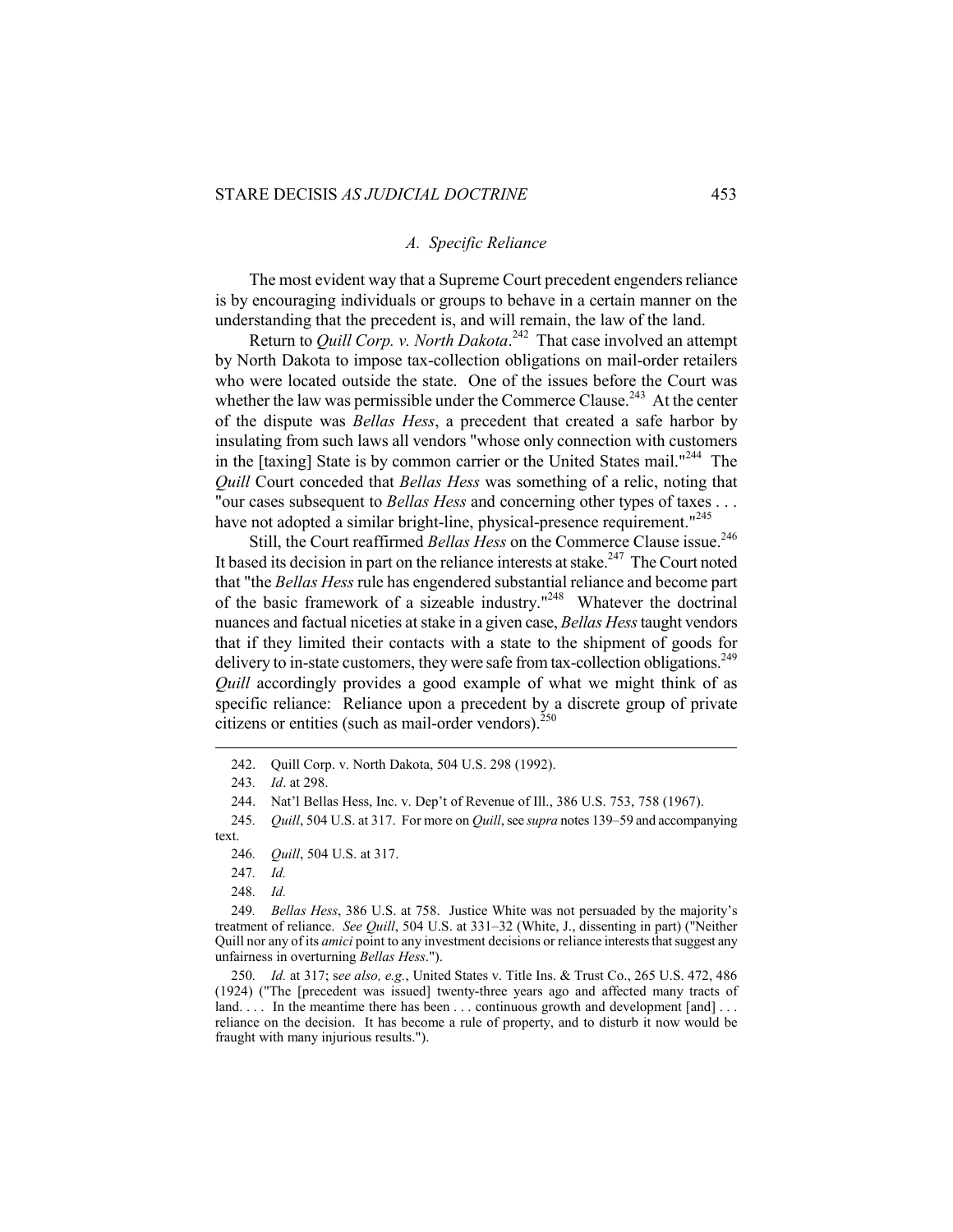By respecting individuals' and groups' reliance on heretofore-settled precedents, the Court promotes something simple and elemental: Fairness.<sup>251</sup> Citizens who do their best to comply with the law only to find that the rules have changed may feel forsaken by the very government whose edicts they endeavored to respect. For similar reasons, protecting specific reliance interests through the mechanism of *stare decisis* has critical importance to the rule of law.<sup>252</sup> When conscientious citizens act in good faith based on the Supreme Court's past pronouncements but end up on the wrong side of the law, their confidence in the Court and the overarching legal structure might well be shaken.<sup>253</sup> These consequences should weigh on the Court's collective mind when it is deciding whether a precedent warrants overruling.

## *B. Governmental Reliance*

Like private citizens, our legislative and executive branches of government rely on the Supreme Court's rulings as setting the rules of the road. Sometimes this reliance is apparent, as when Congress enacts campaign-finance legislation designed to comply with the dictates of the First Amendment as articulated in cases like *Buckley v. Valeo*. 254 Other times the link is less obvious but just as important. Take, for example, *The Legal Tender Cases*, 255 which held that the Constitution permits Congress to issue paper money.256 Congress has relied on

<sup>251</sup>*. Cf.* Landsgraf v. USI Film Prods., 511 U.S. 244, 265 (1994) ("Elementary considerations of fairness dictate that individuals should have an opportunity to know what the law is and to conform their conduct accordingly; settled expectations should not be lightly disrupted."). Writing for the majority, Justice Stevens explained: "The presumption against statutory retroactivity has consistently been explained by reference to the unfairness of imposing new burdens on persons after the fact." *Id.* at 270.

<sup>252</sup>*. See, e.g.*, Citizens United v. FEC, 130 S. Ct. 876, 921 (2010) (Roberts, C.J., concurring) (stating that *stare decisis*'s "greatest purpose is to serve a constitutional ideal—the rule of law"); Patterson v. McLean Credit Union, 491 U.S. 164, 172 (1989) ("[*S*]*tare decisis* is a basic self-governing principle within the Judicial Branch, which is entrusted with the sensitive and difficult task of fashioning and preserving a jurisprudential system that is not based upon 'an arbitrary discretion.'" (quoting THE FEDERALIST NO. 78, at 490 (A. Hamilton) (H. Lodge ed. 1888))).

<sup>253</sup>*. See, e.g.*, Jan G. Laitos, *The New Retroactivity Causation Standard*, 51 ALA. L.REV. 1123, 1132 (2000) (noting that the upsetting of settled expectations "is inconsistent with a central purpose of law in a civilized society, which is to preserve the expectations of individuals that are formed in light of existing laws, as well as actions taken in reliance on those laws").

<sup>254</sup>*.* Buckley v. Valeo, 424 U.S. 1 (1976) (per curiam).

<sup>255</sup>*.* The Legal Tender Cases, 79 U.S. 457, 547 (1870).

<sup>256</sup>*. Id.*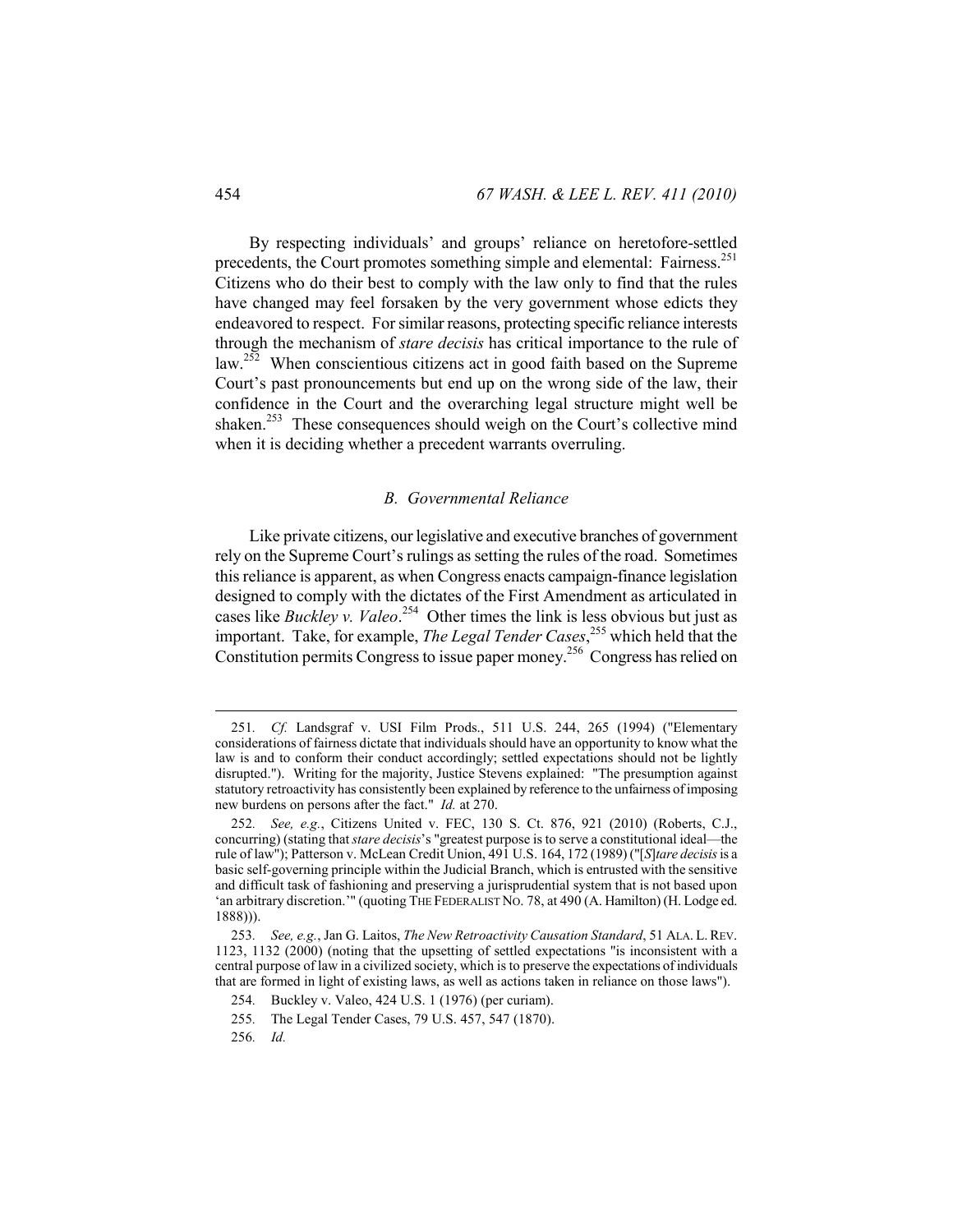this power in setting up a complex financial system of enormous breadth and complexity.

When the Court overrules a precedent upon which Congress has relied, it does more than render (retroactively) that use of congressional time to have been wasteful. It also forces Congress to expend energy and resources looking for new ways to achieve legislative goals that previously were thought to be accomplished. In some cases, the Court's change of heart may disrupt a legislative regime that sends ripples throughout society. For example, some scholars believe *The Legal Tender Cases* are inconsistent with the original understanding of the Constitution.<sup>257</sup> Any thoughts the Court might entertain of reconsidering those cases would need to account for the potentially significant disruption of reliance interests that such a reversal could cause.<sup>258</sup>

Or recall *Pennsylvania v. Union Gas Co.*, dealing with the power of citizens to sue nonconsenting states.<sup>259</sup> Justice Scalia wrote separately to highlight the importance of preserving *Hans v. Louisiana*, 260 a precedent from 1890 holding that "the Eleventh Amendment precludes individuals from bringing damages suits against States in federal court even where the asserted basis of jurisdiction is not diversity of citizenship but the existence of a federal question."<sup>261</sup> In defending his position, Justice Scalia emphasized the degree to which Congress may have relied upon *Hans* in choosing *not* to take certain actions:

*Hans* has had a pervasive effect upon statutory law, automatically assuring that private damages actions created by federal law do not extend against the States. Forty-nine Congresses since *Hans* have legislated under that assurance. It is impossible to say how many extant statutes would have

<sup>257</sup>*. See, e.g.*, Monaghan, *supra* note 38, at 744 ("[I]t seems clear that under the 1789 Constitution only metal could constitute legal tender. . . . In fact, until driven to do so by the exigencies of the Civil War, the national government never attempted to impart that quality to paper.").

<sup>258</sup>*. See, e.g.*, *id.* ("[I]n our age of checks, credit cards, and electronic banking, the issue is off the agenda: no Supreme Court would now reexamine the merits."); Richard J. Pierce, Jr., *Reconciling* Chevron *and* Stare Decisis, 85 GEO. L.J. 2225, 2244 (1997) ("[I]t is unimaginable that the Court would overrule [*The Legal Tender Cases*]. . . . The Court would be behaving in an extraordinarily irresponsible manner if it overruled a precedent in circumstances in which its decision destroyed trillions of dollars of investments made in reliance on that precedent."). *Contra* Randy E. Barnett, *It's a Bird, It's a Plane, No, It's Super-Precedent: A Response to*  Farber *and* Gerhardt, 90 MINN. L. REV. 1232, 1246 (2006) (arguing that the likely consequences of overruling *The Legal Tender Cases* have been overstated).

<sup>259</sup>*.* Pennsylvania v. Union Gas Co., 491 U.S. 1 (1989).

<sup>260</sup>*.* Hans v. Louisiana, 134 U.S. 1 (1890).

<sup>261</sup>*. Union Gas*, 491 U.S. at 30 (Scalia, J., dissenting in part).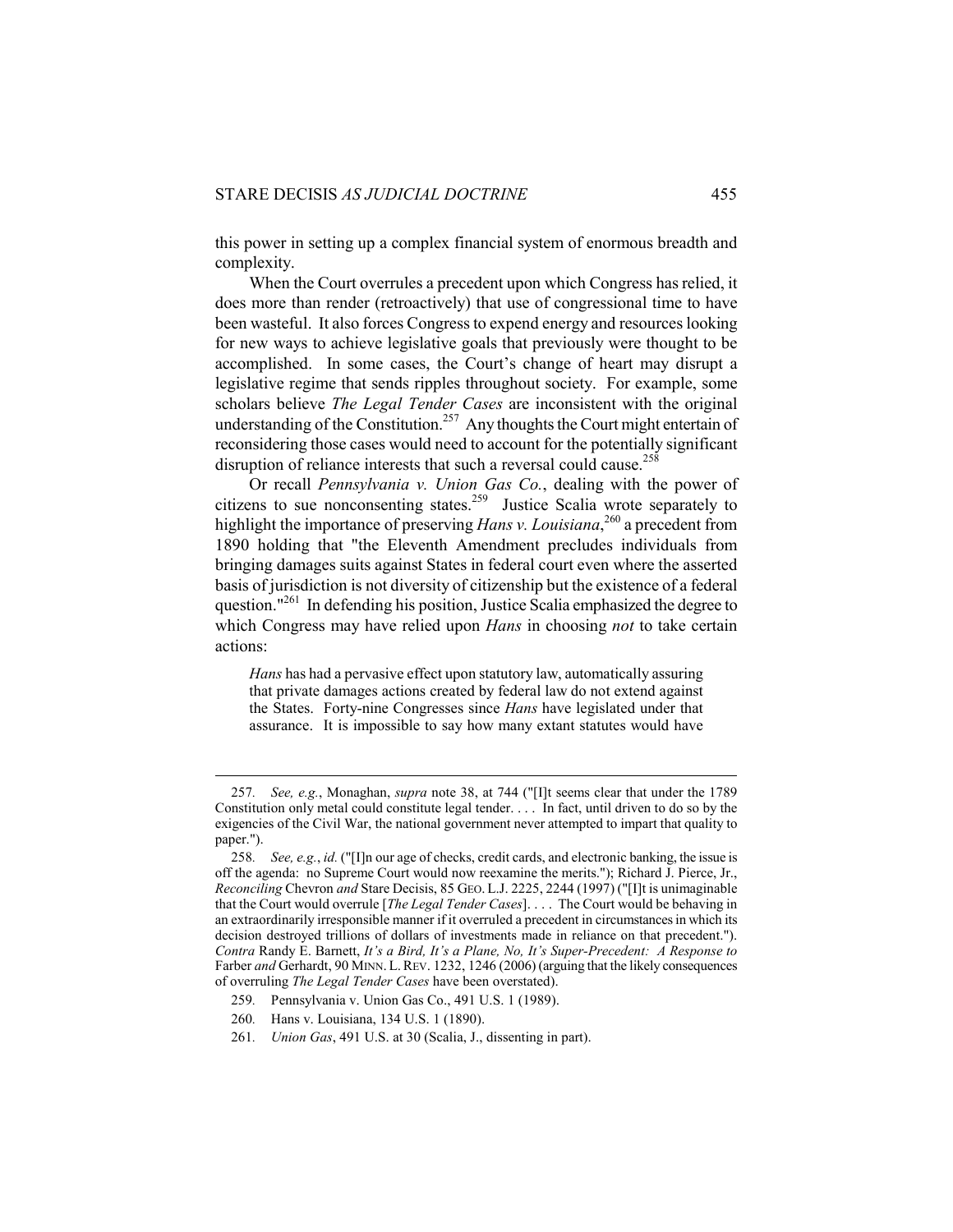included an explicit preclusion of suits against States if it had not been thought that such suits were automatically barred.<sup>26</sup>

A comparable illustration comes from *Arizona v. Gant*, 263 which dealt with the authority of police officers to search the passenger compartment of an automobile after arresting one of the vehicle's occupants.<sup>264</sup> As relevant here, the Court rejected the argument that an arrest empowers officers to search a vehicle even where "the arrestee has been secured and cannot access the interior of the vehicle."265

Justice Alito dissented, agreeing with the State of Arizona that the rule embraced by the majority was at odds with Supreme Court precedent.<sup>266</sup> He focused on the reliance interests of police departments that had integrated the applicable precedent—a case called *New York v. Belton*267—into their training and operating procedures.<sup>268</sup> As Justice Alito saw it, "[t]he *Belton* rule has been taught to police officers for more than a quarter century," and "reliance by law enforcement officers is  $\ldots$  entitled to weight."<sup>269</sup> For its part, the majority acknowledged that the interpretation of *Belton* urged by Justice Alito and the State of Arizona "has been widely taught in police academies and that law enforcement officers have relied on the rule in conducting vehicle searches during the past 28 years."<sup>270</sup> Nevertheless, it reasoned that "[t]he fact that the law enforcement community may view the State's version of the *Belton* rule as an entitlement does not establish the sort of reliance interest that could outweigh the countervailing interest that all individuals share in having their constitutional rights fully protected."271

For one final perspective on governmental reliance, consider the universe of campaign-finance regulation. As suggested above, the modern law is founded upon *Buckley v. Valeo* and its progeny, which define the First

<sup>262</sup>*. Id.* at 35. *Contra* TRIBE, *supra* note 87, at 241 n.139 ("These justifications are plausible, but not compelling, reasons for adhering to *Hans*. Why, for example, would it be impractical, if *Hans* were overruled today, for Congress to review the United States Code and add explicit limitations on private damages actions against states where Congress thought appropriate?").

<sup>263</sup>*.* Arizona v. Gant, 129 S. Ct. 1710, 1714 (2009).

<sup>264</sup>*. Id*.

<sup>265</sup>*. Id.* at 1714.

<sup>266</sup>*. Id*. at 1726–32 (Alito, J., dissenting).

<sup>267</sup>*.* New York v. Belton, 453 U.S. 454, 462–63 (1981).

<sup>268</sup>*. Gant*, 129 S. Ct. at 1728 (Alito, J., dissenting).

<sup>269</sup>*. Id.*

<sup>270</sup>*. Id.* at 1722 (majority opinion).

<sup>271</sup>*. Id.* at 1723.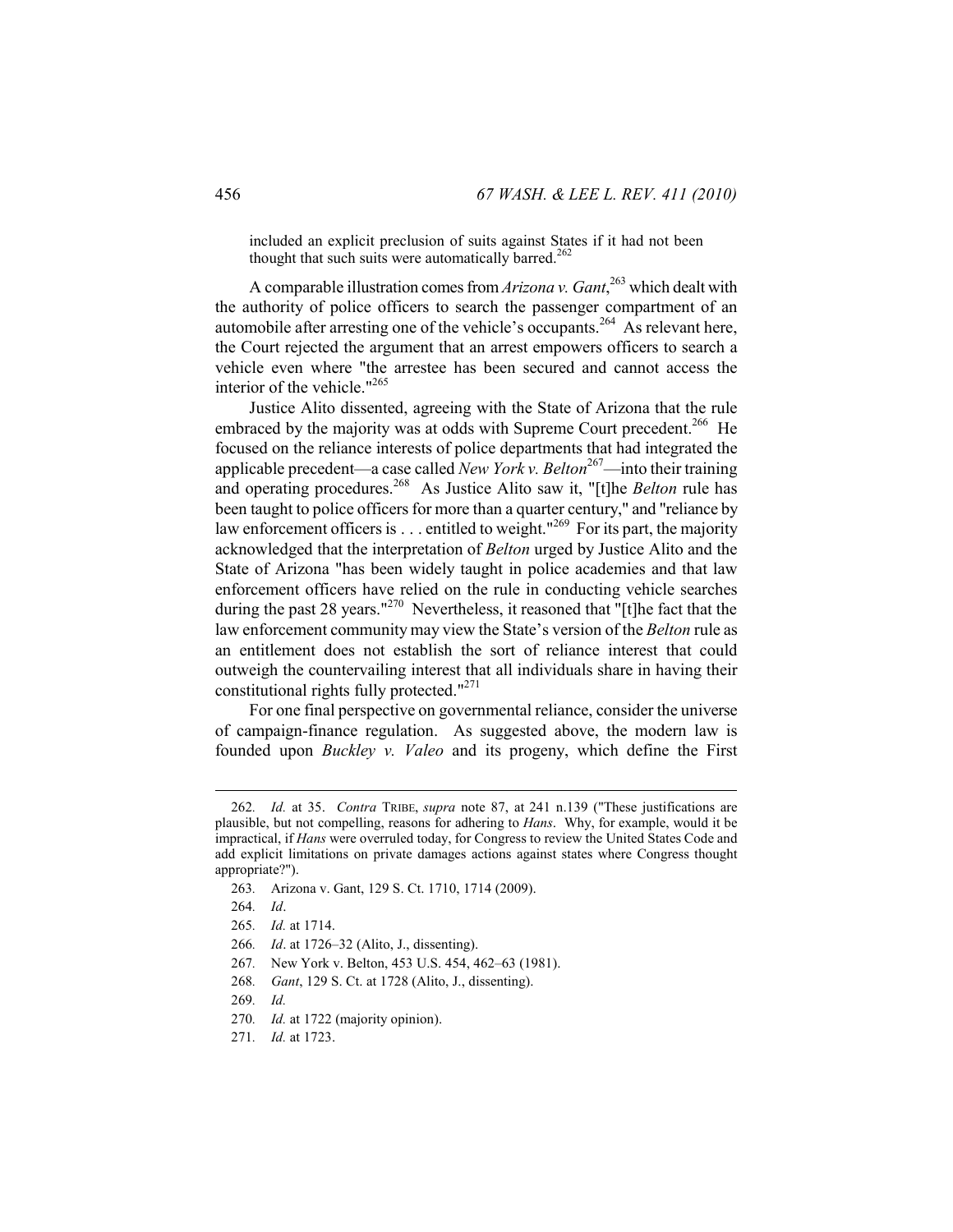Amendment limits on legislators' authority to restrict political contributions and expenditures.<sup>272</sup> The Court previously has acknowledged the degree of legislative reliance in deciding whether to revisit the governing precedents. Thus, in considering (and, eventually, rebuffing) a recent request to overhaul its campaign-finance jurisprudence, Justice Breyer noted that "*Buckley* has promoted considerable reliance. Congress and state legislatures have used *Buckley* when drafting campaign finance laws."<sup>273</sup>

But during its latest foray the Court took a markedly different approach. In *Citizens United v. Federal Election Commission*, 274 the Court overruled *Austin v. Michigan Chamber of Commerce*, 275 a precedent from 1990 bearing on the First Amendment protections afforded to corporate political speech. The Court acknowledged the argument that *Austin* had prompted considerable legislative reliance, but its response was curt: "Legislatures may have enacted bans on corporate expenditures believing that those bans were constitutional. This is not a compelling interest for *stare decisis*."276 Elaborating, the Court invoked no less an authority than *Marbury v. Madison*, reasoning that if *stare decisis* were deemed to be a "compelling interest" for *stare decisis* purposes, "legislative acts could prevent us from overruling our own precedents, thereby interfering with our duty 'to say what the law is.<sup>'n277</sup> In dissent, Justice Stevens emphasized that "[s]tate legislatures have relied on their authority to regulate corporate electioneering, confirmed in *Austin*, for more than a century," and that "[t]he Federal Congress has relied on this authority for a comparable stretch of time, and it specifically relied on *Austin* throughout the years it spent developing and debating [the Bipartisan Campaign Reform Act of 2002].<sup>"278</sup>

Given the majority's muscular language, one might surmise that *Citizens United* renders legislative reliance irrelevant. Yet that interpretation would

<sup>272</sup>*.* Buckley v. Valeo, 424 U.S. 1, 4 (1976) (per curiam).

 <sup>273.</sup> Randall v. Sorrell, 548 U.S. 230, 244 (2006) (opinion of Breyer, J.); *see also, e.g.*, Harris v. United States, 536 U.S. 545, 567–68 (2002) (plurality opinion) ("Legislatures and their constituents have relied upon [the relevant precedent] to exercise control over sentencing through dozens of statutes like the one the Court approved in that case. . . . We see no reason to overturn those statutes or cast uncertainty upon the sentences imposed under them."); Bush v. Vera, 517 U.S. 952, 982 (1996) (plurality opinion) ("Legislators and district courts nationwide have modified their practices—or, rather, reembraced the traditional districting practices that were almost universally followed before the 1990 census—in response to *Shaw I*." (citing Shaw v. Reno, 509 U.S. 630, 657 (1993))).

<sup>274</sup>*.* Citizens United v. FEC, 130 S. Ct. 876 (2010).

<sup>275</sup>*.* Austin v. Mich. Chamber of Commerce, 494 U.S. 652, 668 (1990).

<sup>276</sup>*. Citizens United*, 130 S. Ct. at 913.

<sup>277</sup>*. Id.* (quoting Marbury v. Madison, 5 U.S. (1 Cranch) 137, 177 (1803)).

<sup>278</sup>*. Id.* at 940 (Stevens, J., dissenting in part).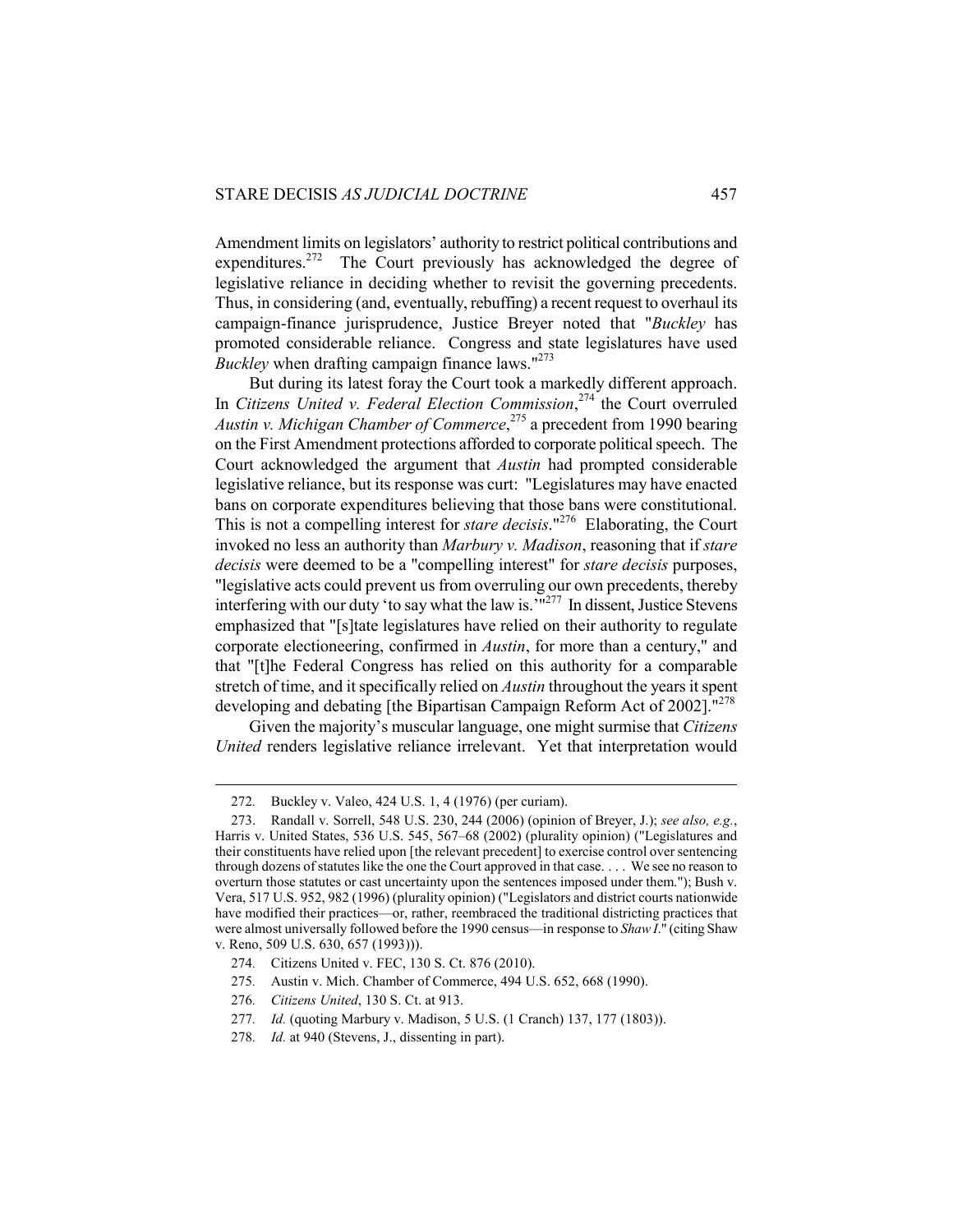portray the majority as having renounced, with little explanation and in one fell swoop, every previous reference to legislative reliance in the Court's annals.<sup>279</sup> Such an interpretation would also excise from the *stare decisis* analysis a consideration that carries broad pragmatic significance and that plugs into the fundamental, critical, and nuanced relationship between coequal branches of government. For these reasons, I am inclined to read the majority's discussion as standing for the more moderate proposition that legislative reliance was insufficient—or, in the majority's parlance, "not . . . compelling"280—to save *Austin* given the wrongness (in the majority's view) of that precedent combined with the deleterious effects of leaving it on the books.

Whatever the majority's intentions in *Citizens United*, I do not see much to be gained by preemptively resolving to ignore the legislators who attempt to put the Court's decisions into practice. Nor is there reason to fear that acknowledging the potential legitimacy of legislative reliance would somehow intrude upon the judicial province of declaring "what the law is." Where circumstances warrant, the Court can and should feel empowered to overrule even those precedents which have commanded substantial legislative reliance. That freedom, however, does not foreclose the Court from at least *considering*  the impact of legislative reliance as one component of its *stare decisis* calculus.

Put differently, none of this is to imply that governmental reliance precludes the overruling of precedent. It will sometimes be the case that the importance of reaching the right result on the merits outweighs the costs of upsetting governmental reliance interests—just as, to return to the previous section, it will sometimes be appropriate to overrule a precedent despite its disruptiveness for various individuals and groups. In other instances, particularly where an extensive and entrenched legal apparatus (for example, the modern administrative state<sup>281</sup>) is concerned, governmental reliance might present a more persuasive reason for upholding a precedent. The key takeaway is simply that whenever the machinery of *stare decisis* is engaged, governmental reliance interests should receive direct and detailed consideration.

<sup>279</sup>*. E.g.*, Randall v. Sorrell, 548 U.S. 230, 244 (2006) (opinion of Breyer, J.); Harris v. United States, 536 U.S. 545, 567-68 (2002) (plurality opinion); Bush v. Vera, 517 U.S. 952, 982 (1996) (plurality opinion); Pennsylvania v. Union Gas Co., 491 U.S. 1, 30 (1989) (Scalia, J., dissenting in part).

 <sup>280.</sup> Citizens United v. FEC, 130 S. Ct. 876, 913 (2010).

<sup>281</sup>*. See* Monaghan, *supra* note 38, at 745 ("Is it conceivable that the Court would outlaw the administrative state? Certainly administrative legislation, in some substantial form, is a permanent feature of our constitutional order.").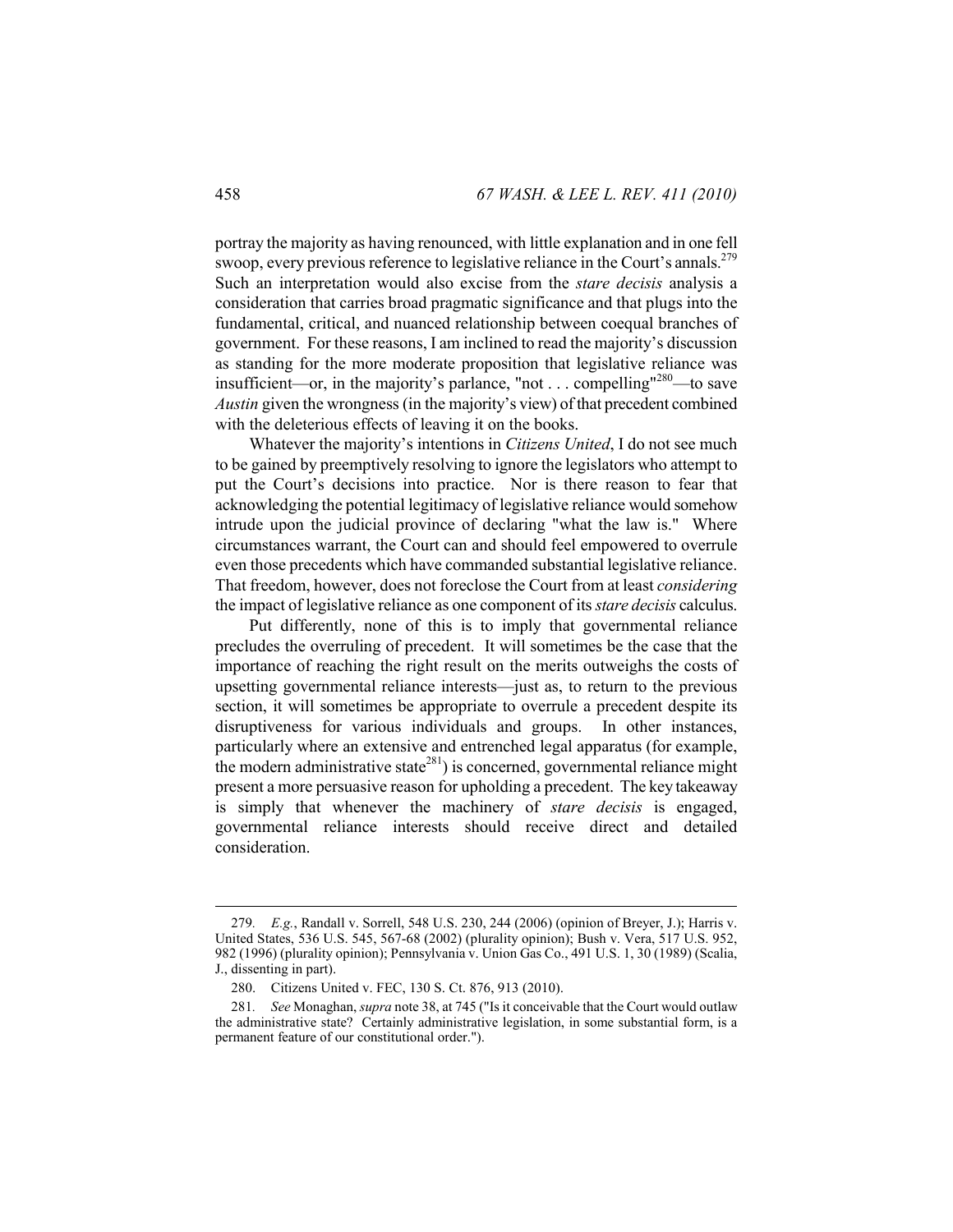#### *C. Doctrinal Reliance*

It is not just the legislative and executive branches that rely on Supreme Court precedent. It is also the judiciary, including the Supreme Court itself. This reliance leads to the creation of doctrinal structures in which one precedent builds on another that builds on another. If a foundational precedent—one on which many others depend—were to be overruled, an entire structure could waver or topple, upsetting settled expectations and creating widespread uncertainty about the state of the law.

A ready example is the Court's incorporation of (most of) the Bill of Rights as enforceable against the states via the Fourteenth Amendment's Due Process Clause.<sup>282</sup> If the Court were to conclude that, upon further reflection, the Fourteenth Amendment actually does *not* apply the Bill of Rights to the states, but rather creates some other set of individual liberties that must be divined from a different source using a different method of analysis, an important facet of modern constitutional law would disintegrate. Among the potential casualties would be the numerous Supreme Court precedents that have clarified how specific constitutional rights constrain various actions by states. The very relationship between states and their citizens could take on, at least temporarily, a feeling of ambiguity and uncertainty. In short, the day that such an opinion was issued might well be a day of doctrinal disarray. That does not necessarily mean the Court should deem itself barred from ever reconsidering the root incorporation issue. It simply means the reliance implications should matter.

We can afford to be relatively brief in our discussion of doctrinal reliance because the Court generally does a good job of highlighting it. For instance, in *Welch v. Texas Department of Highways and Public Transportation*<sup>283</sup>—one of the predecessors of *Union Gas*, discussed above<sup>284</sup>—a plurality noted that rejecting *Hans v. Louisiana* would mean "overrul[ing] at least 17 cases, in addition to *Hans* itself," while also undercutting a "variety of other cases that were concerned with this Court's traditional treatment of sovereign immunity."285 More recently, the Court rebuffed an attempt to revisit *Buckley* 

<sup>282</sup>*. See, e.g.*, Fallon, *supra* note 27, at 584 ("[N]umerous pillars of contemporary law would be thrown into doubt if the underlying issues needed to be reviewed afresh without a presumption of stability. These include holdings that the Bill of Rights applies to the states . . . . " (footnote omitted)).

<sup>283</sup>*.* Welch v. Tex. Dep't of Highways & Pub. Transp., 483 U.S. 468, 475–76 (1987) (plurality opinion).

<sup>284</sup>*. Supra* Part II.B.4.

<sup>285</sup>*. Welch*, 483 U.S. at 494 n.27.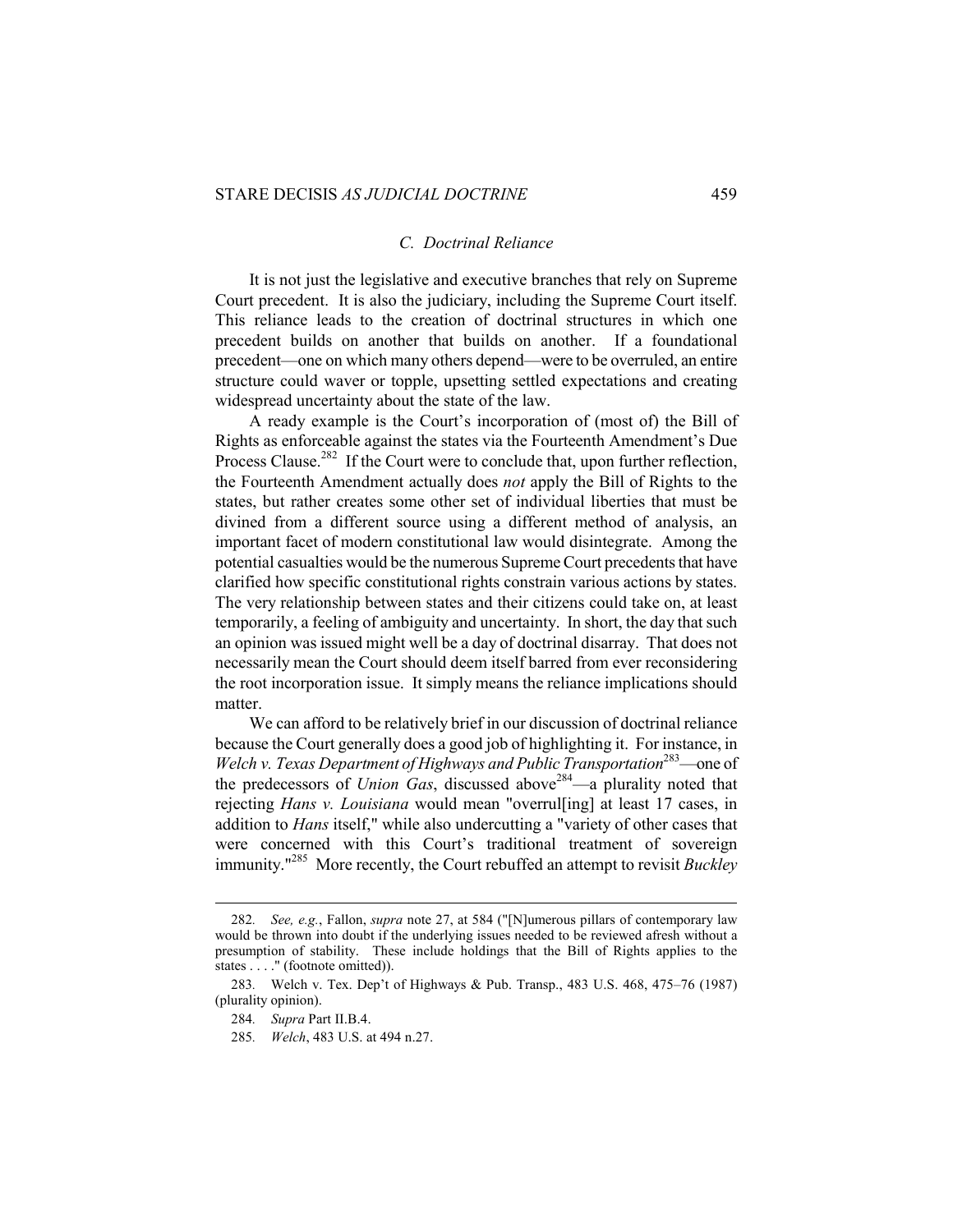*v. Valeo*, with Justice Breyer noting that the Court "has followed *Buckley*, upholding and applying its reasoning in later cases."<sup>286</sup>

Statements like these reflect entrenched norms of Supreme Court discourse. Fealty to precedent is such a well-accepted virtue that there are few surer ways for a dissent to score rhetorical points against the majority (or vice versa) than by charging it with eschewing a slew of controlling precedents.<sup>287</sup> That explains why the Court tends to be solicitous of doctrinal reliance. Still, there is much room for improvement. As with specific reliance and governmental reliance, the Court could enhance its analysis by asking targeted questions such as how much judicial work would need to be redone and what consequences would occur in the interim while lower courts were reacting to the overruling of an important precedent. The absence of inquiries like these leaves the modern jurisprudence abstract and underdeveloped.

## *D. Societal Reliance*

Sometimes the reliance a precedent has generated is unrelated to specific behaviors. It owes instead to the effect of the precedent on shaping societal perceptions about our country, our government, and our rights.<sup>288</sup> Though this societal reliance can be a complex and daunting concept, it is a necessary component of any *stare decisis* jurisprudence that aims to be complete.

Begin with *Dickerson v. United States*. The issue in that case was whether the Court should reverse *Miranda* and adopt a different test, this one dictated by federal statute, for determining the admissibility of statements by suspected criminals.289 In the course of reaffirming *Miranda*, the *Dickerson* Court drew

 <sup>286.</sup> Randall v. Sorrell, 548 U.S. 230, 244 (2006) (opinion of Breyer, J.).

<sup>287</sup>*. See* John Paul Stevens, *The Life Span of a Judge-Made Rule*, 58 N.Y.U. L. REV. 1, 4 (1983) ("The decisional process invariably involves a study and analysis of relevant precedents. In conference deliberation precedents regularly provide the basis for analysis and discussion. The framework for most Court opinions is created by previously decided cases."); Barrett, *supra*  note 33, at 1031–32 ("That judges feel stare decisis operating directly upon them in a personal way, rather than upon litigants, is made evident simply by the number of times phrases like 'we are constrained by' and 'we are bound by' appear in judicial opinions."); Michael J. Gerhardt, *The Irrepressibility of Precedent*, 86 N.C. L.REV. 1107, 1279, 1283 (2008) ("[T]here is strong evidence of the Court's adherence to precedent as a modality of constitutional argumentation."); *cf.* RICHARD A. POSNER, THE FEDERAL COURTS: CHALLENGE AND REFORM 373 (1996) ("Although there have been many overrulings in American law, they are rare in the day-to-day work of any appellate court, even the Supreme Court. Distinguishing a precedent to death is much more common.").

<sup>288</sup>*. See, e.g.*, Hardy, *supra* note 56, at 592 (describing societal reliance as "how much the public or culture-at-large has come to rely on a particular precedent").

<sup>289</sup>*.* Dickerson v. United States, 530 U.S. 428, 431–32 (2000).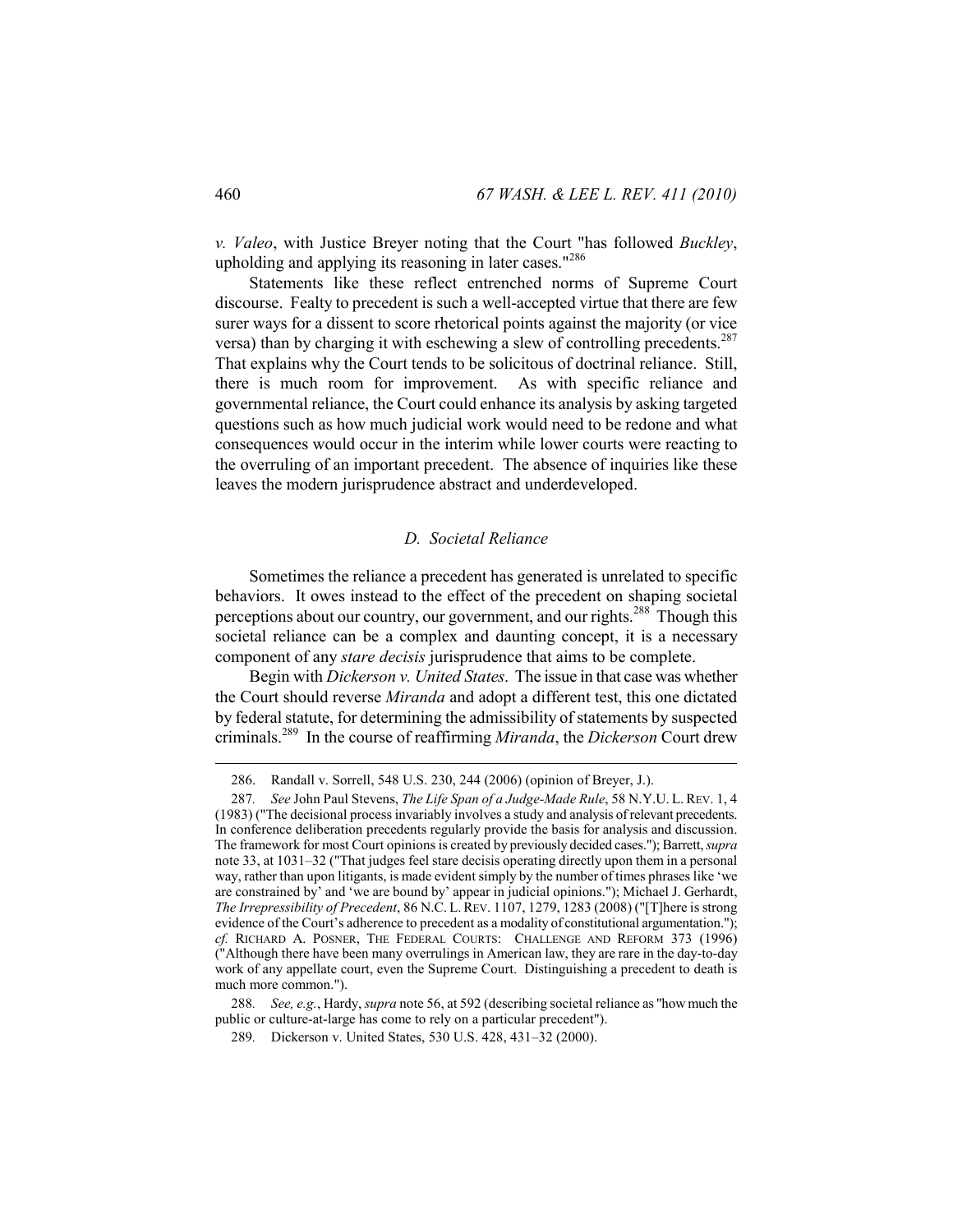on notions of societal reliance. While it might be true that no identifiable arrestees could be said to have relied on *Miranda* in deciding how to behave, the Court took a broader view, explaining that "*Miranda* has become embedded in routine police practice to the point where the warnings have become part of our national culture."290 As the Court clarified during a recent discussion of *Dickerson*, the opinion in that case "was referring not to police reliance on a rule requiring them to provide warnings but to the broader societal reliance on that individual right. $"^{291}$ 

A conceptual converse of *Dickerson* is *Lawrence v. Texas*, which dealt with the constitutionality of a state law that criminalized sexual contact between persons of the same gender.292 The *Lawrence* Court overruled *Bowers v. Hardwick*<sup>293</sup>, which held that the Constitution did not prohibit such laws.<sup>294</sup> In articulating its rationale, the *Lawrence* majority found that "there has been no individual or societal reliance on *Bowers* of the sort that could counsel against overturning its holding once there are compelling reasons to do so."<sup>295</sup>

The dissenters in *Lawrence* objected to the majority's handling of the reliance question. Justice Scalia described the degree of societal reliance on *Bowers*'s underlying principles as "overwhelming."<sup>296</sup> He elaborated: "Countless judicial decisions and legislative enactments have relied on the ancient proposition that a governing majority's belief that certain sexual behavior is 'immoral and unacceptable' constitutes a rational basis for regulation."297

- 294*. Lawrence*, 539 U.S. at 578.
- 295*. Id.* at 577.
- 296*. Id.* at 589 (Scalia, J., dissenting).

<sup>290</sup>*. Id.* at 443; *cf.* CARDOZO, *supra* note 4, at 150 (*stare decisis* has less force where a precedent "has been found to be inconsistent with the sense of justice or with the social welfare").

 <sup>291.</sup> Arizona v. Gant, 129 S. Ct. 1710, 1723 (2009). *But see id.* at 1728–29 (Alito, J., dissenting) ("The *Dickerson* opinion makes no reference to 'societal reliance,' . . . .").

<sup>292</sup>*.* Lawrence v. Texas, 539 U.S. 558, 562 (2003).

 <sup>293.</sup> Bowers v. Hardwick, 478 U.S. 186 (1986).

<sup>297</sup>*. Id.* For an interesting discussion of societal reliance from the Court's October 2008 Term, see *Montejo v. Louisiana*, 129 S. Ct. 2079, 2098 (2009) (Stevens, J., dissenting). Justice Stevens argued:

<sup>[</sup>T]he Court fails to identify the real reliance interest at issue in this case: the public's interest in knowing that counsel, once secured, may be reasonably relied upon as a medium between the accused and the power of the State. That interest lies at the heart of the Sixth Amendment's guarantee, and is surely worthy of greater consideration than it is given by today's decision.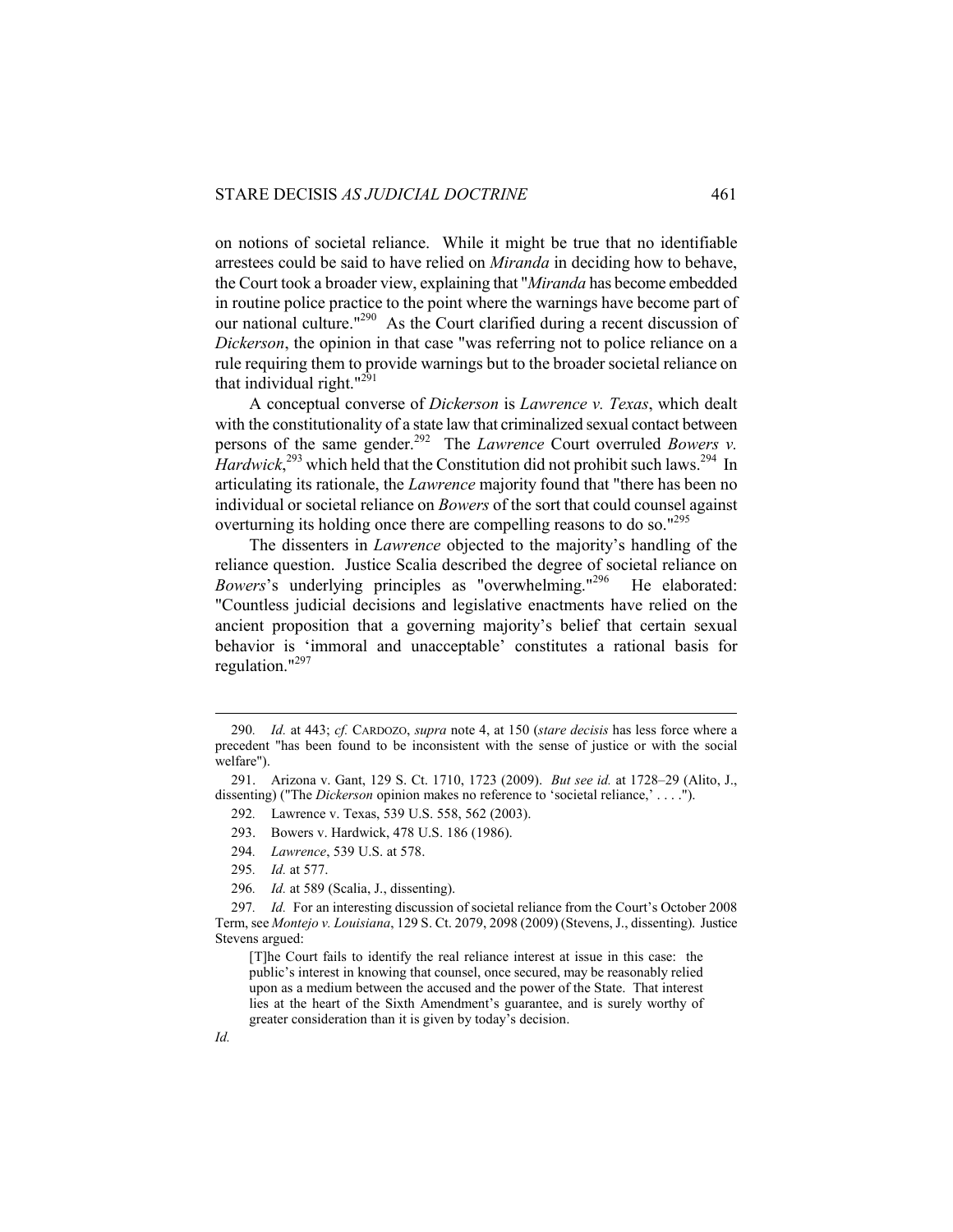Cases like *Dickerson* and *Lawrence* signal the rightful role of societal reliance in *stare decisis* debates. If a Supreme Court precedent has become ingrained in the American consciousness, it makes sense for the Court to consider the societal effects of overruling that precedent. Our foundational legal norms are part of what we use to understand the relationships between and among citizens and governments. When those norms are revised in important ways, our belief system can be affected.<sup>298</sup> This is true even if no individual citizen can point to specific behaviors he undertook on the assumption that a precedent would remain in force. Of course, evaluating diffuse societal reliance interests can be a difficult and uncertain enterprise. But that is not a justification for ignoring those interests or for dismissing them with vague, conclusory statements.

One caveat is in order. In thinking about societal reliance, we should be careful not to conflate it with another concept that sometimes appears in *stare decisis* analyses: Societal approval of the Court's decision to overrule a precedent. To illustrate, consider *Vasquez v. Hillery*, 299 a 1986 opinion holding that when a grand jury is selected through racially discriminatory means, any conviction flowing from the grand jury's indictment must be invalidated as violating the Equal Protection Clause.<sup>300</sup> Explaining that its decision in *Vasquez* was based on "more than a century of consistent precedent," the Court noted the importance not just of being principled, but also *appearing* to be: *Stare decisis* "permits society to presume that bedrock principles are founded in the law rather than in the proclivities of individuals, and thereby contributes to the integrity of our constitutional system of government, both in appearance and in fact. $1301$ 

A more widely debated example comes from *Planned Parenthood of Southeastern Pennsylvania v. Casey*, where the Court rejected the argument that *Roe v. Wade*'s central holding should be overruled.<sup>302</sup> The majority was frank in its desire to protect the Court's "capacity to exercise the judicial power and to function as the Supreme Court of a Nation dedicated to the rule of law."<sup>303</sup> It explained that the Court's "power lies . . . in its legitimacy, a product of substance and perception that shows itself in the people's acceptance of the

<sup>298</sup>*. Cf.* Planned Parenthood of Se. Pa. v. Casey, 505 U.S. 833, 854 (1992) ("[T]he very concept of the rule of law underlying our own Constitution requires such continuity over time that a respect for precedent is, by definition, indispensable.").

<sup>299</sup>*.* Vasquez v. Hillery, 474 U.S. 254, 260–64 (1986).

<sup>300</sup>*. Id.* at 264.

<sup>301</sup>*. Id.* at 260, 265–66.

<sup>302</sup>*. Casey*, 505 U.S. at 854–61.

<sup>303</sup>*. Id.* at 865.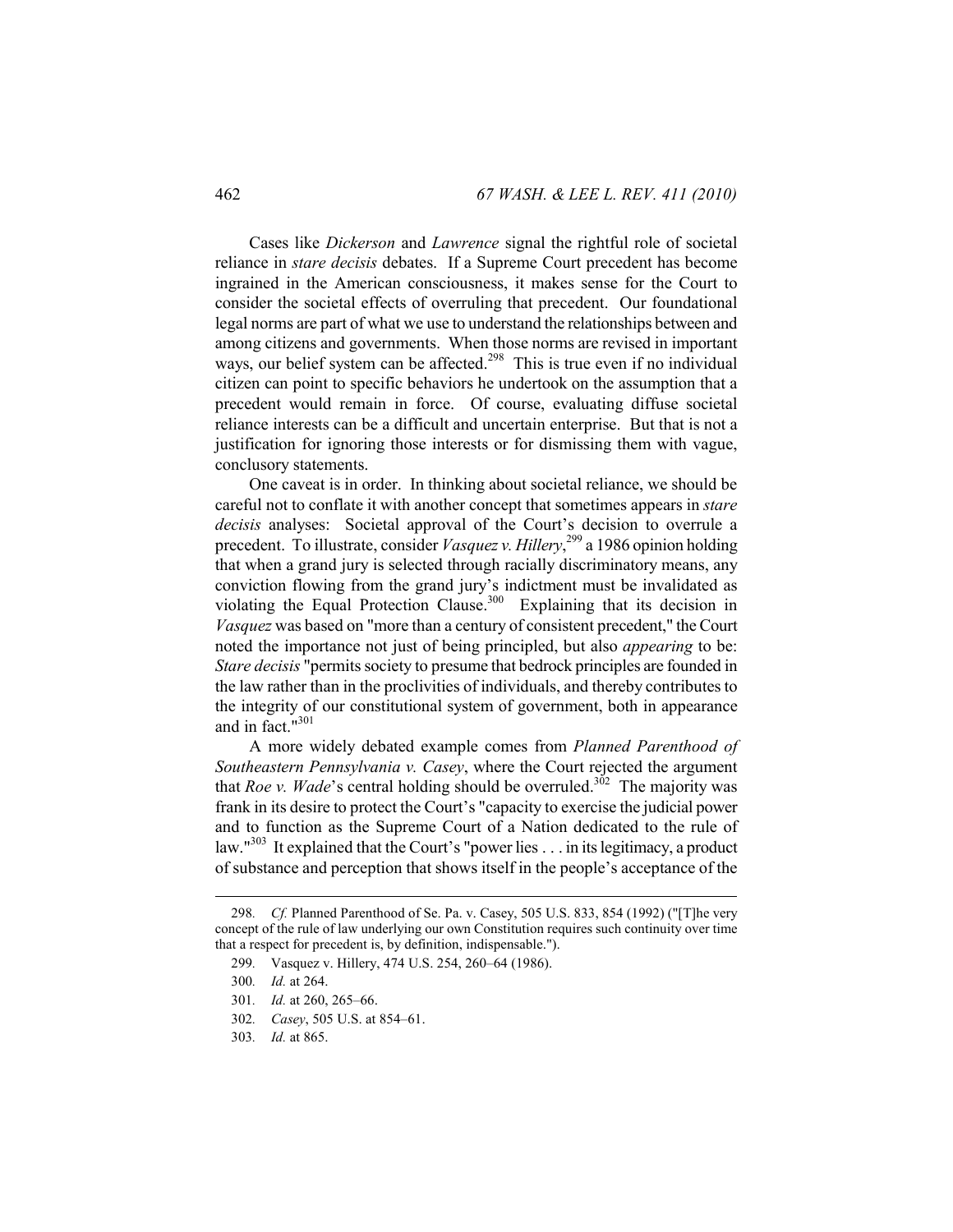Judiciary as fit to determine what the Nation's law means and to declare what it demands."304 That legitimacy, in turn, "depends on making legally principled decisions under circumstances in which their principled character is sufficiently plausible to be accepted by the Nation." $305$  And while the country ordinarily tolerates the Court's occasional need to revisit precedents, where a decision "resolve[s] the sort of intensely divisive controversy reflected in *Roe* and those rare, comparable cases," that decision must receive "equally rare precedential force to counter the inevitable efforts to overturn it and to thwart its implementation."306 *Casey* thus made clear that at least in "rare" situations of acute "national controversies," the Court will be extraordinarily reluctant to overrule its precedents based on concerns over perceived legitimacy.<sup>307</sup>

Justice Scalia criticized this rationale, asserting that "[t]he only principle the Court 'adheres' to . . . is the principle that the Court must be seen as standing by *Roe*. That is not a principle of law . . . but a principle of *Realpolitik*—and a wrong one at that."308 Making himself even plainer, Justice Scalia noted that "I cannot agree with, indeed I am appalled by, the Court's suggestion that the decision whether to stand by an erroneous constitutional decision must be strongly influenced—*against* overruling, no less—by the substantial and continuing public opposition the decision has generated.<sup>"309</sup>

Ultimately, the Court is quite right to describe acceptance by the citizenry as an important value. But the perceived legitimacy of the Court's actions should be understood as an *effect*, not an *objective*. When the Court makes reasoned decisions backed up by rational explanations,<sup>310</sup> it must have faith that

The first difficulty with this principle lies in its assumption that cases that are "intensely divisive" can be readily distinguished from those that are not. The question of whether a particular issue is "intensely divisive" enough to qualify for special protection is entirely subjective and dependent on the individual assumptions of the Members of this Court.

 $\overline{a}$ 

309*. Id.* at 998.

310*. Cf.* Vasquez v. Hillery, 474 U.S. 254, 266 (1986) ("While *stare decisis* is not an inexorable command, the careful observer will discern that any detours from the straight path of *stare decisis* in our past have occurred for *articulable reasons* . . . ." (emphasis added)); Nelson, *supra* note 29, at 69. Professor Nelson notes:

[T]he legitimacy argument is premised on the idea that the Court cannot adequately explain why it considers a particular precedent erroneous. If the Court could

<sup>304</sup>*. Id.*

<sup>305</sup>*. Id.* at 866.

<sup>306</sup>*. Id.* at 866–67. *Contra id.* at 958–59 (Rehnquist, C.J., concurring in the judgment in part and dissenting in part). Chief Justice Rehnquist noted:

*Id.*

<sup>307</sup>*. Id.* at 867 (majority opinion).

<sup>308</sup>*. Id.* at 997–98 (Scalia, J., concurring in the judgment in part and dissenting in part).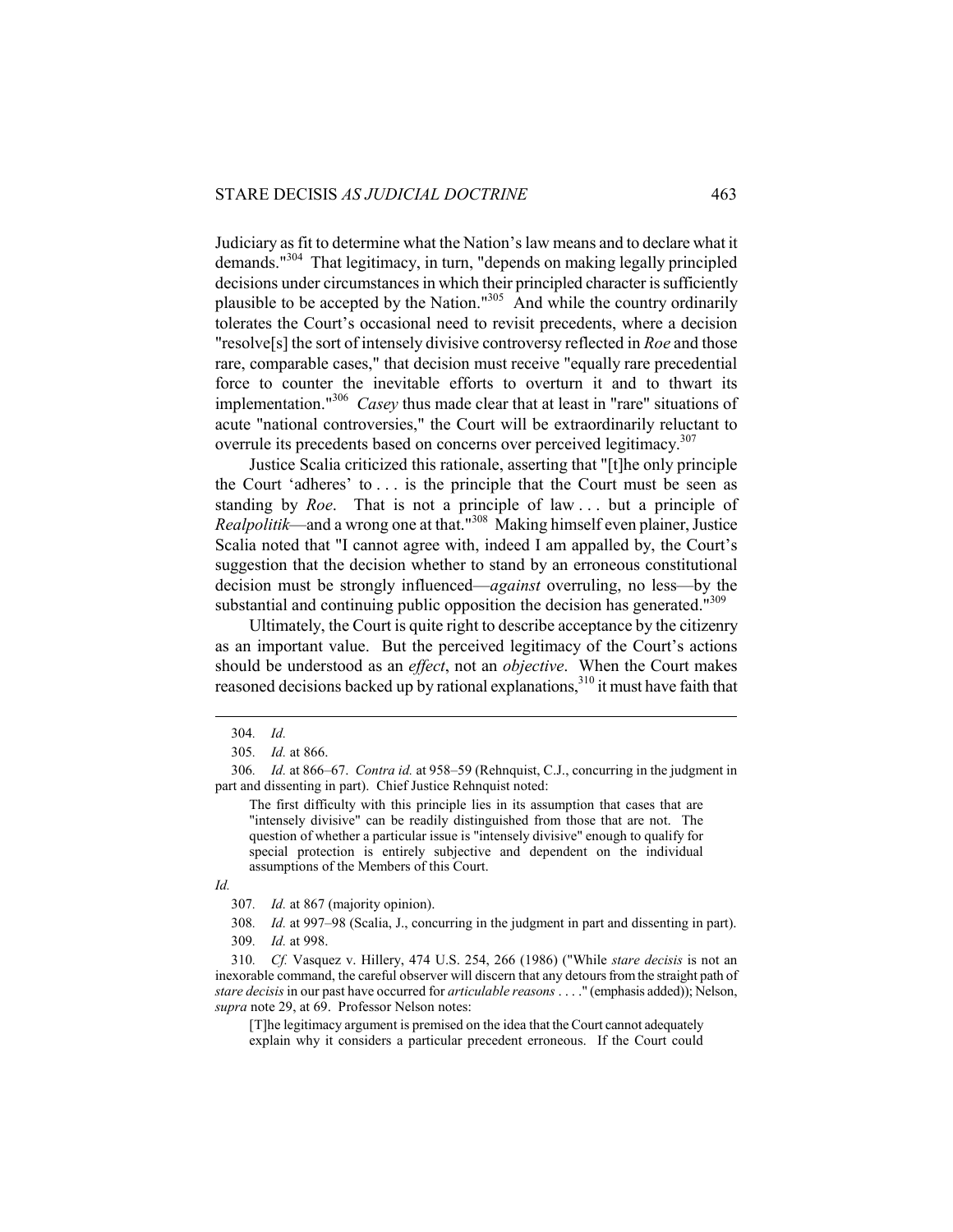the citizenry will accept those decisions even where widespread disagreement exists. That faith in the citizenry is an essential component of the rule of law in a democracy. Thus, when the Court is deciding whether to uphold a precedent, the perceived legitimacy of its actions should be inapposite to the evaluation process.311 The Court should focus instead on the considerations described above: It should weigh the effects of upholding a flawed precedent against the reliance implications of reversing course. By pushing aside political concerns in order to focus on its proper, and limited, judicial role, the Court will foster the very legitimacy it has properly described as integral.<sup>312</sup>

## *E. A Word on Additional* Stare Decisis *Values*

This Article has focused on the reliance implications of *stare decisis*  because those implications are what should drive the doctrine in its application to specific cases. That does not mean, however, that *stare decisis* serves no values other than reliance.

Perhaps most notably, *stare decisis* promotes predictability and the rule of law by making the legal backdrop relatively stable—at very least, more stable than it would be if the doctrine did not exist. *Stare decisis* also carries benefits in terms of institutional stability and efficiency. To borrow Cardozo's famous

311*. See, e.g.*, Paulsen, *supra* note 136, at 1565 ("The judiciary has no power to enhance public perceptions of its integrity by adopting rules of decision at variance with the Constitution, treaties, and laws of the United States." (emphasis omitted)).

demonstrate that the precedent misinterpreted the provision it purported to construe, then the Justices who voted to overrule the precedent would not be jeopardizing the Court's legitimacy; instead of accusing them of imposing their personal preferences on the country, people would understand that they were following the law (correctly understood).

*Id.*; *see also* Monaghan, *supra* note 38, at 763 ("[I]f institutional self-protection is to play some significant role in legitimation theory . . . [t]he general belief has been that decisions on the merits are not to be avoided simply because in the long run the Court would be better off if it could wash its hands of the controversy.").

<sup>312</sup>*. See* Planned Parenthood of Se. Pa. v. Casey, 505 U.S. 833, 963 (1992) (Rehnquist, C.J., concurring in the judgment in part and dissenting in part) ("The Judicial Branch derives its legitimacy . . . from deciding by its best lights whether legislative enactments of the popular branches of Government comport with the Constitution. The doctrine of *stare decisis* . . . should be no more subject to the vagaries of public opinion than is the basic judicial task."); Farber, *supra* note 4, at 1197 ("Understandably, individual Justices may be troubled by the perception that they are acting in response to political pressure . . . . The proper response, however, is for those Justices to consider the merits of the case with particular care . . . and then to explain their reasoning with clarity to the public.").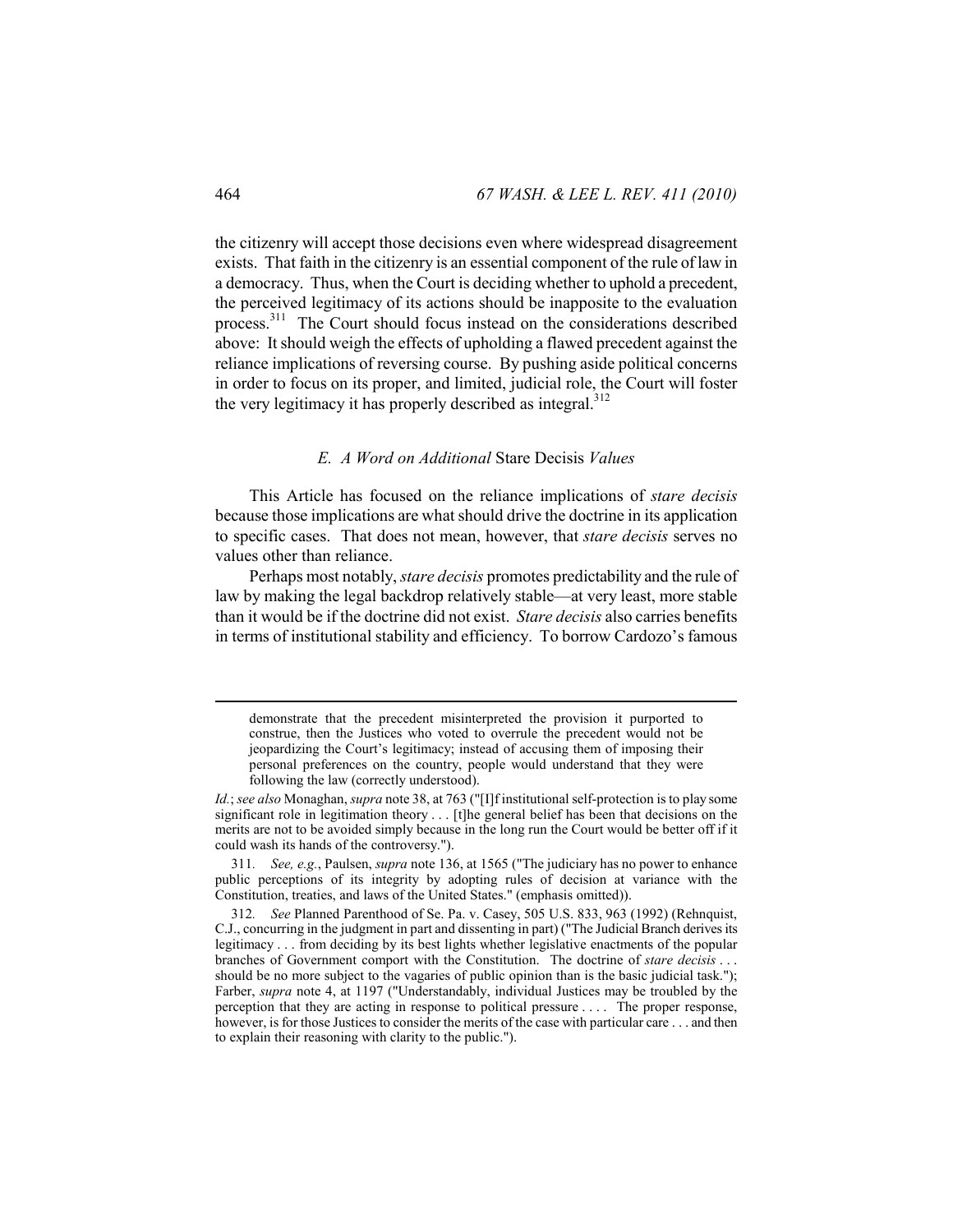phrase, the work of courts could be "increased almost to the breaking point if every past decision could be reopened in every case."<sup>313</sup>

These values serve as additional reasons why *stare decisis* is meaningful in the aggregate, across cases. The fact that the Supreme Court chooses to overrule any single opinion will not cast the rule of law into serious doubt. But if the Court were to overrule fifty opinions in the course of a single Term, things might be different.<sup>314</sup> Similarly, the Court's institutional efficiency is served by the very existence of *stare decisis*. That is what saves the Court from, for example, having to revisit the incorporation debate in every challenge to a state law that arguably violates some guarantee of the Bill of Rights.<sup>315</sup>

My focus on reliance interests should not be viewed as minimizing the importance of these values. It simply reflects the fact that, significant though they may be as overarching concepts, the values lack predictive force within the context of a given case—meaning they provide little help in fashioning a functional doctrine of *stare decisis*.

#### *V. Conclusion:* Stare Decisis *and Reliance*

The foregoing analysis leaves us with two guiding principles for rethinking *stare decisis*.

First, the Supreme Court should avoid most of the considerations that currently dominate its discussions of *stare decisis*. At best, those considerations serve as imperfect proxies for reliance interests that are more fruitful to talk about directly; at worst, the considerations are indeterminate distractions.

Second, to frame its inquiry into reliance, the Court should proceed through four categories of relevant interests: specific reliance, governmental reliance, doctrinal reliance, and societal reliance. The Court should work

 <sup>313.</sup> CARDOZO, *supra* note 4, at 149; *see also* Fallon, *supra* note 27, at 573 ("[A]mong the greatest effects of stare decisis is to justify the Court in treating some questions as settled . . . . The doctrine liberates the Justices from what otherwise would be a constitutional obligation to reconsider every potential disputable issue as if it were being raised for the first time . . . ." (footnote omitted)).

<sup>314</sup>*. Cf.* Fallon, *supra* note 6, at 1156 ("[T]he Justices feel constrained from overturning too many past decisions—however loose the notion of 'too many' might be—by an apprehension that the public would find too much instability in constitutional law to be unacceptable." (footnote omitted)).

<sup>315</sup>*. Supra* Part IV.C; Farber, *supra* note 4, at 1177 ("Imagine if, in every First Amendment case, the lawyers had to reargue basic questions such as whether the First Amendment applies to the states or whether it covers nonpolitical speech (both of which have been debated by scholars).").